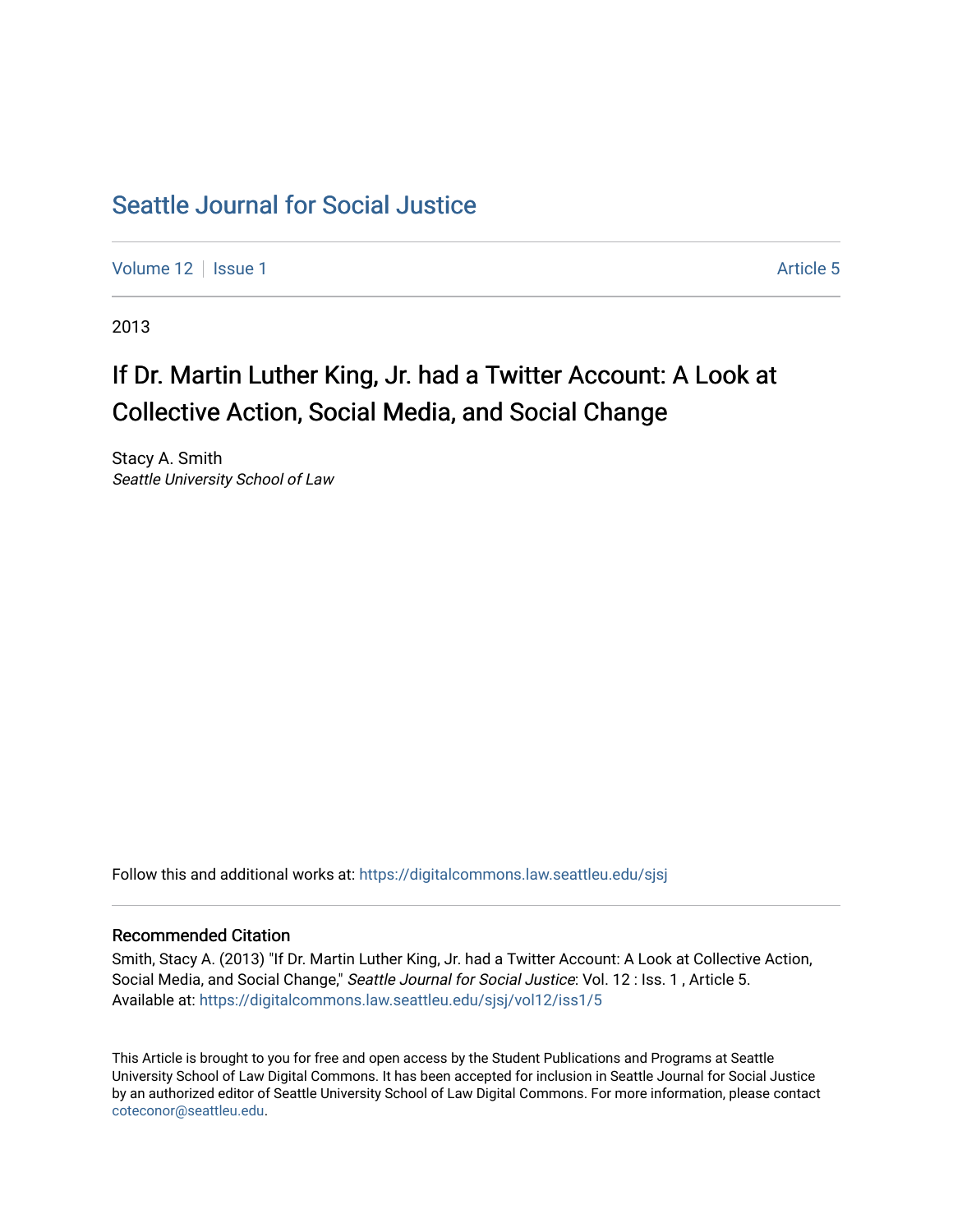# **If Dr. Martin Luther King, Jr. had a Twitter Account: A Look at Collective Action, Social Media, and Social Change**

Stacy A. Smith\*

#### **INTRODUCTION**

If Dr. Martin Luther King, Jr. had a Twitter account, what would he Tweet?<sup>1</sup> Perhaps the following: "My #dream has been realized. People of all races are working together politically and socially." Or would he say, "Much work remains to be done. Meet at the Capitol at noon Thursday and let's get to work!"

Obviously, no one knows what Dr. King would say, but it is well-known from US history that Dr. King was a major influencer of the Civil Rights Movement through his leadership and courage.<sup>2</sup> His contributions continue

 \* Stacy A. Smith is a 2014 graduate of Seattle University School of Law. She received her MA in English and Technical Writing from Northern Arizona University, BA in Political Science from Arizona State University, and AA in Public Administration from Rio Salado College. Many thanks to my family for their unending support throughout this process, especially my mother for giving me a passion for history, my brother for encouraging me to strive for greatness every day, and my sister for always making me smile. Above all, this article is dedicated to those who have given their lives in the fight for equality.

<sup>1</sup>  *See generally,* TWITTER, https://twitter.com/ (last visited June 24, 2013). A Tweet is a posting on the social media site Twitter that enables users to share thoughts and to read and comment on other's posts over the Internet. TWITTER, https://about.twitter.com/press /brand-assets (last visited Feb. 23, 2014). Although Internet technology was not available during the Civil Rights Movement, imagining what Dr. King would post gives an interesting perspective from which to discuss collective action in the mid-1900's as compared to current times. *Id.* 

*See generally,* HERB BOYD, WE SHALL OVERCOME: THE HISTORY OF THE CIVIL RIGHTS MOVEMENT AS IT HAPPENED (2004) (chronicling the significant events and key figures of the Civil Rights Movement).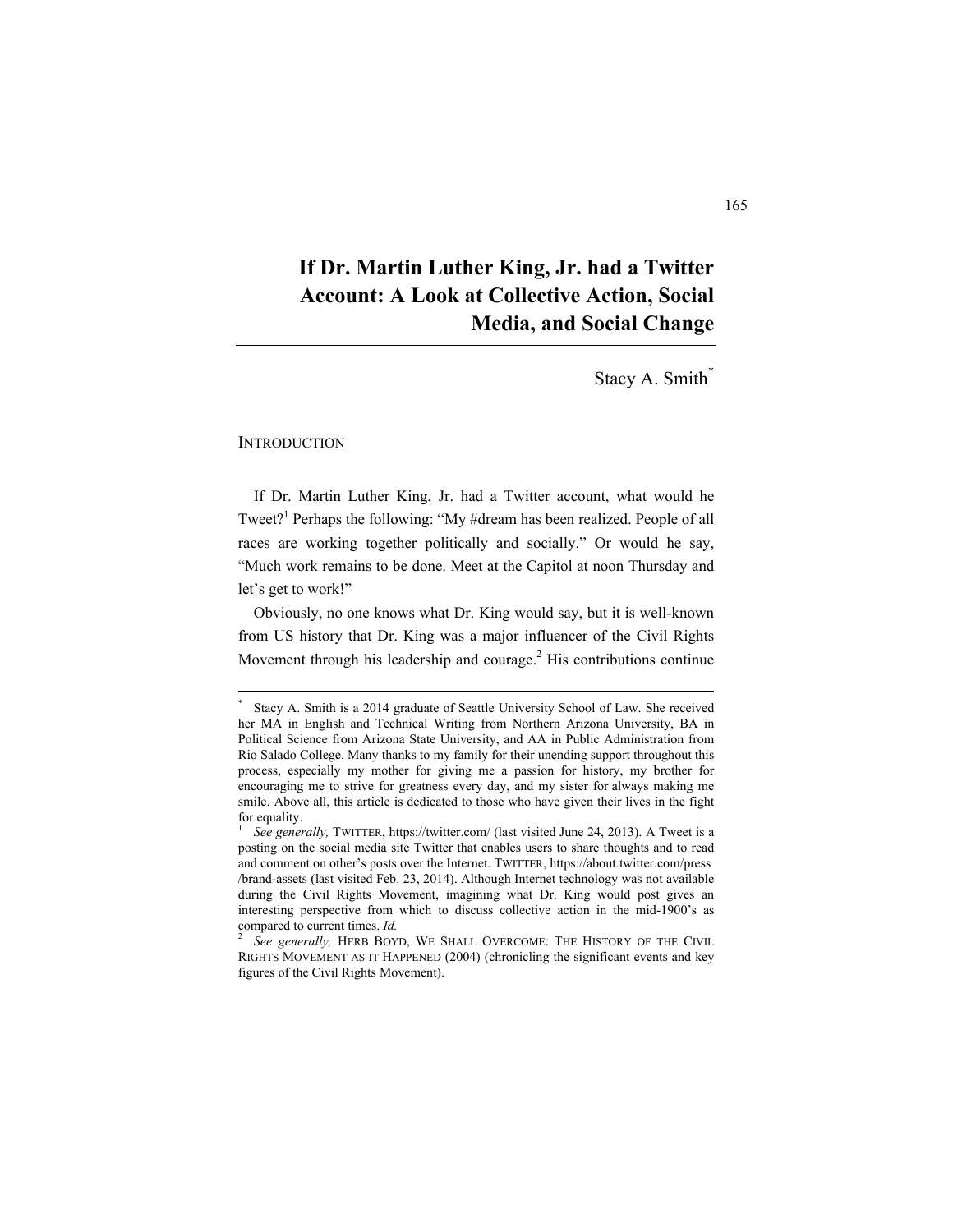to be felt even in the year 2013, which marks the 50-year anniversary of Dr. King's "I Have a Dream" speech and the nationally organized March on Washington Movement.<sup>3</sup> In the 1950s and 60s, Dr. King had no Twitter to Tweet the latest in news about the movement, nor was there Facebook for Dr. King to update his status so protestors could know where he was about to speak or how he was feeling on a particular day.<sup>4</sup> But somehow word spread of sit-ins, boycotts, rallies, and marches.<sup>5</sup> Even without the technological communication depended on today, thousands of participants were a part of the Civil Rights Movement, not accidentally, but by an organized collective action that moved people to protest against the wrongs that had been committed against Americans for centuries.<sup>6</sup>

Fast-forward to the 21st century. In today's digital age, the Internet has become "a global experience that transcends language, culture, and philosophy, permitting the transfer of information across borders and time zones instantaneously."<sup>7</sup> Prior to the widespread use of the Internet, individuals turned to the close-knit ties of family and friends when they needed to discuss a problem. If individuals had a cause they truly believed in, they brought the issue up at church, or contacted their legislator or the local news station. Yet, the Internet—and specifically the use of social

 $\frac{3}{3}$  Id at 155

<sup>&</sup>lt;sup>3</sup> *Id.* at 155.<br><sup>4</sup> Dr. King's "Letter from a Birmingham Jail," written while Dr. King sat in a prison cell, expressed his feelings of racial justice using one of the public address platforms available at the time. S. JONATHAN BASS, BLESSED ARE THE PEACEMAKERS: MARTIN LUTHER KING, JR., EIGHT WHITE RELIGIOUS LEADERS, AND THE "LETTER FROM BIRMINGHAM JAIL" 1 (2001). The letter has been considered as capturing "the essence of the struggle for racial equality," and it is one of many letters Dr. King wrote while imprisoned. *Id.* Dr. King's letters can be compared to the blog and social media posts of today in that the letters expressed Dr. King's thoughts and were shared with the public.

<sup>5</sup>  *See* The Social Welfare History Project, *March on Washington, DC for Jobs and Freedom*, Aug. 28, 1963, *available at* http://www.socialwelfarehistory.com/eras/march -on-washington/ (last visited June 24, 2013).

<sup>6</sup>  *See* DENNIS CHONG, COLLECTIVE ACTION AND THE CIVIL RIGHTS MOVEMENT (1991); *see also* The Social Welfare History Project, *supra* note 5. 7

CAROLYN ELEFANT & NICOLE BLACK, SOCIAL MEDIA FOR LAWYERS: THE NEXT FRONTIER XV (2010).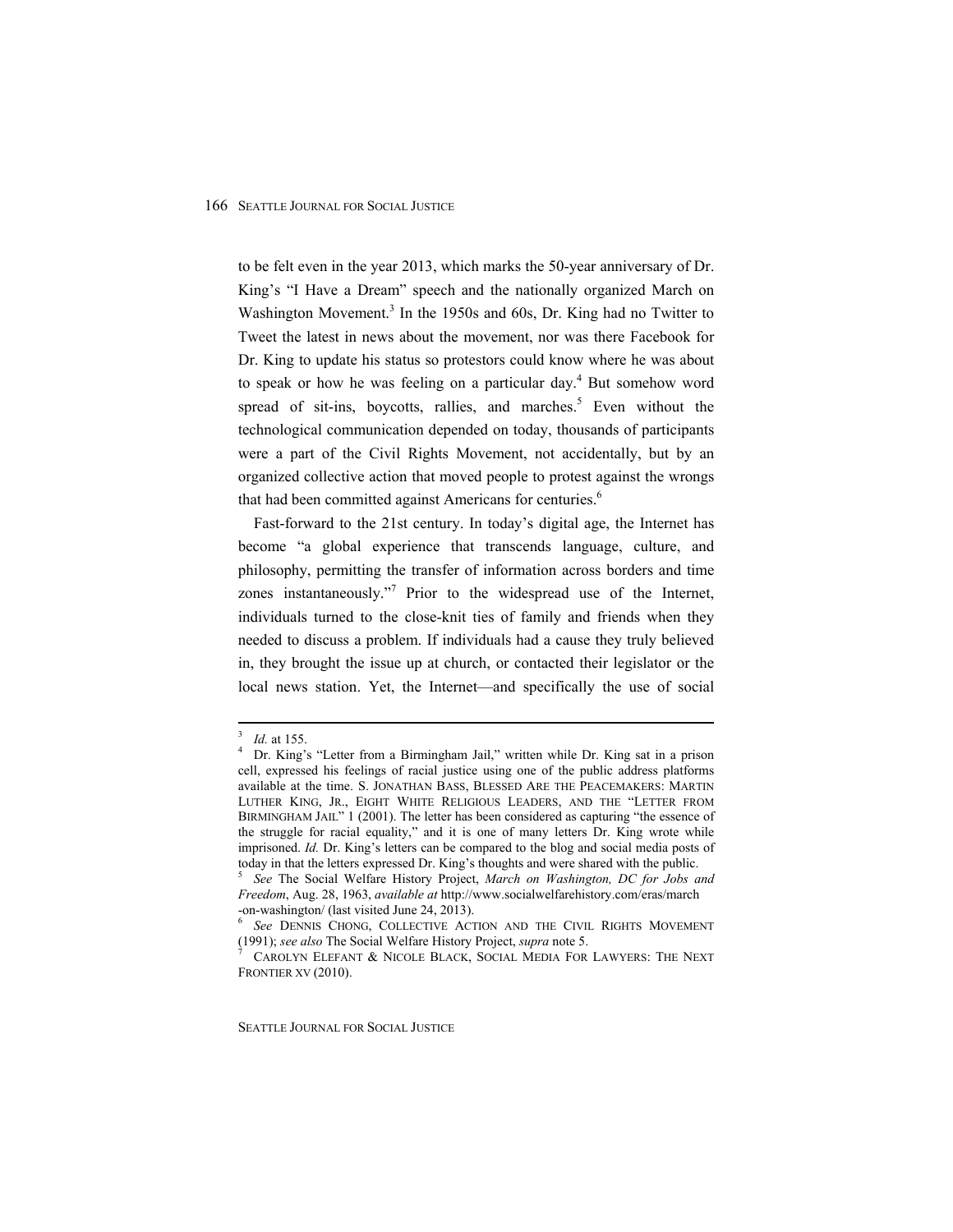media—has become a common platform for numerous causes—from issues that affect one's family to problems impacting an entire country—as well as a tool to organize collective action in an effort to spur change.

This paper posits that the use of social media for social justice has evolved as one of the primary tools individuals and organizations leverage as a means to collectively affect social change. During the Civil Rights Movement, protest leaders and participants used the telephone, distributed leaflets, held mass meetings, and talked to spread the words of protest.<sup>8</sup> People today are using the power and reach of social media to impact policy reform.<sup>9</sup> To examine this evolution, Part I begins by defining social media, focusing on Twitter, Facebook, and YouTube, and outlining the benefits of using social media. Part II introduces and defines collective action. Part III reflects on the impact collective action had on the Civil Rights Movement through the 1950s–1960s: bus boycotts, student sit-ins in the South, and the March on Washington. Part IV evaluates present day collective action events largely influenced by social media, including international social movements in Russia, Egypt, and Tunisia. Additionally, Part IV evaluates social movements within the United States, including Occupy Wall Street and an in-depth case study of the immigration reform movement. To contrast the era of the Civil Rights Movement with present day movements, Part V discusses how each of the demonstrations were organized and publicized and whether participants achieved their goals. Finally, Part VI discusses the legal implications surrounding social media use and the lawyer's role in this dynamic.

 $\frac{8}{2}$  See canavally Jamie J. Wilson Civil Bickto Movement (2012) <sup>8</sup> *See generally*, Jamie J. Wilson, Civil Rights Movement (2013).

*See generally*, Cynthia R. Farina, Paul Miller, Mary J. Newhart, Claire Cardie, Dan Cosley, and Rebecca Vernon, *Rulemaking in 140 Characters or Less: Social Networking and Public Participation in Rulemaking*, 31 PACE L. REV. 382 (2011), *available at* http://digitalcommons.pace.edu/cgi/viewcontent.cgi?article=1772&context=plr; Gil Pizano, *How Much Has Social Media Changed Society?* SOCIAL NETWORKING, http://www.shoutmeloud.com/how-much-has-social-media-changed-society.html (last visited June 24, 2013).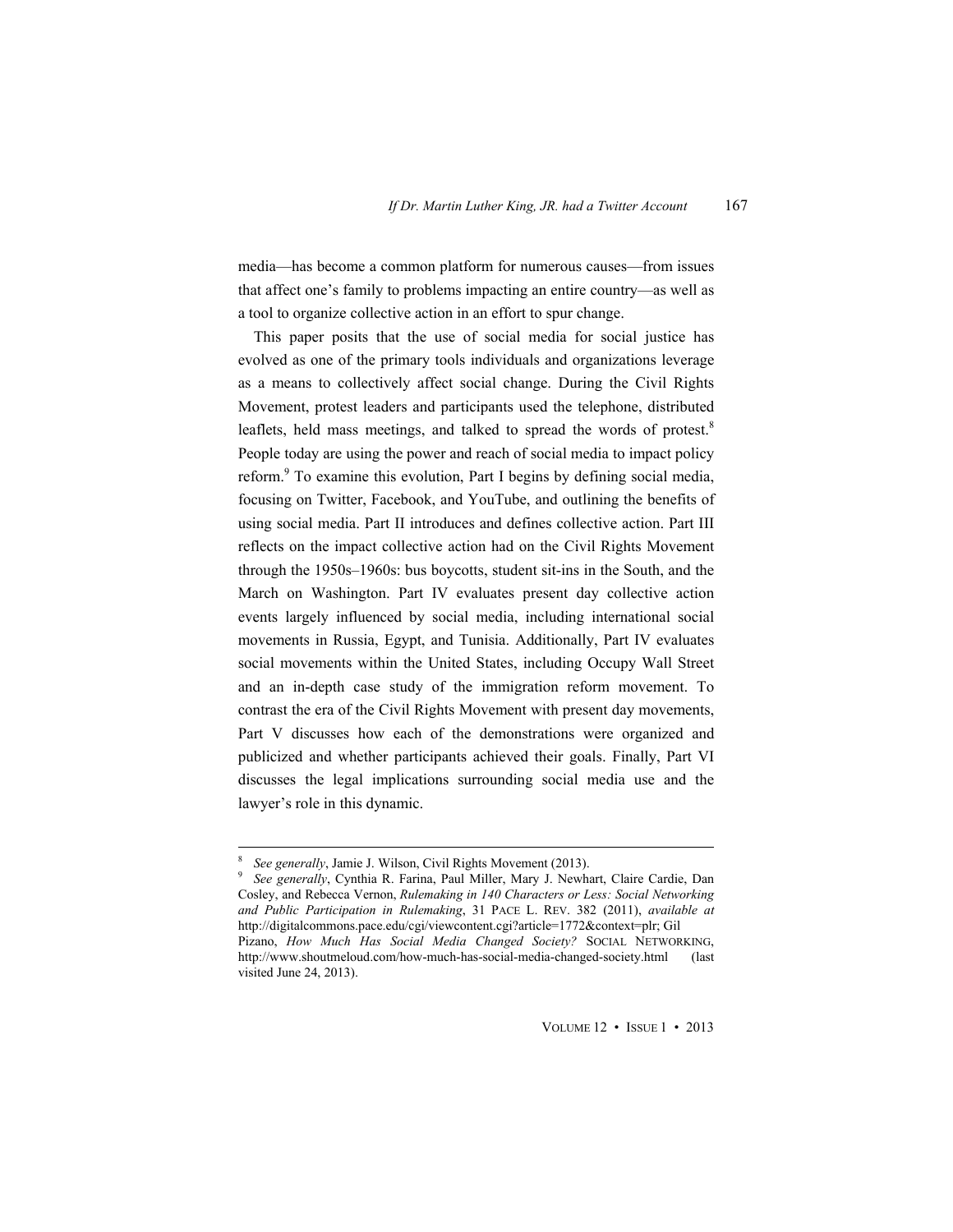## I. SOCIAL MEDIA DEFINED

Social media is defined as any of the myriad of websites "that are based on user interaction and user-generated content."<sup>10</sup> Social media use has exploded over the last two decades to include 900 million Facebook users, 400 million Twitter account holders, and millions of viral videos posted online, the majority of which can be found on YouTube.<sup>11</sup> Social media sites are dynamic because they allow the public to create its experiences, as opposed to websites that retain control over published content and overall user experience.<sup>12</sup> Social media sites generally have three defining characteristics: "(1) the information being posted is not [necessarily] directed at anyone in particular; (2) the information being posted can be . . . discussed . . . ; and (3) the information posted includes an easy way to share it with people not included within the scope of the original post."<sup>13</sup>

Because the scope of this paper includes Twitter, Facebook, and YouTube specifically, it is helpful to understand the background of each and how they work.

# *A. Twitter*

Twitter was founded in 2006 and has quickly grown popular.<sup>14</sup> According to the website, Twitter is a "real-time information network that connects people to the latest stories, ideas, opinions and news."<sup>15</sup> Twitter users can

<sup>&</sup>lt;sup>10</sup> Daniel S. Goldman, Social media 101—What is social media? HEALTH L. HANDBOOK  $\frac{8}{11}$  8:1 (2012).

<sup>11</sup> These statistics were current as of March 2012. David Goldman, *Facebook Tops 900 Million Users*, CNN MONEY (Apr. 23, 2012), http://money.cnn.com/2012/04/23/ technology/facebook-q1/index.htm; Shea Bennett, *Twitter on Track for 500 Million Total Users by* March, 250 Million Active Users by End of 2012, ALL TWITTER BLOG (Jan. 13,

<sup>2012, 6:00</sup> a.m.), http://www.mediabistro.com/alltwitter/twitter-active-total-users\_b176

<sup>55;</sup> YouTube Press Room, http://www.youtube.com/yt/press/ (last visited June 24, 2013). 12 Aaron W. Brooks, *Social Media 101*, GPSOLO, 29 No. 3 GPSolo 54, at 54, 55 (2012). 13 *Id.*

<sup>&</sup>lt;sup>14</sup> Nicholas Carlson, *The Real History of Twitter*, BUSINESS INSIDER (Apr. 13, 2011, 1:30 PM), http://www.businessinsider.com/how-twitter-was-founded-2011-4. 15 *About Twitter*, TWITTER, https://twitter.com/about (last visited Apr. 8, 2013).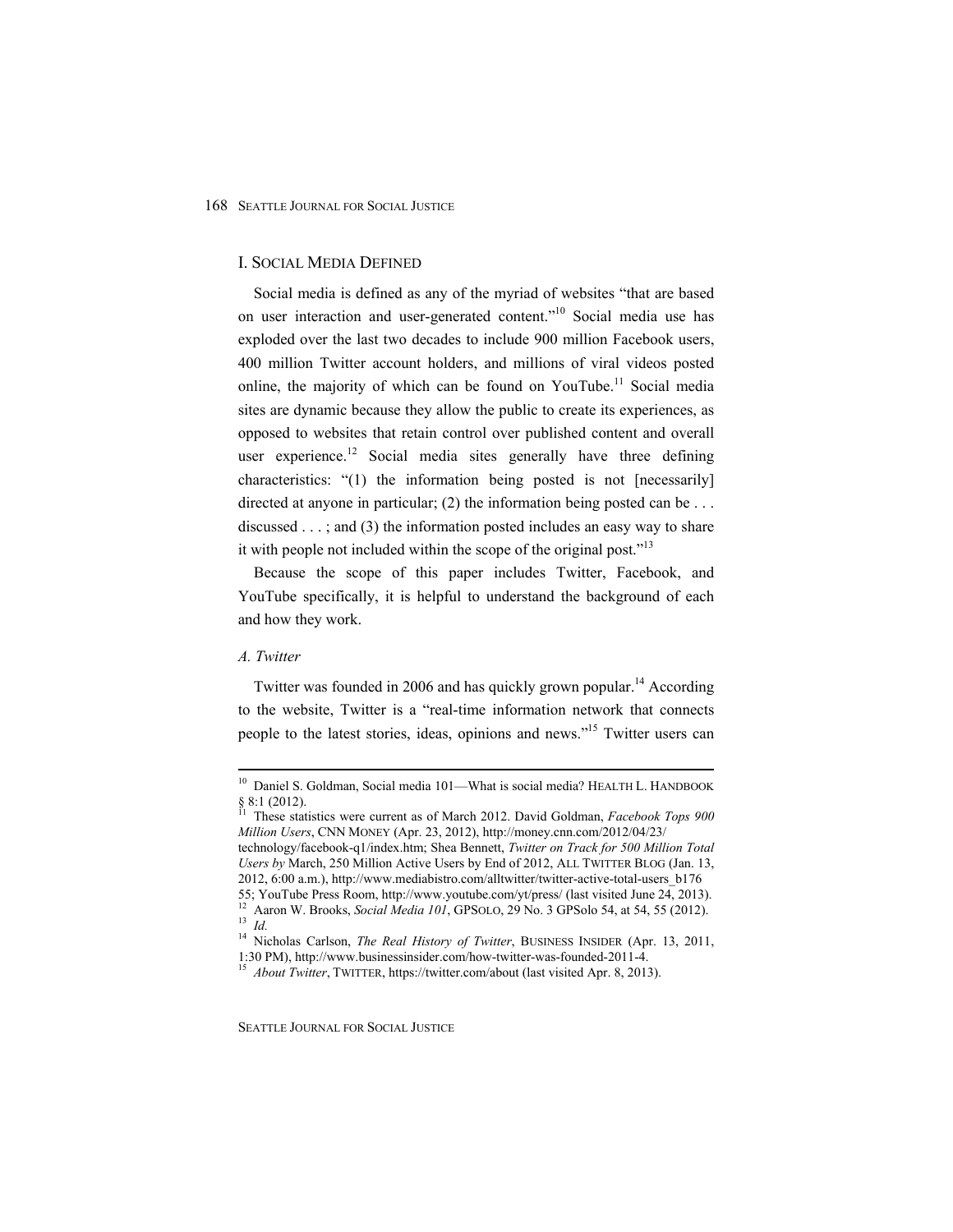send 140-character messages, or "Tweets," over the Internet or via a cell phone text message.<sup>16</sup> Known as a "news aggregator" that allows followers to choose whose Tweets they want to follow and what news they want to receive, oftentimes Twitter is the place users first hear about major breaking news.17 For example, "the first reports of Osama bin Laden's death and the crash of US Airways Flight 1549 were made through Twitter."18 Twitter is structured in a way that lends itself to promoting causes and social action.<sup>19</sup> With just one Tweet, millions of people around the world can "learn about or show their support for positive initiatives that might have otherwise gone unnoticed."<sup>20</sup>

#### *B. Facebook*

Facebook, founded in 2004, is "far and away the largest social media site in the world, and it is quickly becoming the main repository of information and personal connections."<sup>21</sup> Facebook subscribers create a profile, "send and receive text updates up to approximately 60,000 characters long," and upload photos, article links, and external website links in messages, called "posts."<sup>22</sup> The posts are listed on a subscriber's individual page in chronological order in a historical timeline fashion so people can follow day by day, hour by hour, or even minute by minute what a subscriber is doing or has done.<sup>23</sup> Facebook users have friends who read and contribute to posts and status updates. $24$  As of October 2012, Facebook claimed one billion active users.<sup>25</sup> Facebook's mission is "to give people the power to share and

 16 Brooks, *supra* note 12, at 54, 57. 17 *Id.* <sup>18</sup> *Id.*

<sup>19</sup> *About Twitter*, TWITTER, https://twitter.com/about (last visited Apr. 8, 2013). 20 *Id.*

<sup>&</sup>lt;sup>21</sup> Brooks, *supra* note 12, at 54, 55.<br>
<sup>22</sup> *Id.*<br>
<sup>23</sup> *IJ* 

<sup>23</sup> *Id.*

<sup>&</sup>lt;sup>24</sup> Key Facts, FACEBOOK, http://newsroom.fb.com/Key-Facts (last visited Apr. 8, 2013).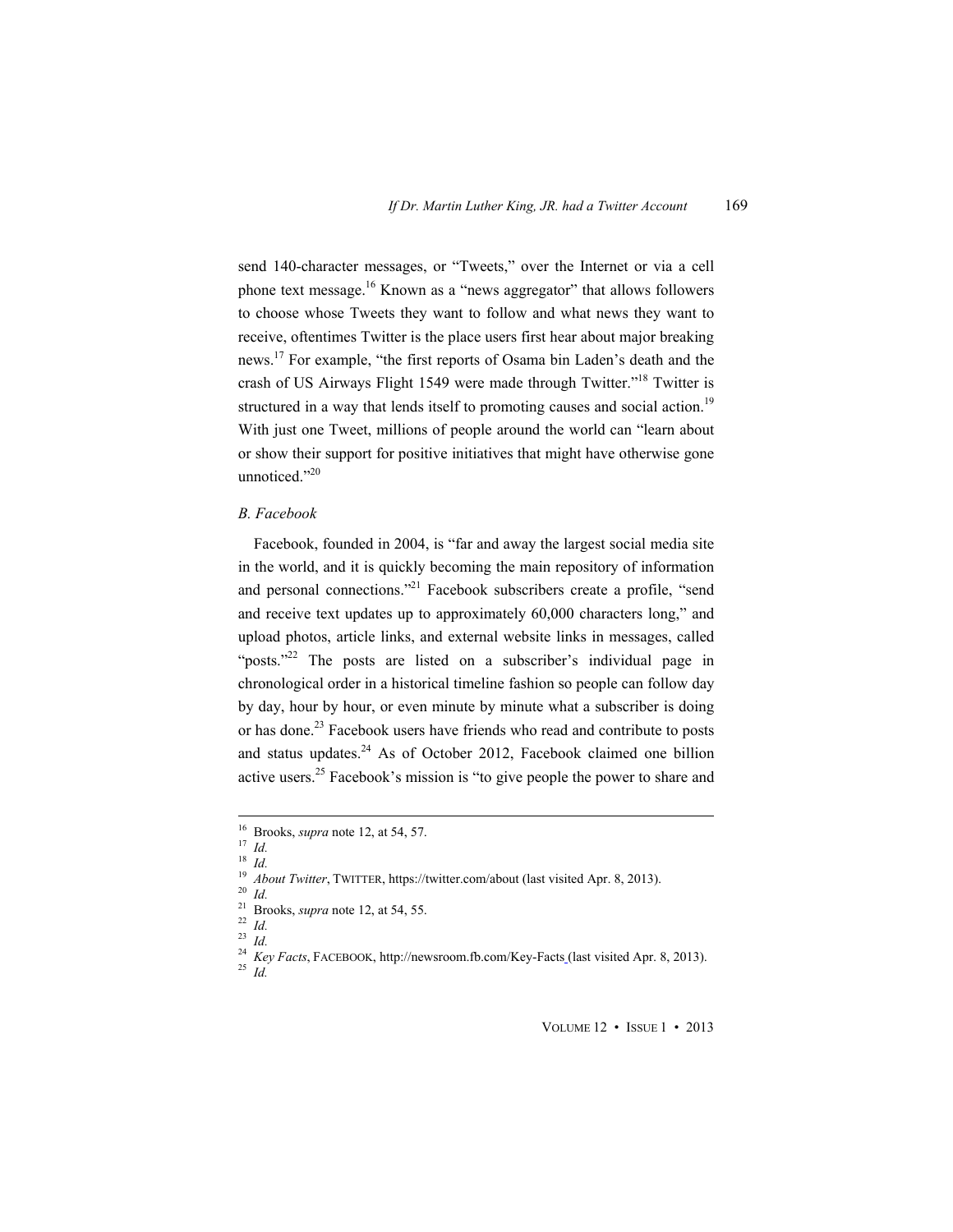make the world more open and connected," and with millions of subscribers, it appears to be doing just that.<sup>26</sup>

# *C. YouTube*

Founded in 2005, YouTube is a social media site that allows users to upload videos as often as they like.<sup>27</sup> It provides "a forum for people to connect, inform, and inspire others across the globe" through originallycreated videos.<sup>28</sup> YouTube's vision is to give everyone a voice and to evolve video.<sup>29</sup> Just five years after its founding, YouTube exceeded two billion views a day and is used in 43 countries.<sup>30</sup> YouTube has globally impacted how people use social media. According to YouTube statistics, 500 years of YouTube video are watched every day on Facebook, over 700 YouTube videos are shared on Twitter each minute, and 100 million people take a social action on YouTube, such as likes, shares, and comments, every week.<sup>31</sup>

# *D. Benefits of Social Media*

Social media networks have the benefit of incredible speed in reaching a broad audience.<sup>32</sup> Because social networks are so interconnected, a Facebook post or Tweet can instantly be sent to hundreds, or even thousands, of people who can then share the information with their followers or friends. $33$  This rapid spread of information is due to the fact

<sup>30</sup> Id.; *Statistics*, YOUTUBE, http://www.youtube.com/t/press\_statistics (last visited Apr.

 <sup>26</sup> *Facebook About,* FACEBOOK, https://www.facebook.com/facebook/info (last visited Apr. 8, 2013).

<sup>27</sup> *Press Room*, YOUTUBE, http://www.youtube.com/yt/press/ (last visited Apr. 8, 2013) [hereinafter Press Room].

About YouTube, YOUTUBE, http://www.youtube.com/t/about youtube (last visited Apr. 8, 2013).<br><sup>29</sup> Press Room, *supra* note 27.

<sup>8, 2013) [</sup>hereinafter Statistics].

<sup>31</sup> Statistics, *supra* note 30. 32 Goldman, *supra* note 10, at §§ 8:5, 8.6. 33 *Id.* at § 8:5.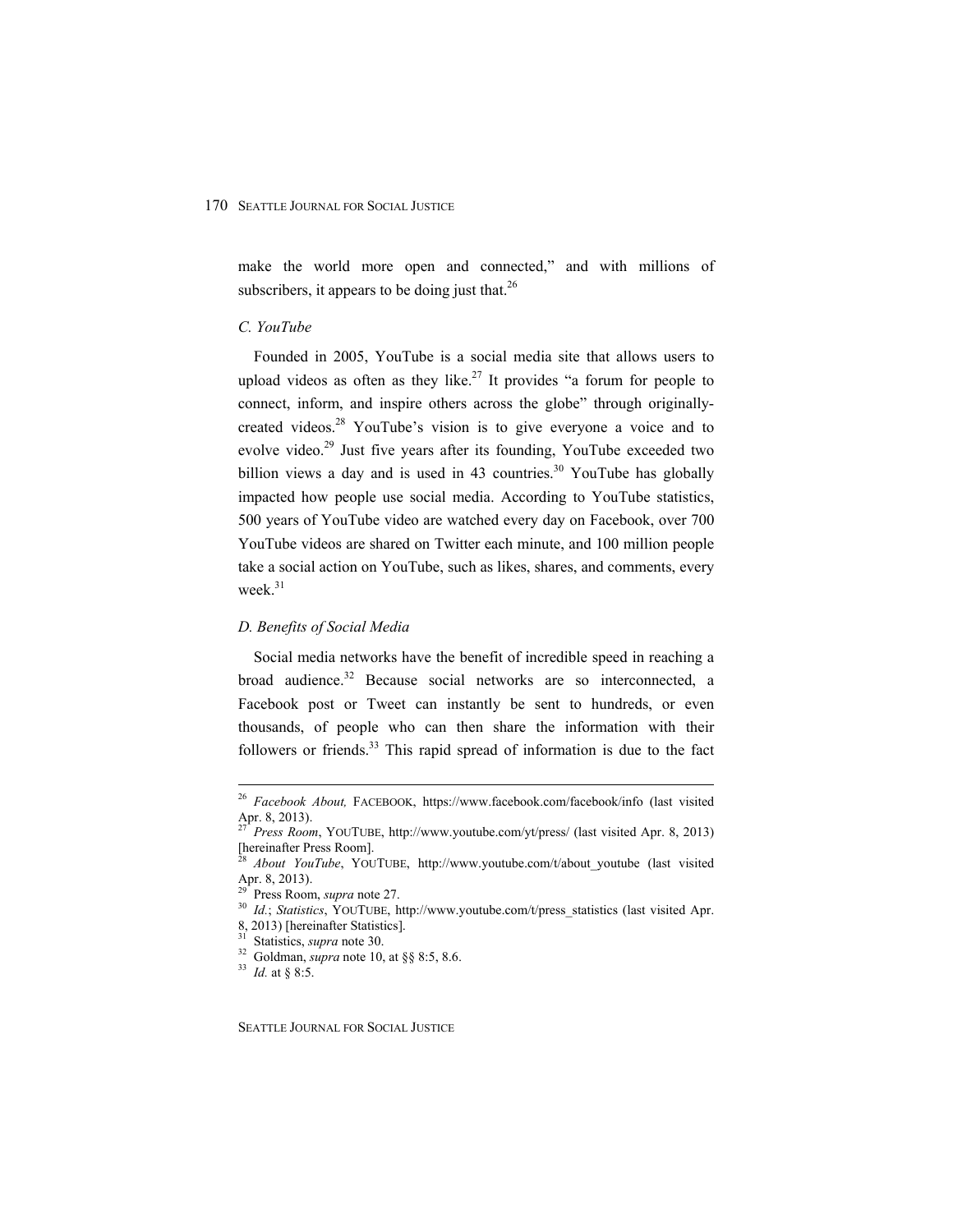that "[m]any individuals have huge social networks consisting of thousands of friends . . . and . . . followers on Twitter."34 Celebrities, for example, often use social media to keep their fans informed, but individuals also use social media to get their story out to the public.<sup>35</sup>

Public excitement about and interaction with social media is fueled by the very powerful concept of virality.<sup>36</sup> Virality has been defined as "the percentage of people who have created a story from a post out of the total number of unique people who have seen it."<sup>37</sup> For example, if a celebrity posts a photo on Facebook that is viewed by her 20,000 friends and 2,000 of these friends share the original posting, "like" the photo, or comment on the photo, then the photo will have reached a virality of 10 percent.<sup>38</sup> That one photo has gone viral and could potentially be shared repeatedly to take on a life of its own.

As evidenced by the number of social media users, it is clear that many people use social media to communicate, to inform, and to connect.<sup>39</sup> However, people are also using social media to further social causes and to influence people to act collectively towards a common goal. $40$  To examine this issue, it is necessary to first discuss what collective action is and how it works.

# II. COLLECTIVE ACTION DEFINED

Collective action is not a new concept; rather, it is a concept that has been used for centuries and that has resulted in changed laws and societal

 $\frac{34}{35}$  *Id.* at § 8:6.  $\frac{1}{35}$  *Id.* 

<sup>&</sup>lt;sup>35</sup> *Id. Brooks, supra* note 12, at 54, 55.<br><sup>37</sup> *Id* 

<sup>38</sup> *Id.*

<sup>39</sup> Ray B. Williams, *Can Social Media Ignite Social Change?* WIRED FOR SUCCESS (Oct. 12, 2010), http://www.psychologytoday.com/blog/wired-success/201010/can-socialmedia-ignite-social-change.

Sarah Perez, *How to Use Social Media for Social Change*, READWRITE (May 21, 2008), http://readwrite.com/2008/05/21/how\_to\_use\_social\_media\_for\_social\_change #awesm=~o9JG7s8Uf3Bv9z.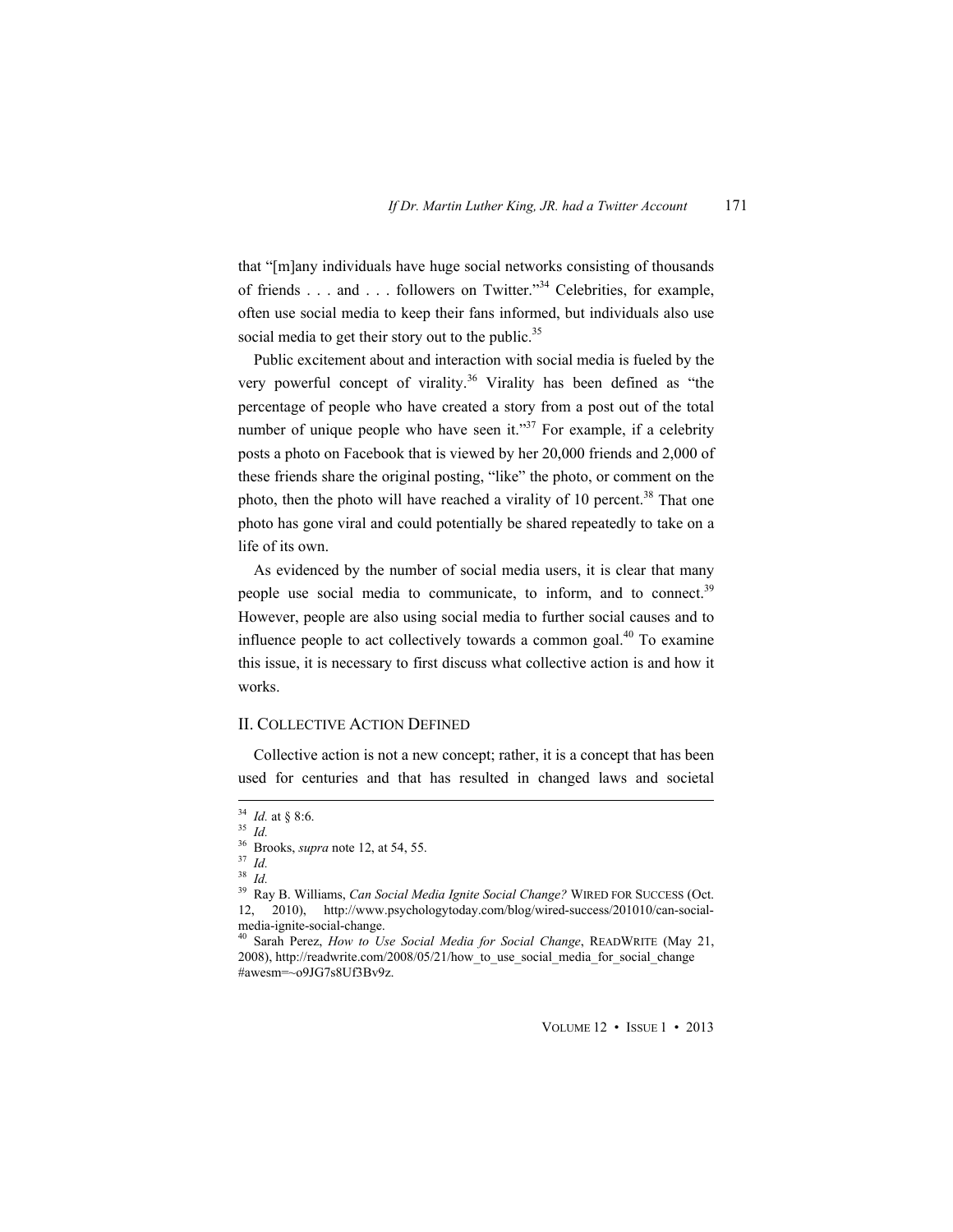norms.<sup>41</sup> Collective action is "large-scale political action that is motivated by such public concerns as the environment, peace, civil rights, women's rights, and other moral and ideological issues."<sup>42</sup> The major premise of collective action is that "people are rational actors whose decisions are guided by rational calculations."<sup>43</sup> Rationality can be defined as "a delicate combination of thinking as well as feeling" where a rational person is driven by the pursuit of private and social goals.44 While social goals derive their meaning and value from a social collectivity, private goals are ones that "do not require the consideration of other individuals for their contemplation and enjoyment."<sup>45</sup> However, this does not mean there must be a direct benefit for a person to participate in a movement. Rather, other motivations, such as sympathy, may move a person to participate.<sup>46</sup> Participants can benefit directly or indirectly so long as there is a dividend of some sort and a feeling that their participation is not in vain, but is instead making a difference.<sup>47</sup> Therefore, leaders of collective action movements must have an understanding of private and social goals and use this knowledge to implement specific strategies to continue a movement forward.<sup>48</sup>

One of the first considerations leaders must take into account is gaining and keeping participation.<sup>49</sup> Sociologists posit that a movement with a large number of participants can be a motivating factor in encouraging others to participate in order to either be a part of something memorable, or to have an impact in the movement.<sup>50</sup> An individual protestor typically will not see

44 *Id.* at 1-2, 54.<br>
45 *Id.* at 2.<br>
46 *Id.* at 3.<br>
47 *Id.* at 173.<br>
48 *Id.*<br>
49 *Id.* at 175.

<sup>49</sup> *Id.* at 175. 50 *Id.* at 175-76.

 <sup>41</sup> *See generally* CHONG *supra* note 6. 42 *Id.* at 1. 43 *Id.*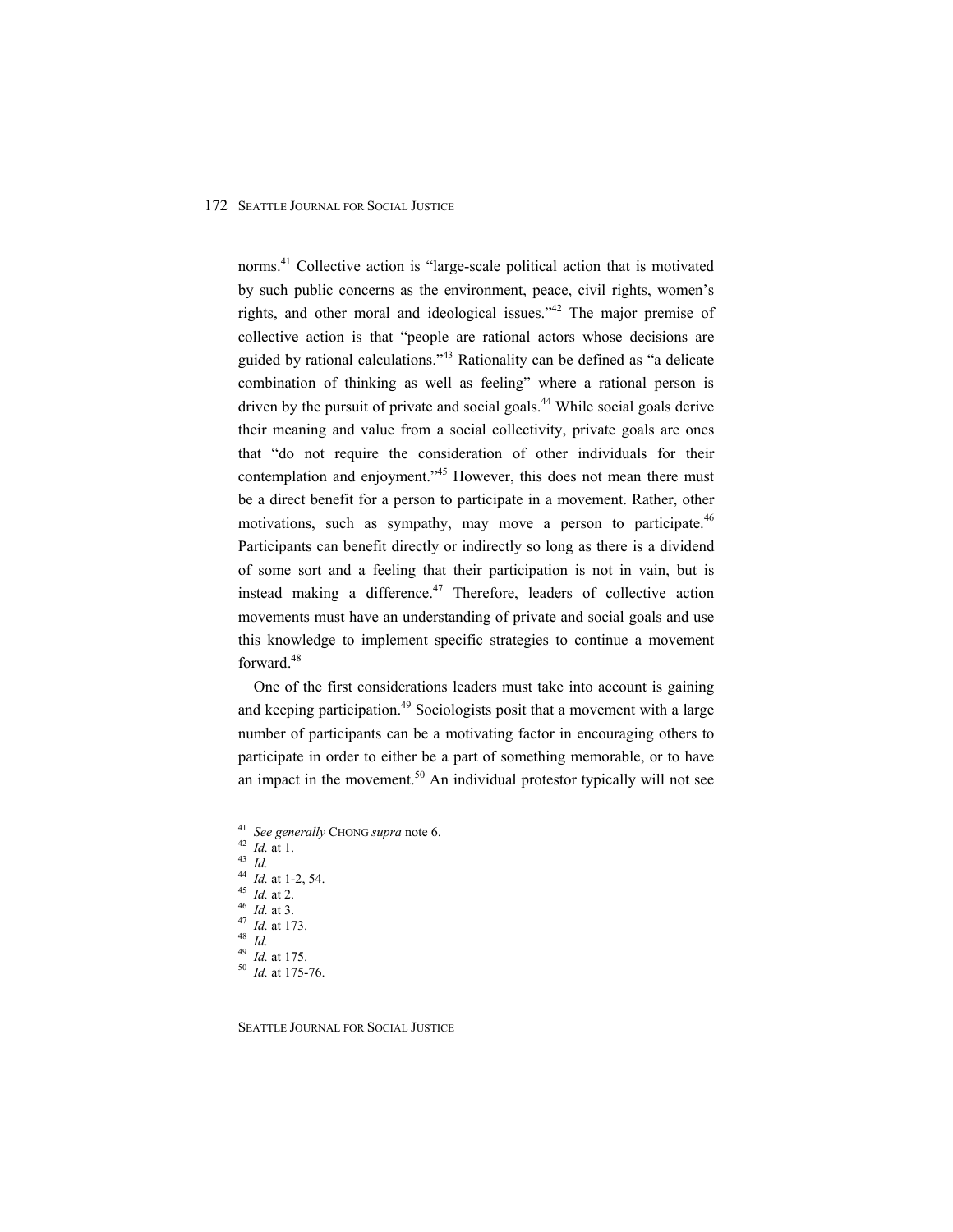the same benefits acting alone as a similarly situated protestor who acts collectively.<sup>51</sup> Thus, leaders can gain momentum for a movement by revealing that there is a support-base and that participants are not alone in working towards the goals of the movement.<sup>52</sup>

Secondly, leaders can also maintain participation by establishing and recognizing quick victories.<sup>53</sup> Often, actual progress with social movements can be slow.<sup>54</sup> Leaders may have a long-range objective that will take many steps to achieve. But taking small, yet significant, steps along the way can compel the movement forwards.<sup>55</sup> Even small victories show that the movement has a level of proficiency and success, establishing the viability of the movement and making the overall movement attractive to others.<sup>56</sup> Definitive measures of success are important not only to gain additional participation, but also for leaders and participants to know when a goal has been reached, whether it is an end goal or significant, smaller goals.

Collective action has been working for centuries with success in getting large groups of participants motivated to see change. The Civil Rights Movement illustrates the progression of collective action that had a major impact on American life and that used fascinating strategies to gain participants and keep them motivated.<sup>57</sup> In more recent history, there has been a surge of collective action movements fighting for social justice, many of which used social media to gain popularity. To understand collective action in the mid-nineteenth century and in the new millennium, it is necessary to look beyond the law being passed and the news being covered and examine what happens behind the scene during the social movement. What this examination shows is that collective action rarely

<sup>51</sup> *Id.* at 91.<br><sup>52</sup> *Id.* at 173-76.<br><sup>53</sup> *Id.* at 176-77.<br><sup>54</sup> *Id.* at 177.<br><sup>55</sup> *Id.* at 175, 177.<br><sup>57</sup> *See* CHONG, *supra* note 6.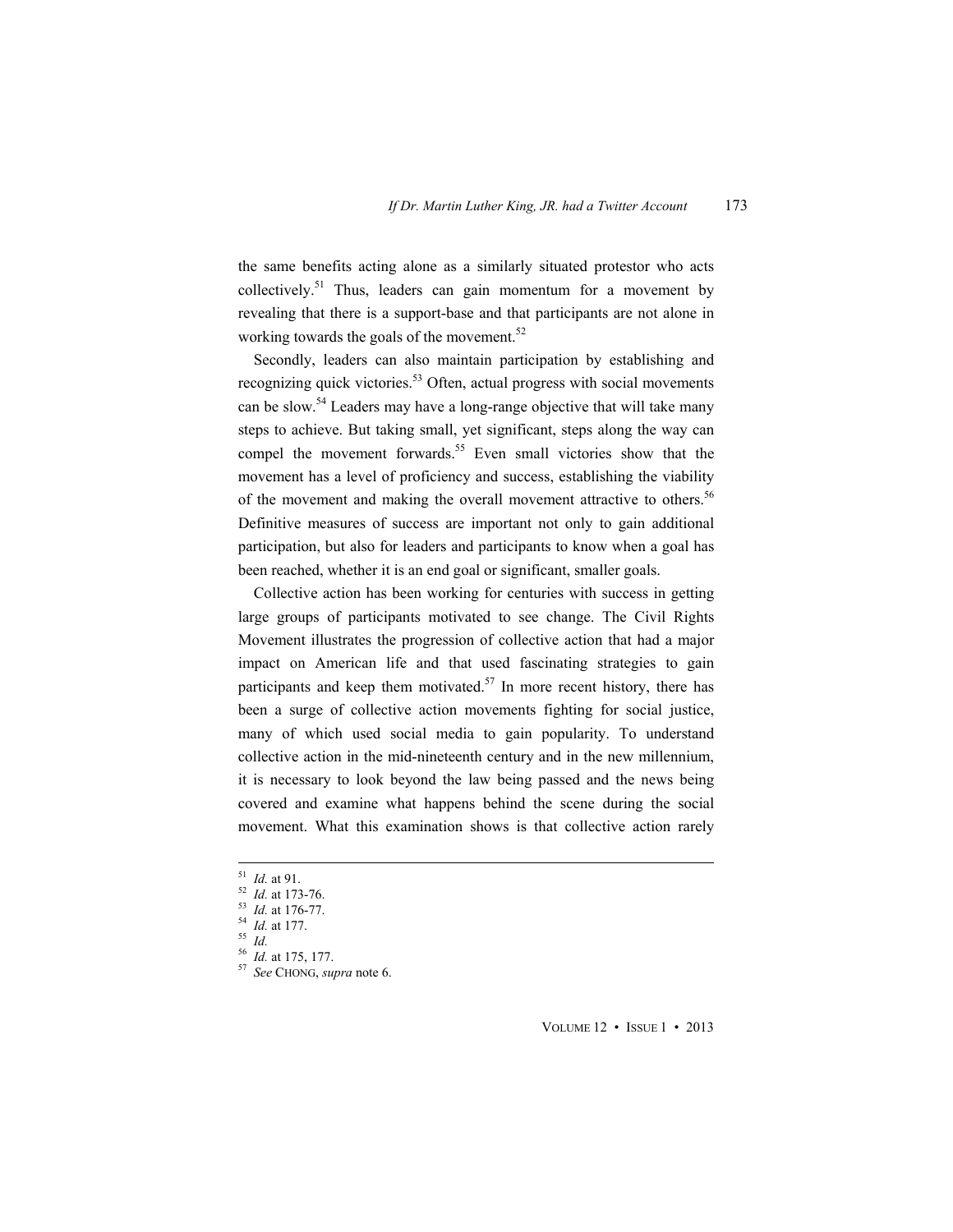happens by accident; it takes someone to lead it and supporters who believe they can make a change in the law and society.

# III. COLLECTIVE ACTION AND THE CIVIL RIGHTS MOVEMENT (1950S-1960S)

August 28, 2013, marked the 50-year anniversary of "the most wellknown and most quoted" address Dr. Martin Luther King, Jr. ever delivered—the I Have a Dream Speech.<sup>58</sup> As the keynote speaker of the 1963 March on Washington in Washington, D.C., Dr. King addressed millions of people through his televised speech.<sup>59</sup> Hundreds of thousands of people came from cities around the United States to witness, as Dr. King said, "what will go down in history as the greatest demonstration for freedom in the history of our nation."<sup>60</sup>

The March on Washington is just one example of the numerous demonstrations conducted during the Civil Rights Movement of the 1950s– 1960s. Meticulously organized and specifically conducted, demonstrations such as bus boycotts, student sit-ins, and marches were non-violent expressions of protest that showed the nation not only how collective action worked, but also how it could be an effective way to impact social change.<sup>61</sup> Yet, there was no Twitter feed to alert participants of when to meet and where. There was no Facebook status update to tag that someone was at the Washington Monument and about to listen to Dr. King speak. Nonetheless, thousands participated in these demonstrations. The bus boycotts provide a stirring example of such demonstrations.<sup>62</sup>

<sup>&</sup>lt;sup>58</sup> A TESTAMENT OF HOPE: THE ESSENTIAL WRITINGS AND SPEECHES OF MARTIN<br>LUTHER KING, JR. 217 (James M. Washington ed. 1986).

<sup>&</sup>lt;sup>59</sup> See EYES ON THE PRIZE: AMERICA'S CIVIL RIGHTS YEARS (Clayborne Carson, David J. Garrow, Vincent Harding, Darlene Clark Hine, & Toby Kleban Levine eds., 1987).

<sup>&</sup>lt;sup>60</sup> EYES ON THE PRIZE, *supra* note 59; TESTAMENT OF HOPE, *supra* note 58, at 217.<br><sup>61</sup> *See* ALDON D. MORRIS, THE ORIGINS OF THE CIVIL RIGHTS MOVEMENT: BLACK COMMUNITIES ORGANIZING FOR CHANGE (1984). 62 *Id.*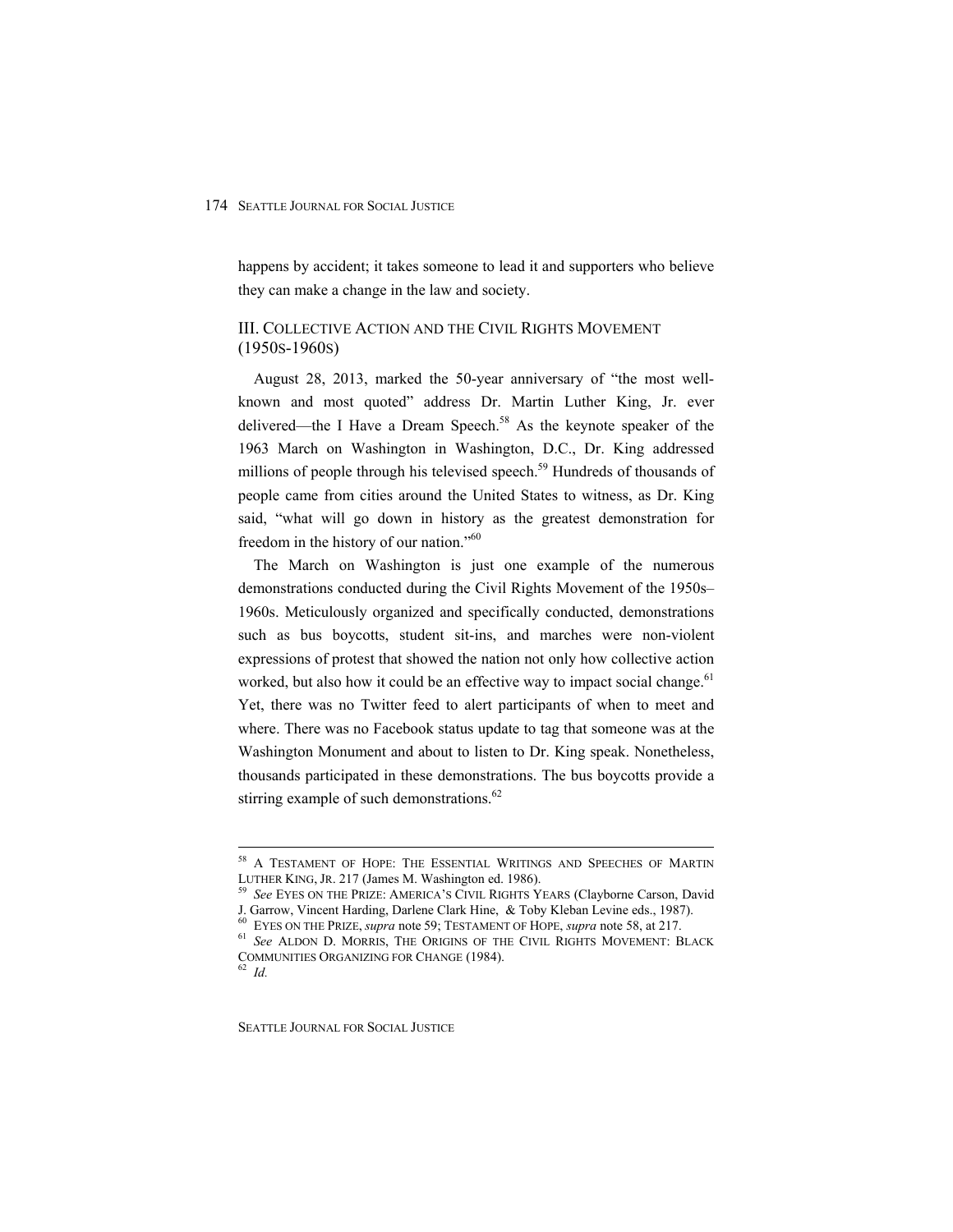# *A. Bus Boycotts*

The bus boycotts of the Civil Rights Movement were especially poignant and important to the support of the movement because the bus represented "one of the few places in the South where blacks and whites were segregated under the same roof and in full view of each other" and "dramatized the painful humiliation of the Jim Crow system."63 "For bus boycotts to be successful, masses of blacks had to participate and cooperate," and when this collective action occurred, "economic and social disruption resulted."64 While there were a number of bus boycotts conducted during the movement, two will be highlighted here: the Baton Rouge Bus Boycott and the Montgomery Boycott.

The first organized bus boycott of the movement was the Baton Rouge Bus Boycott of 1953.<sup>65</sup> The bus company that ran the Baton Rouge bus system was "overwhelmingly finance[d] by blacks" with their fares accounting for "at least two-thirds of the bus company's revenue."66 Realizing the power of the collective, in March 1953, black leaders in Baton Rouge successfully petitioned the City Council to pass Ordinance  $222^{67}$ The Ordinance permitted blacks to be seated on a first-come-first-serve basis with the stipulation that blacks sat from the rear to the front of the bus while whites sat from the front to the rear and that no seats were reserved for whites.<sup>68</sup> When the ordinance went into effect that month, bus drivers, "all of whom were white," refused to accept it and went on strike. $69$  "The Attorney General, as a result of the strike, "ruled that Ordinance 222 was

- <sup>63</sup> *Id.* at 17. 64 *Id.* at 49. 65 *Id.* at 17. 66 *Id.*
- 
- 
- <sup>67</sup> *Id.* at 18. 68 *Id.*
- 
- <sup>69</sup> *Id.*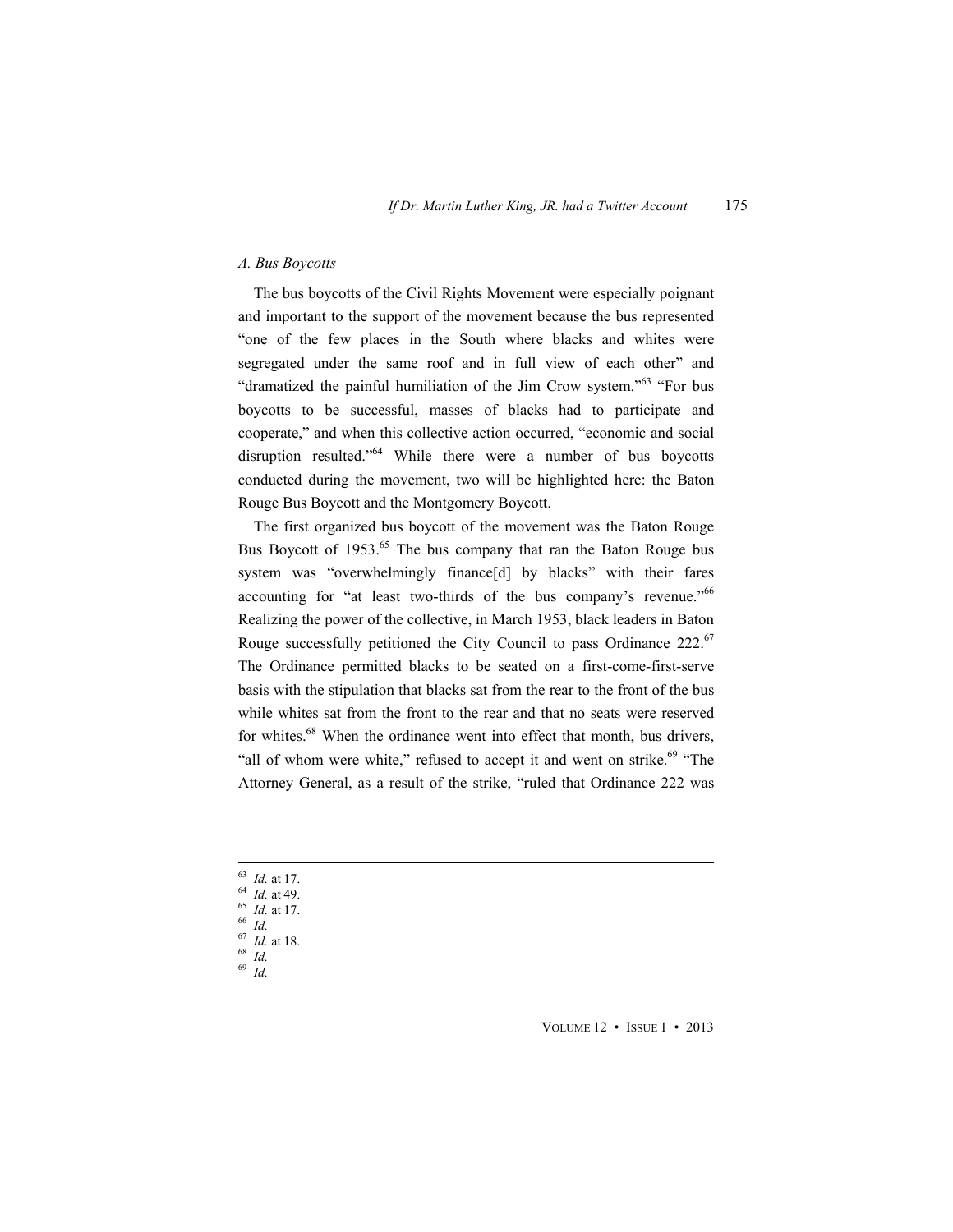illegal because it conflicted with Louisiana's segregation laws."70 The black community answered this judicial ruling with the boycott. $71$ 

A collective action of this scale required "a high degree of planning and organization."72 The entire boycott was "mobilized and directed through the local black churches and the United Defense League," a coalition of community organizations.<sup>73</sup> Since people would not take the bus to work, a "car lift" network, comprised of personal cars, was used to pick up and drop off passengers at corners just like the buses.<sup>74</sup> Money was raised at nightly meetings and through donations to support the car lift and other expenses that arose during the boycott.<sup>75</sup>

The boycott, led by Reverend Jemison, a local pastor of one of the largest black churches in the city, began with a radio announcement urging blacks not to ride the buses.76 Reverend Jemison later recounted that the boycott was "100 percent effective."<sup>77</sup> He stated, "Nobody rode the bus during our strike. There were about eight people who didn't hear the call that night on the radio and they rode to work. But by afternoon there was nobody riding the bus."78 A New York Times article also "confirmed that at least 90 percent of the black passengers refused to ride the buses during the boycott."<sup>79</sup> The boycott lasted for seven days. $80$  During that time nightly mass meetings were held and attended by between 2,500 and 3,000

<sup>70</sup> *Id.*

- <sup>71</sup> *See* MORRIS, *supra* note 61. 72 *Id.* at 19. 73 *Id.* at 21. 74 *Id.* at 19. 75 *Id.* at 23. 76 *Id.* at 18. 77 *Id.*
- 
- 
- 
- 
- 
- <sup>78</sup> *Id.*
- <sup>79</sup> *Id.*
- <sup>80</sup> *Id.*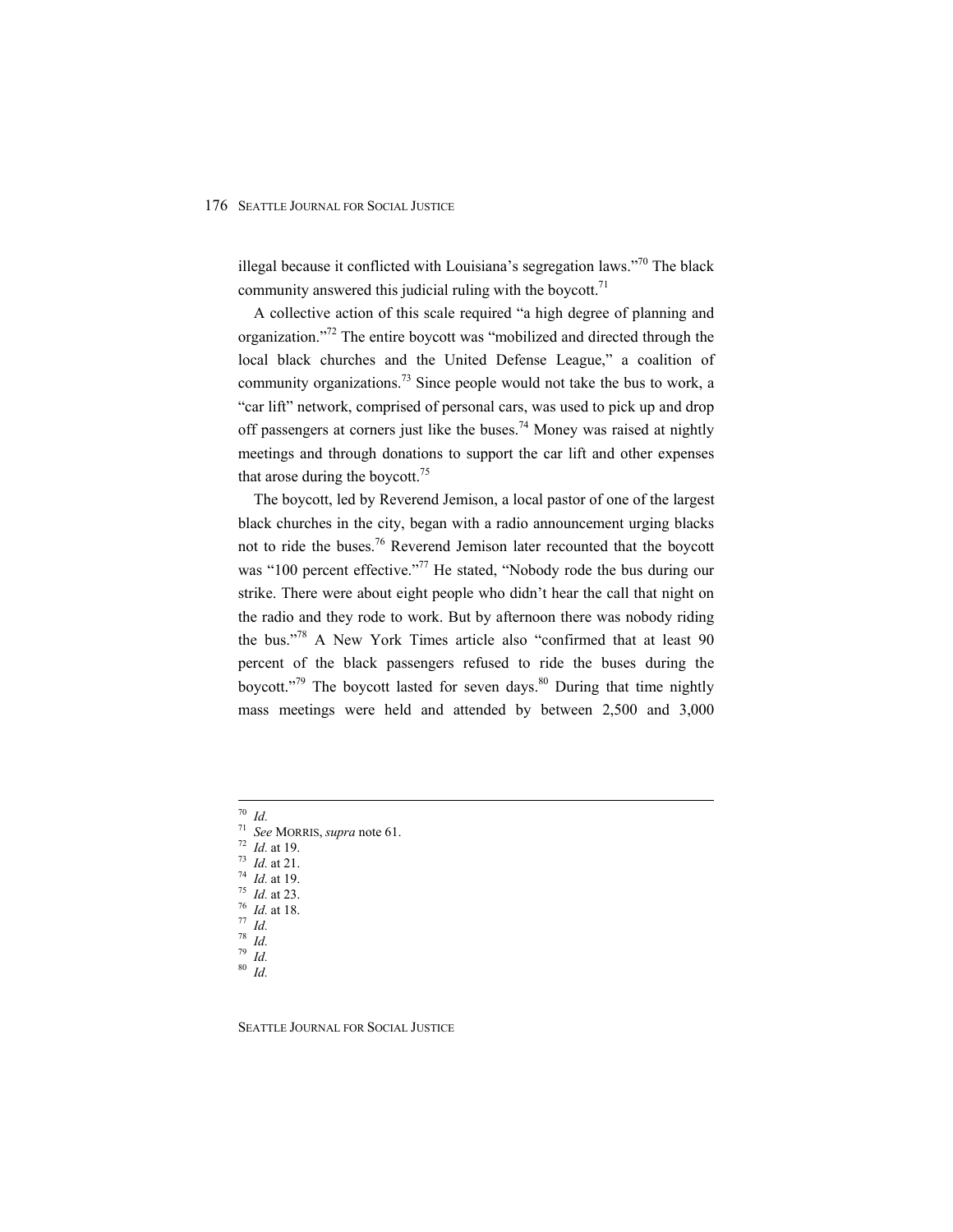people.<sup>81</sup> It was reported that the "scale and vigor of the nightly activity left an indelible impression" on the city.82

The boycott had a major impact on Baton Rouge. It "effectively disrupted the [local] economy of the bus company, causing it to lose  $$1,600$  a day.<sup>383</sup> Wanting to bring a close to the boycott, city law makers "decided to work out a compromise" where the two front bus seats would be reserved for whites and the long rear seat reserved for blacks.<sup>84</sup> Reverend Jemison took the proposal to a "mass meeting attended by 8,000" people, and the compromise was accepted on a temporary basis until "the legality of bus segregation itself could be determined through the courts.<sup>585</sup> The compromise was a small triumph, but it marked a "victory for the entire community as the first evidence that the system of racial segregation could be challenged by mass action."<sup>86</sup>

The Baton Rouge Bus Boycott lasted just one week, but set the stage for future boycotts, such as the Montgomery Bus Boycott of 1955-1956.<sup>87</sup> The Montgomery Bus Boycott, led by Dr. King, was sparked by the arrest of Mrs. Rosa Parks in December 1955, after she "refused to give her bus seat to a white man."88 Mrs. Parks had a history of involvement with protest organizations, including the National Association for the Advancement of Colored People (NAACP), and she consented to allowing the NAACP to use her case "to challenge the Jim Crow laws on the buses."<sup>89</sup>

The Women's Political Council (WPC), a group of professional women who had already been successful in impacting social change in Montgomery by registering black women to vote, petitioning the city to hire black

- <sup>81</sup> *Id.*
- <sup>82</sup> *Id.* at 19. 83 *Id.* at 24. 84 *Id.*
- 
- 
- $rac{85}{86}$  *Id.* at 25.
- 
- <sup>86</sup> *Id.* at 25. 87 *Id*. 88 *Id.* at 51-52. 89 *Id.*
	-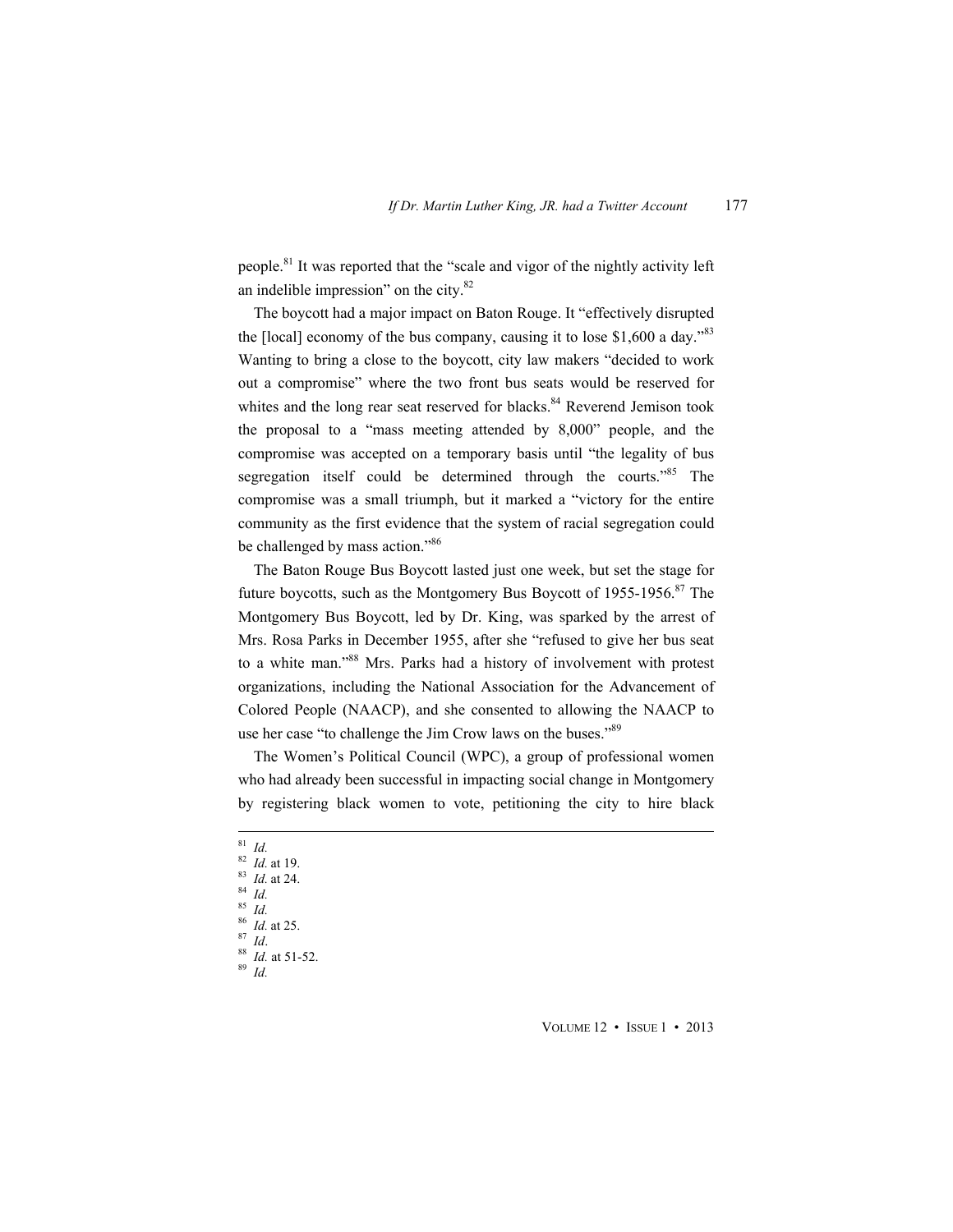policemen, and advocating for a better park system and bus conditions, also helped organize the boycott.<sup>90</sup> WPC "immediately activated their organizational and personal networks and spread the word that a boycott was necessary to protest the arrest [of Mrs. Parks] and challenge the Jim Crow bus laws."91 WPC also rallied students and teachers at Alabama State College and "composed a leaflet, which described the Parks incident and called for community action."92 The leaflets were copied and distributed throughout the black community.<sup>93</sup>

Like the boycott in Baton Rouge, the Montgomery Bus Boycott incorporated a carpool system that included 48 dispatchers and 42 pickup stations and has been recognized as moving with "military precision."<sup>94</sup> And like in Baton Rouge, the church played an integral role in disseminating information and providing a meeting place for the masses.<sup>95</sup> But unlike the weeklong boycott in Baton Rouge, the Montgomery Boycott "lasted more than a year" and largely impacted future mass movements for the Civil Rights Movement.<sup>96</sup>

The result of the Montgomery Boycott was the "collective power of masses . . . generated from the instant that the entire black community boycotted [the buses]," the assent of Dr. King as a charismatic leader, and the introduction of "the nonviolent approach for social change."<sup>97</sup> Unquestionably, "[t]he boycott made it clear that black demands could not be easily ignored."<sup>98</sup> After a year of protest in Montgomery, "the United States Supreme Court ruled that Alabama's state and local laws requiring

- <sup>90</sup> *Id.* at 53. 91 *Id.*
- 
- 
- $\frac{91}{92}$  *Id.*<br> $\frac{92}{93}$  *Id.*<br> $\frac{93}{96}$  *See id.* at 53.
- 
- 
- 93 *See id.* at 53. 94 *Id.* at 58. 95 *Id.* at 56. 96 *Id.* at 51, 56. 97 *Id.* at 62. 98 *Id.* at 63.
- 
-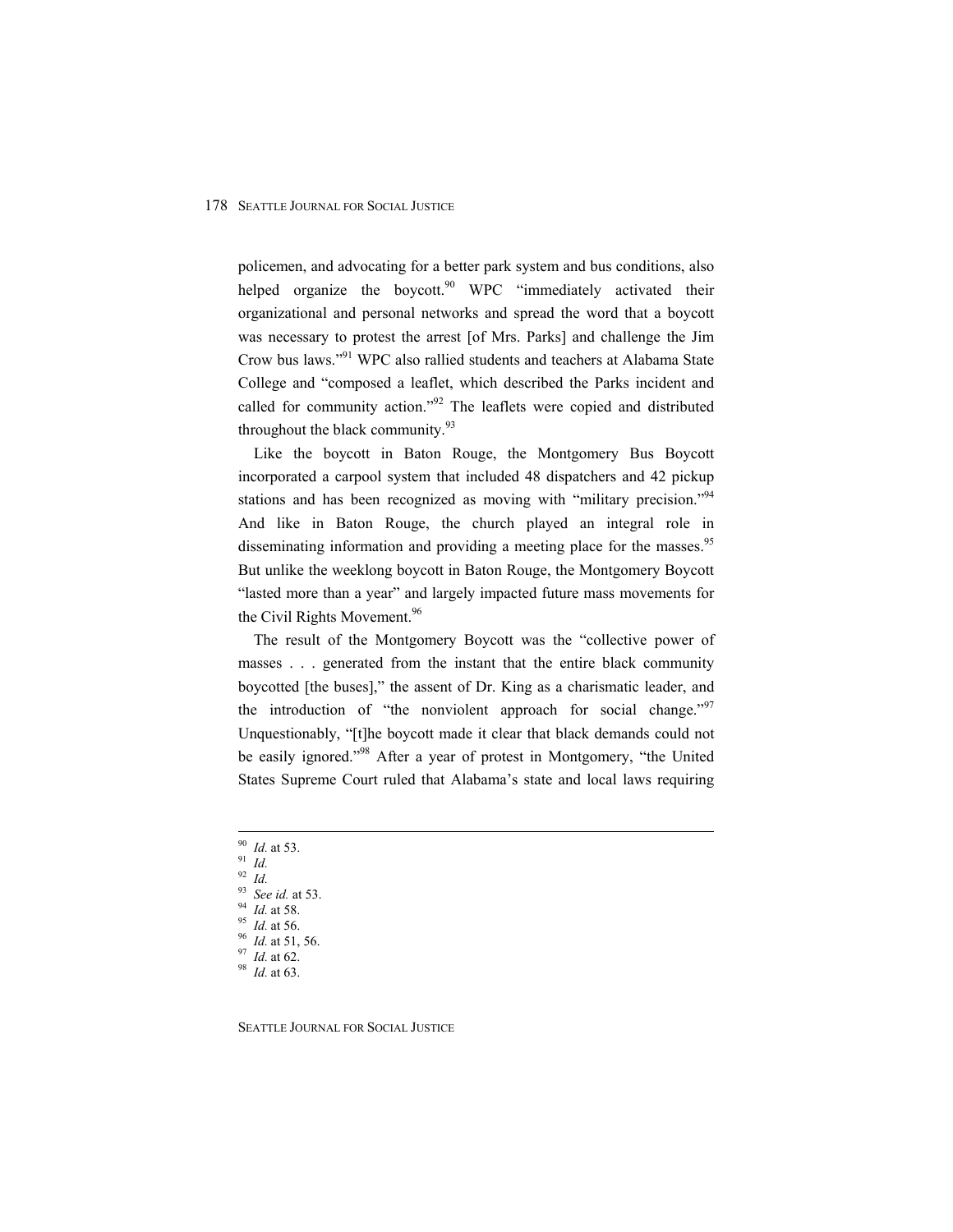segregation on the buses were unconstitutional."<sup>99</sup> The bus boycotts in Baton Rouge and Montgomery had mass support in their respective communities and provided model examples of the "power [that] is created when masses act collectively."<sup>100</sup>

#### *B. Student Sit-Ins*

As the bus boycotts proved to be an effective way to turn collective action into social and legal change, the student sit-ins of the 1960s "rapidly evolved into a mass protest that strengthened the civil rights movement."<sup>101</sup> Like the bus boycotts, the sit-ins were focused around bringing an end to segregation laws. Instead of seating on buses however, sit-in participants sought to change laws that "prohibited blacks and whites from eating together"<sup>102</sup> by black students physically sitting down at lunch counters that were for whites.<sup>103</sup>

Although not the first sit-in, on February 1, 1960, four black freshmen students from North Carolina A&T College sat at a long, L-shaped lunch counter at the downtown Greensboro Woolworth store.<sup>104</sup> While only sitting for a part of the afternoon, the actions of the four students sparked a widespread sit-in movement.<sup>105</sup> During that first week of February, the "students continued to sit in daily at the local Woolworth's, and the protest population began to grow."106 Twenty schoolmates joined the sit-in the following day.<sup>107</sup> Soon after, the original four protesters were joined by hundreds of students from local black colleges.<sup>108</sup> Leaders in Greensboro

 <sup>99</sup> *Id.*

<sup>100</sup> *Id.*<br>
<sup>100</sup> *Id.* at 195.<br>
<sup>102</sup> *Id.* at 197.<br>
<sup>103</sup> *Id.* <sup>104</sup> Malcolm Gladwell, *Small Change: Why the Revolution Will Not Be Tweeted*, THE NEW YORKER, Oct. 4, 2010.<br><sup>105</sup> *Id.*; MORRIS, *supra* note 61, at 197.<br><sup>106</sup> MORRIS, *supra* note 61, at 199.<br><sup>107</sup> CHONG, *supra* note 6, at 134.<br><sup>108</sup> MORRIS, *supra* note 61, at 199.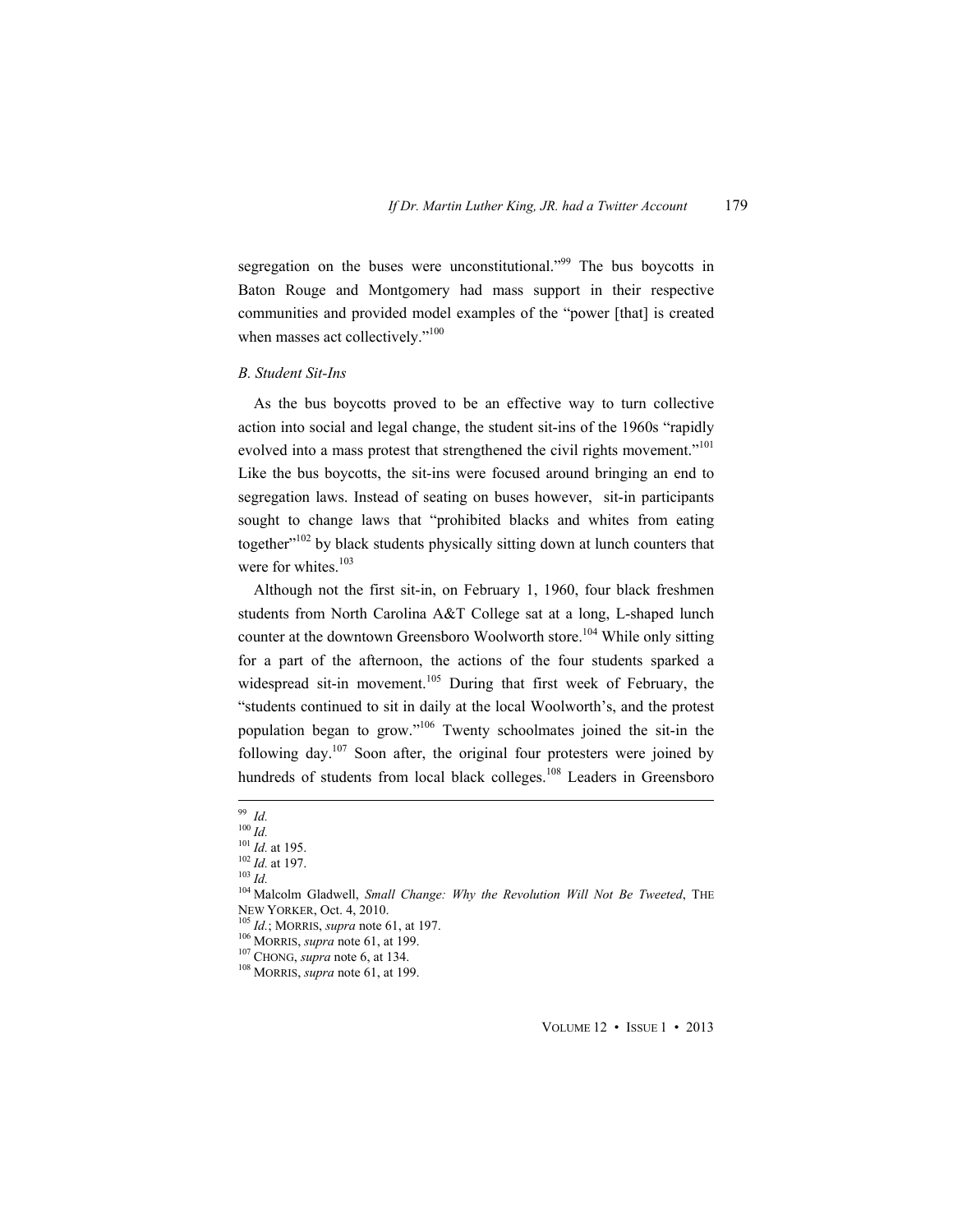contacted movement leaders in other cities via telephone to spread the word of the impact of the sit-ins, and within weeks the demonstrations spread throughout North Carolina, South Carolina, Virginia, Florida, Tennessee, Alabama, Kentucky, and Maryland.<sup>109</sup>

Nashville, Tennessee, had a unique sit-in movement that also incorporated a boycott of downtown department stores.<sup>110</sup> Movement leaders in Nashville used several techniques to grow participation. One college student said that she would attend organization meetings at six o'clock in the morning before school and work until late at night "organizing sit-ins, getting publicity out to the students that [they] were having a sit-in, and where and what time  $[they]$  would meet."<sup>111</sup> High school students reportedly went table to table in the lunchroom and talked up the demonstrations in classes "through whispering."<sup>112</sup> At mass meetings held at churches, leaflets were given to attendees and distributed throughout the black community.<sup>113</sup> The telephone was a "wire service" that was used to communicate movement information, and, in regards to the shop boycott in particular, volunteers would call hundreds of people to tell them not to shop downtown.<sup>114</sup> Volunteers were also "stationed downtown to ensure that blacks received the word not to shop."<sup>115</sup>

Student sit-ins were conducted around the nation in areas that were in dire need of radical change towards desegregation. Many of the students explained that they had "a strong desire to assert their opposition to segregation ever since learning of the *Brown* [*v. Board of Education*] decision."<sup>116</sup> One of the students stated that what precipitated the sit-in was

<sup>109</sup> *Id.* at 197, 200-01.<br>
<sup>110</sup> *Id.* at 211.<br>
<sup>111</sup> *Id.* at 210.<br>
<sup>112</sup> *Id.* at 208.<br>
<sup>113</sup> *Id.* at 211.<br>
<sup>114</sup> *Id.* at 211-12.<br>
<sup>115</sup> *Id.* at 212.<br>
<sup>116</sup> CHONG, *supra* note 6, at 134.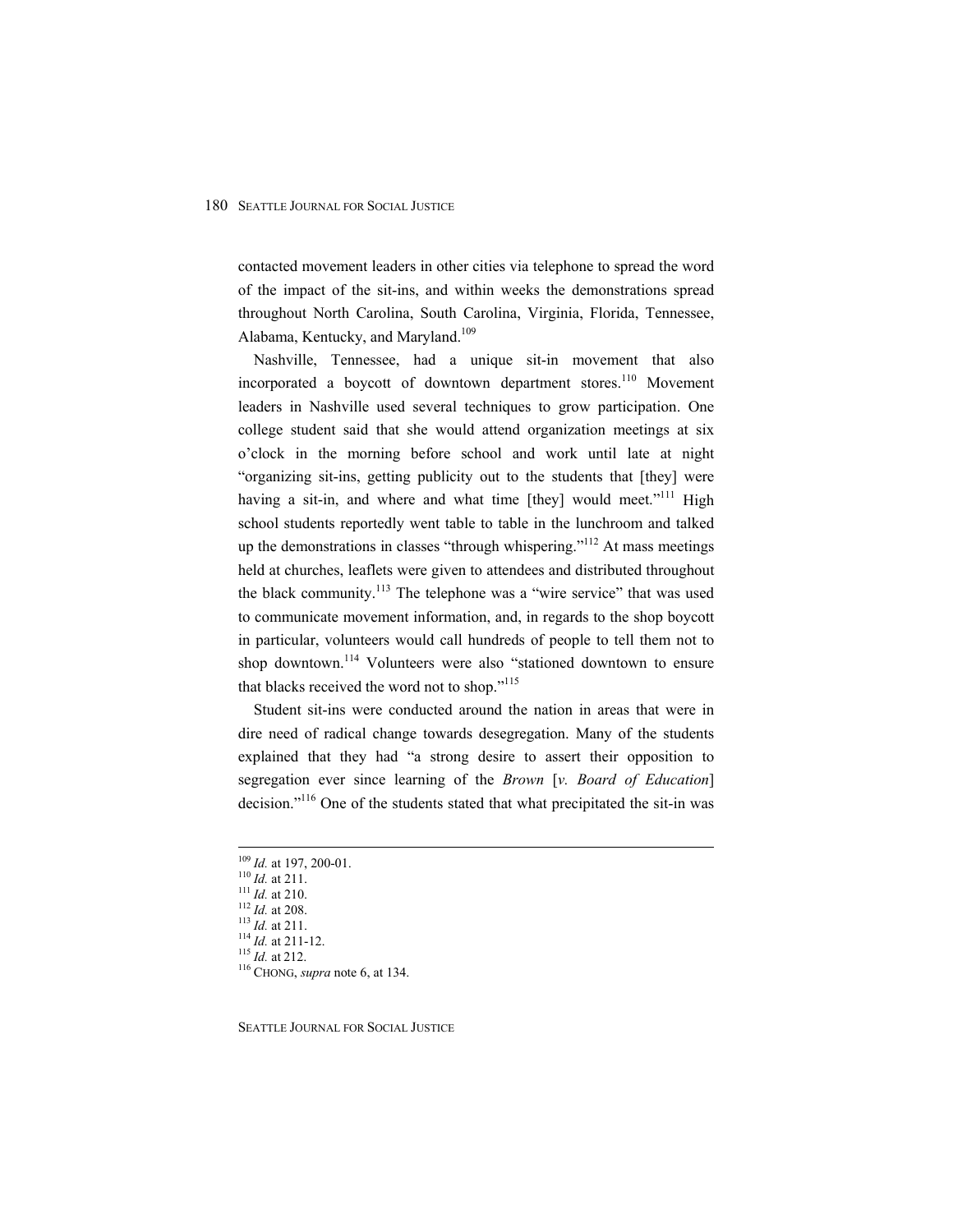"that little bit of incentive and that little bit of courage that each of us instilled within each other."117 It is reported "[some] seventy thousand students eventually took part. Thousands were arrested," and thousands more were motivated to act.<sup>118</sup> As a result, "[by] the summer of 1960 numerous cities had desegregated their lunch counters."<sup>119</sup> Furthermore, it all happened "without e-mail, texting, Facebook, or Twitter."<sup>120</sup>

# *C. March on Washington*

With the bus boycotts impacting desegregation of buses and the sit-ins compelling lunch counter desegregation, by 1963, civil rights demonstrators had impelled the movement into the national spotlight with support from President John F. Kennedy.<sup>121</sup> Social change was in the air, and movement leaders were about to demonstrate the immense power of collective action by organizing and successfully implementing "the unforgettable March on Washington."<sup>122</sup>

The March was initiated and organized by A. Philip Randolph, a leader in several movement organizations, in collaboration with five leaders from other organizations, including Bayard Rustin who "orchestrated and administered the details of the march."<sup>123</sup> Operating out of a tiny office in Harlem, Rustin and his staff members had two months to plan this massive mobilization, including planning "the difficult logistics of transportation, publicity, and the marchers' health and safety."124 To raise money, buttons for the March were sold at 25 cents apiece, and "thousands of people sent in

<sup>&</sup>lt;sup>117</sup> *Id.* at 133.<br><sup>118</sup> Gladwell, *supra* note 104.<br><sup>119</sup> MORRIS, *supra* note 61, at 212.<br><sup>120</sup> Gladwell, *supra* note 104.<br><sup>121</sup> CHONG, *supra* note 6, at 193.<br><sup>122</sup> *Id.*<br><sup>122</sup> Kate Tuttle. *March on Washington, 1963,* AFRICAN AND AFRICAN AMERICAN EXPERIENCE 270 (Kwame Anthony Appiah & Henry Louis Gates Jr., eds., 2d ed. 2008).

<sup>124</sup> *Id.* at 272.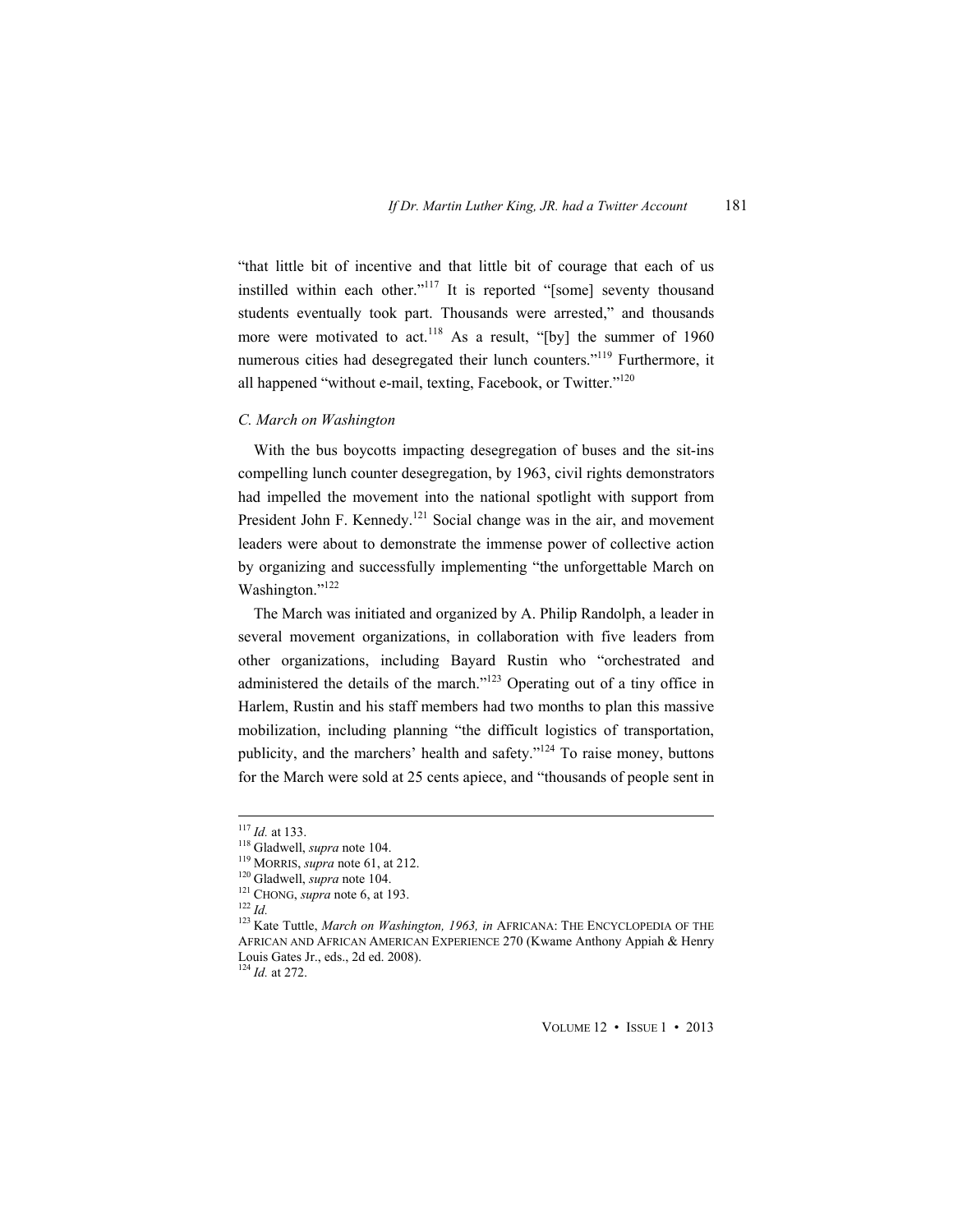small cash contributions."<sup>125</sup> The March agenda included an endorsement of President Kennedy's Civil Rights Bill, a reading of the March's ten demands including passage of the bill, school and housing desegregation, job training, an increase in the minimum wage, and Dr. King's "I Have a Dream" finale.<sup>126</sup> Word of the March spread throughout the country, and on August 28, 1963, the marchers arrived via bus, car, train, and planes, resulting in a diverse crowd of "black and white, rich and poor, young and old, Hollywood stars and everyday people." $127$  As a "massive public demonstration," a quarter of a million people marched in support of the cause.128

The March was larger than any previous demonstrations on record at that time.<sup>129</sup> It had a direct impact on "the passage of civil rights legislation and on nationwide public opinion."130 US Congresswoman Eleanor Holmes Norton noted that "the 1963 march was different from any other because it produced the great civil rights statutes of the  $20<sup>th</sup>$  century—the Civil Rights Act of 1964, the Voting Rights Act of 1965, and the 1968 Fair Housing Act."<sup>131</sup> Civil rights leaders used collective action to make huge strides in their quest for equality using the tools and resources they had available. Half century later, social movement leaders have begun to use technology as a tool in their quest for social change.

<sup>&</sup>lt;sup>125</sup> *Id.*<br><sup>126</sup> *Id.*<br><sup>127</sup> *Id.*<br><sup>128</sup> CHONG, *supra* note 6, at 193; Tuttle, *supra* note 123.<br><sup>129</sup> Tuttle, *supra* note 123.<br><sup>130</sup> *Id.*<br><sup>131</sup> Juan Williams, *A Great Day in Washington: The March on Washington for J Freedom was America at its Bes*t, THE CRISIS 30 (2003).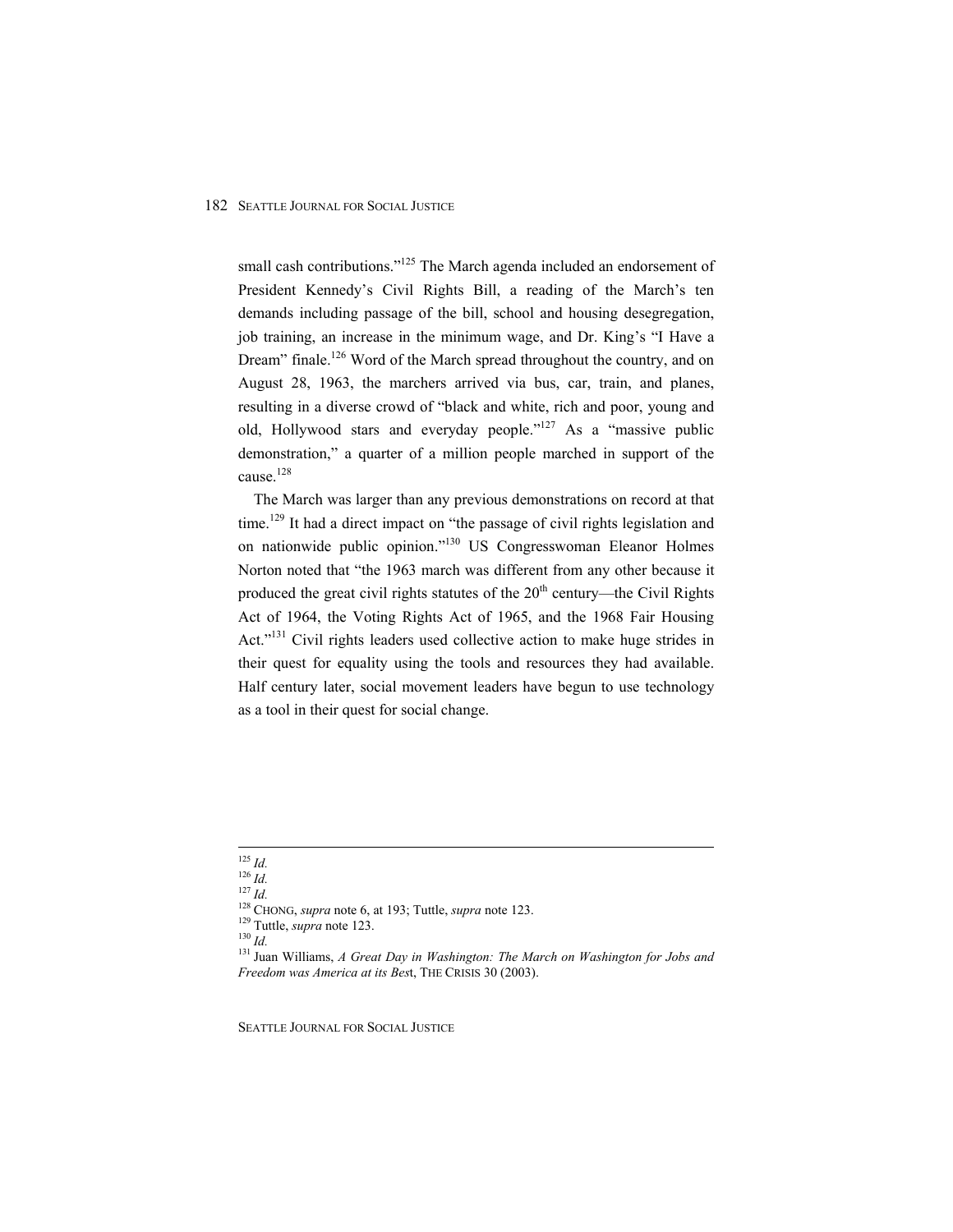# IV. COLLECTIVE ACTION IN THE NEW MILLENNIUM (2009-2012)

Social media can be a powerful tool for spurring social change<sup>132</sup> because it allows those of 'like mind' to band together no matter how far apart they are in distance, and create a collaborative effort to create social change."<sup>133</sup> This is true for several reasons. First, social media is a way to aggregate individuals who share an interest in particular social change and begin identifying possible allies.<sup>134</sup> Social media can group these individuals into a community and be a means to recruit new members.<sup>135</sup> In turn, this community can mobilize offline and online efforts to change a social situation and "share information about successes, failures, and opportunities for influence."<sup>136</sup> With this information, the community can gather financial and behavioral data relative to the social situation and use this to further the movement.<sup>137</sup>

Individuals and organizations can use social media as a way to quickly and inexpensively spread the word about an issue, gain support, and gather information that may help sustain the movement and affect lasting change. As an example of this, Clay Shirky, professor of New Media at New York University, compares two recent movements, both focused on policy change and largely influenced by technology.<sup>138</sup> The first was an initiative begun in

 132 Maureen West, *How Nonprofits Can Use Social Media to Spark Change*, THE CHRONICLE OF PHILANTHROPY (Feb. 20, 2011), http://philanthropy.com/article/How-Nonprofits-Can-Use-Social/126402.

<sup>133</sup> Anne Robinson, *The Social Media Effect: It's Role in Social Change and Social Responsibility*, (Feb. 21, 2011), http://www.socialmedianews.com.au/the-social-mediaeffect-its-role-in-social-change-and-social-responsibility/.

<sup>&</sup>lt;sup>134</sup> CV Harquail, *Social Media for Social Change-Inside the Organization?* SOCIAL MEDIA TODAY (Feb. 15, 2011), http://socialmediatoday.com/cvharquail/270426/socialmedia-social-change-inside-organization.<br> $^{135}$  *Id.* 

<sup>135</sup> *Id.* <sup>136</sup> *Id.* <sup>137</sup> *Id.* <sup>138</sup> *Social Media Acts as Catalyst for Policy Change*, NPR (Feb. 6, 2012), http://www.npr.org/2012/02/06/146482653/social-media-acts-as-catalyst-for-policychange.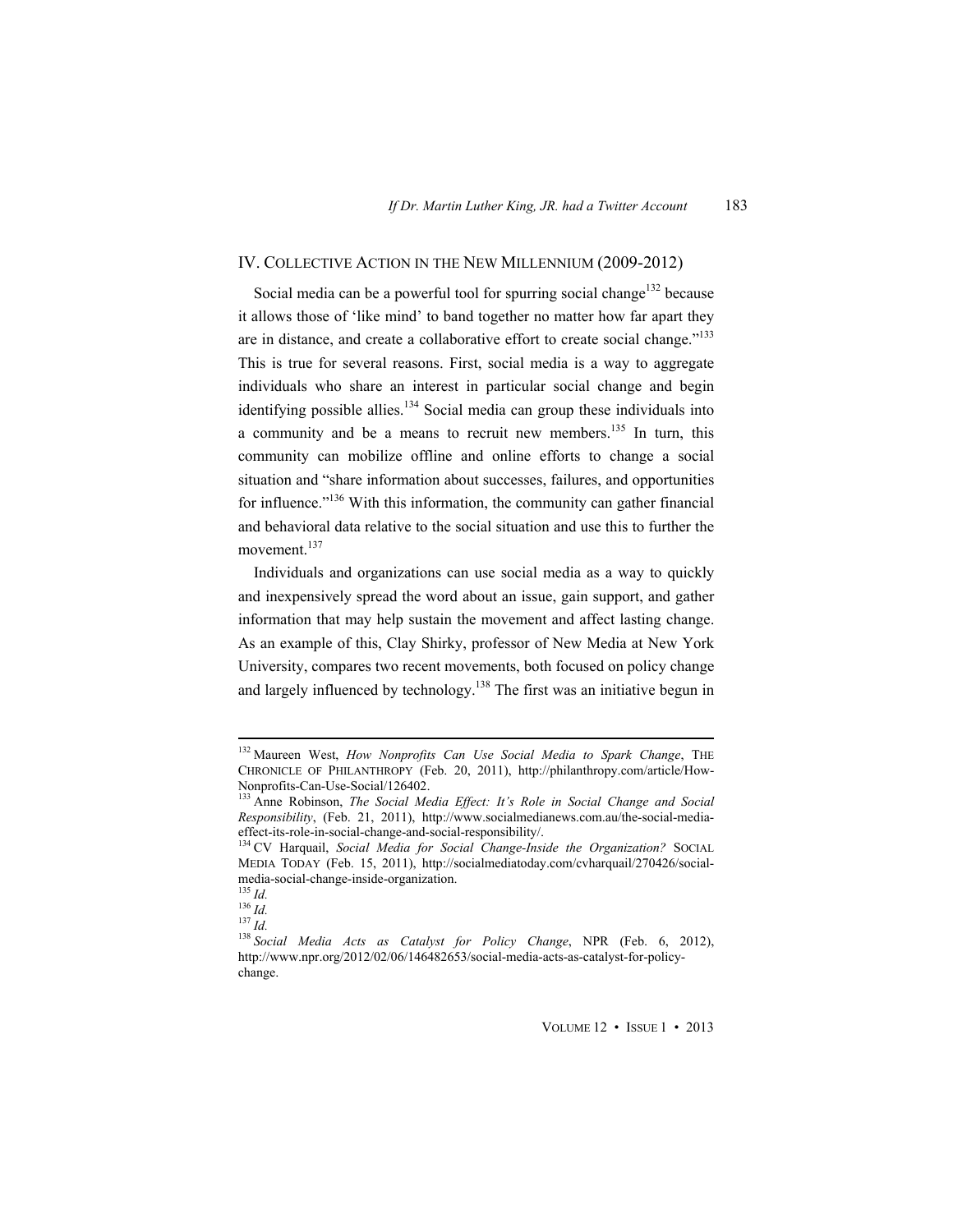2006 by Kate Hanni to pass a Flyer's Bill of Rights.<sup>139</sup> Hanni, after being stuck on an airport tarmac for eight hours, was enraged over the situation and started a political movement using blogs and e-mail to pressure Congress to change the policy.<sup>140</sup> It took her years to accomplish her goal, but she did spread the word through technology and got the law changed.<sup>141</sup> The second movement concerned the issue of the Susan G. Komen breast cancer charity organization, which cut funds to Planned Parenthood.<sup>142</sup> Shirky states that it took around 48 hours after the funding announcement for social media to erupt about the issue and for the Komen organization to reverse their course on this major decision.<sup>143</sup> Shirky posits that "when you get people angry quickly, things can spread like wildfire, in a way that they can't on slower media."<sup>144</sup>

With the growing and creative use of social media, people like Hanni and those who advocated for Planned Parenthood funding used social media to ignite social change, and over the past few years, society has witnessed other examples internationally and in the United States.

# *A. Social Media Change Movements on the International Scene*

Although revolution is not a foreign word to most throughout the world, revolution by social media is a fairly new concept and is being employed by activists around the globe to change laws and affect social change.<sup>145</sup> Over the past few years, the news has been peppered with protest movements that have used social media and collective action as a means of getting the government to act, including protests in Russia, Tunisia, and Egypt.

 <sup>139</sup> *Id.* <sup>140</sup> *Id.* <sup>141</sup> *Id.* <sup>142</sup> *Id.* <sup>143</sup> *Id.* <sup>144</sup> *Id.* 145 Neal Schaffer, *Social Media as a Catalyst for Social Change*, WINDMILL NETWORKING (Nov. 7, 2011), http://windmillnetworking.com/2011/11/07/social-mediacatalyst-social-change/.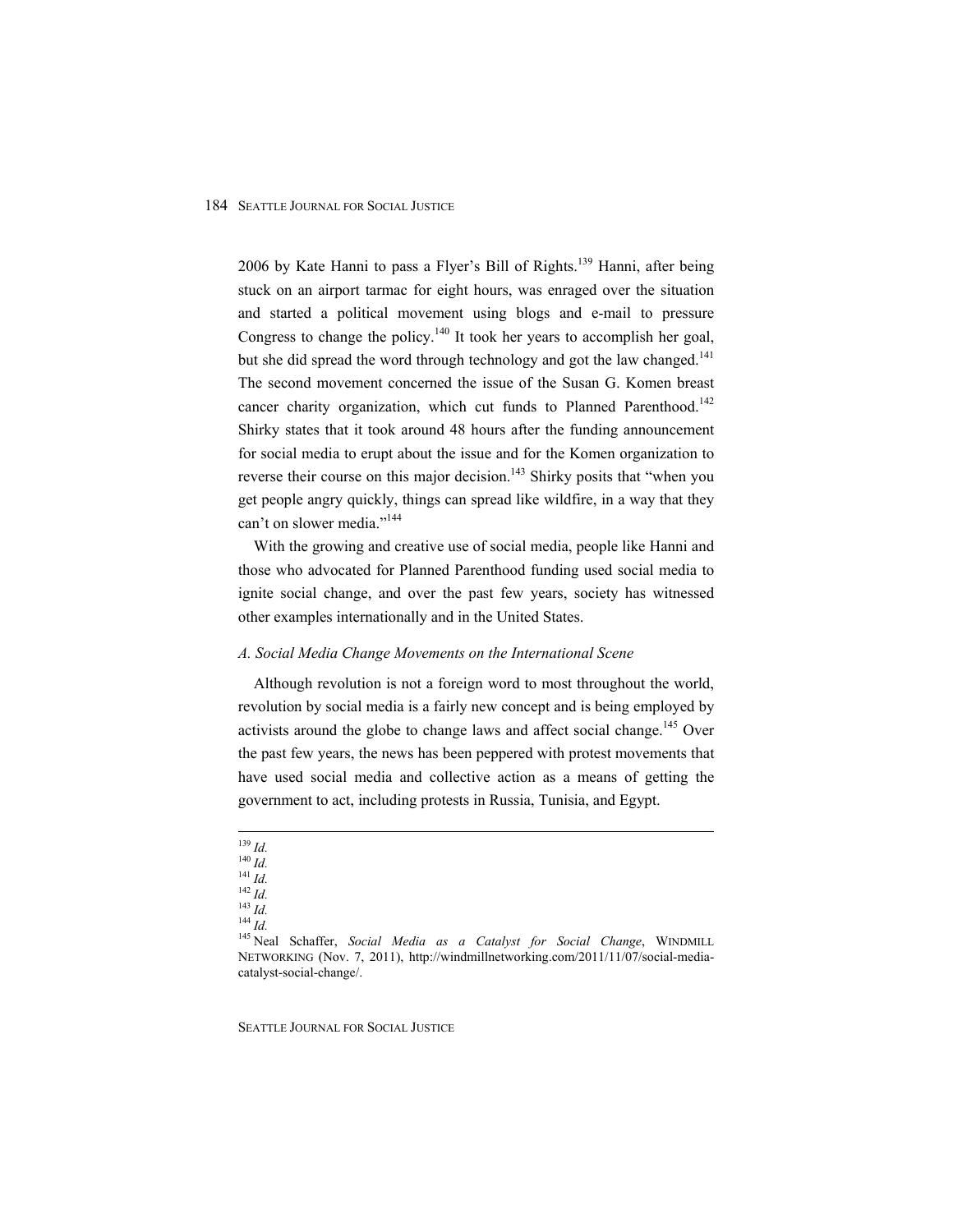In Moldova, Russia, in 2009, more than 10,000 people gathered around the Parliament building "to protest against Moldova's Communist leadership."146 By using social media, the protest leaders gathered the crowd, made up of mostly young Moldovan citizens.<sup>147</sup> One of the leaders stated that she began the protest with her blog and collaboratively worked with six people, and they then conducted "10 minutes of brainstorming and decision-making, [and] several hours of disseminating information through networks, Facebook, blogs, [social media sites], and e-mails."<sup>148</sup> After hundreds of firsthand accounts flooded onto Twitter, Internet service in the city was cut off.<sup>149</sup> Moldova's President, although not a supporter of the uprising, commented that the protests were "well designed, well thought out, coordinated, planned and paid for."<sup>150</sup>

In January 2011, in Tunis, Tunisia, the government reacted to "growing unrest . . . as a three-week-old wave of violent demonstrations spread . . . to the capital."<sup>151</sup> "The protestors came together after circulating calls to rally over social networks like Facebook and Twitter" to demand more jobs and to denounce "the self-enrichment of Tunisia's ruling family."152 Tunisia

 146 Ellen Barry, *Protests in Moldova Explode, With Help of Twitter*, N.Y. TIMES, Apr. 18, 2009, http://www.nytimes.com/2009/04/08/world/europe/08moldova.html?pagewanted  $=$ all $\&$ r=0.

<sup>&</sup>lt;sup>147</sup> Id. Protest leaders also created a searchable Twitter tag to keep the events on the list of popular topics "so people around the world could keep track" of what was happening. *Id.* <sup>148</sup> *Id.* <sup>149</sup> After Internet service was interrupted, one Tweeter reported that he continued to issue

updates with his cell phone. *Id.* 150 *Id.* A specialist studying democratic movements said, "Facebook and Twitter had

apparently played a major role in the protests. Nobody expected such a massive scale . . . I don't know of any other factor which could account for it." Barry, *supra* note 146. Critics have stated that social media did not play a significant part in the Moldova revolution because very few Twitter accounts exist there, but this is not dispositive that people did not see Twitter feeds since it is not necessary to have a Twitter account to have access to Twitter feeds. Gladwell, *supra* note 104.<br><sup>151</sup> David Kirkpatrick, *Protests Spread to Tunisia's Capital, and a Curfew is Decreed*,

N.Y. TIMES, Jan. 13, 2011, http://www.nytimes.com/2011/01/13/world/africa/13tunisia. html.

<sup>152</sup> *Id.*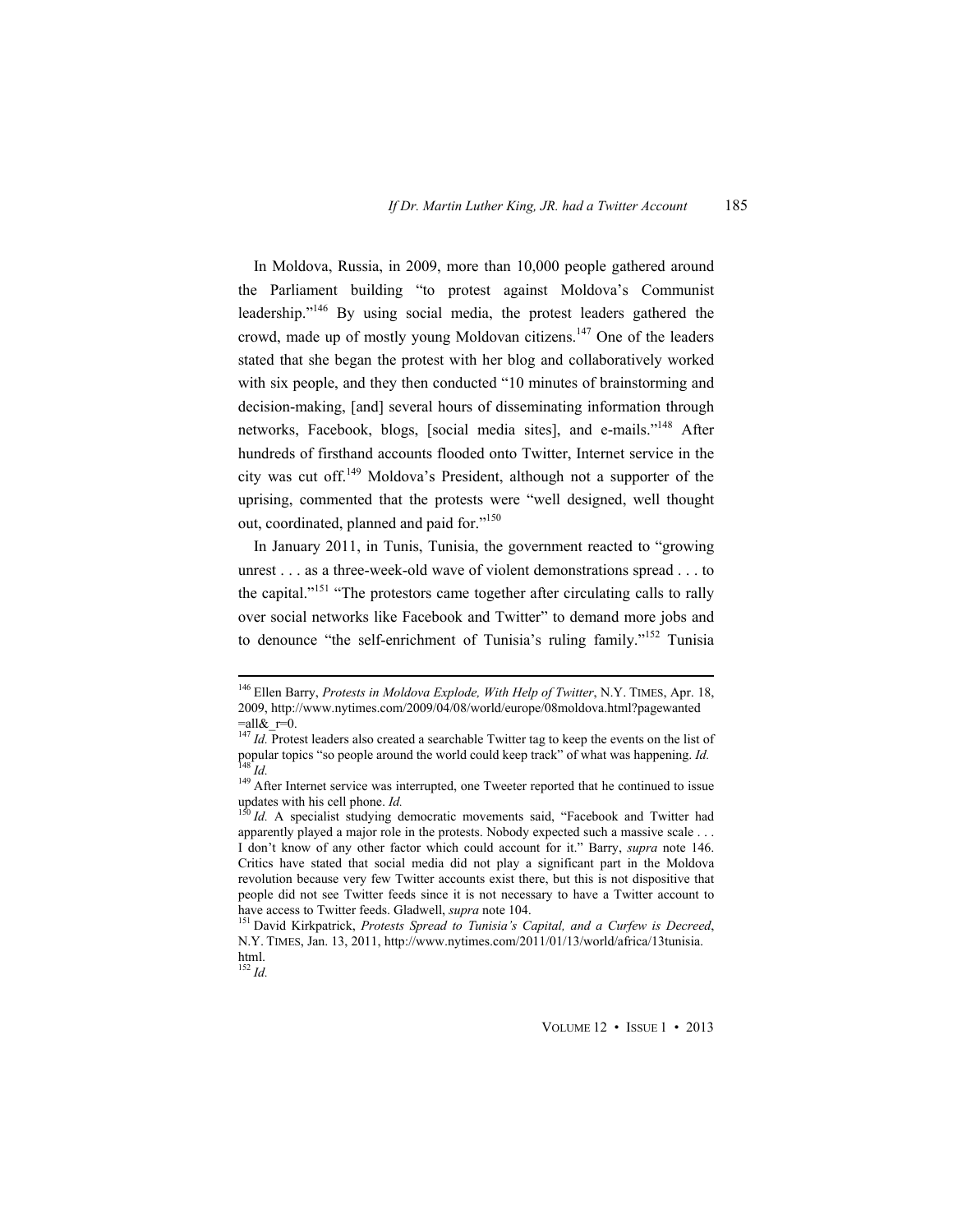reportedly has "one of the most repressive governments in a region full of police states," with residents dealing with "extensive surveillance, scant civil liberties and the routine use of torture."153 People took to the streets downtown and through neighborhoods in protest, and in response, the government announced a curfew on the citizens.<sup>154</sup> Tunisia continues to see much political unrest, and the people continue to protest and voice their dissent.<sup>155</sup>

Like the protest in Tunisia, tech-savvy young protestors in Cairo, Egypt, in 2011, also turned to social media to spark an uprising, compelling the president of Egypt to shut down the Internet.<sup>156</sup> The protestors used social media to urge the government to answer for decades of autocracy and stagnation and to call for the resignation of President Hosni Mubarak.<sup>157</sup> The thousands who gathered demanded to be treated as citizens with rights, instead of as powerless subjects.<sup>158</sup> After 18 days of protest in Tahrir Square, the President stepped down.<sup>159</sup> The protest was a historic moment in the Arab world, and as writer Khaled Dakheel wrote, "[w]hat is happening is telling the people that there is something they can do."<sup>160</sup>

 <sup>153</sup> *Id.* <sup>154</sup> *Id.* <sup>155</sup> *See* Tarek Amara, *Tens of Thousands Rally in Tunis to support Islamists*, REUTERS, Feb. 16, 2013, http://www.reuters.com/article/2013/02/16/us-tunisia-islamistsdemonstration-idUSBRE91F05D20130216; CNN Staff, *Tunisians Mourn Protest Victims as Small Demonstrations Continue*, CNN (Jan. 23, 2011, 6:14AM), http://www.cnn.com/2011/WORLD/africa/01/23/tunisia.protests/index.html.<br><sup>156</sup> Anthony Shadid, *After Tahrir, Uncharted Ground*, N.Y. TIMES, Feb. 12, 2011; David

D. Kirpatrick and Heba Afify, *For Egyptians, British Riots Are a Mix of Familiar and Peculiar*, N.Y. TIMES, Aug. 13, 2011.<br><sup>157</sup> Shadid, *supra* note 156. 158 Mona El-Naggar, *The Legacy of 18 Days in Tahrir Square*, N.Y. TIMES, Feb. 19,

<sup>2011,</sup> http://www.nytimes.com/2011/02/20/weekinreview/20tahrir.html?pagewanted=all. 159 *Id*. 160 Shadid, *supra* note 156.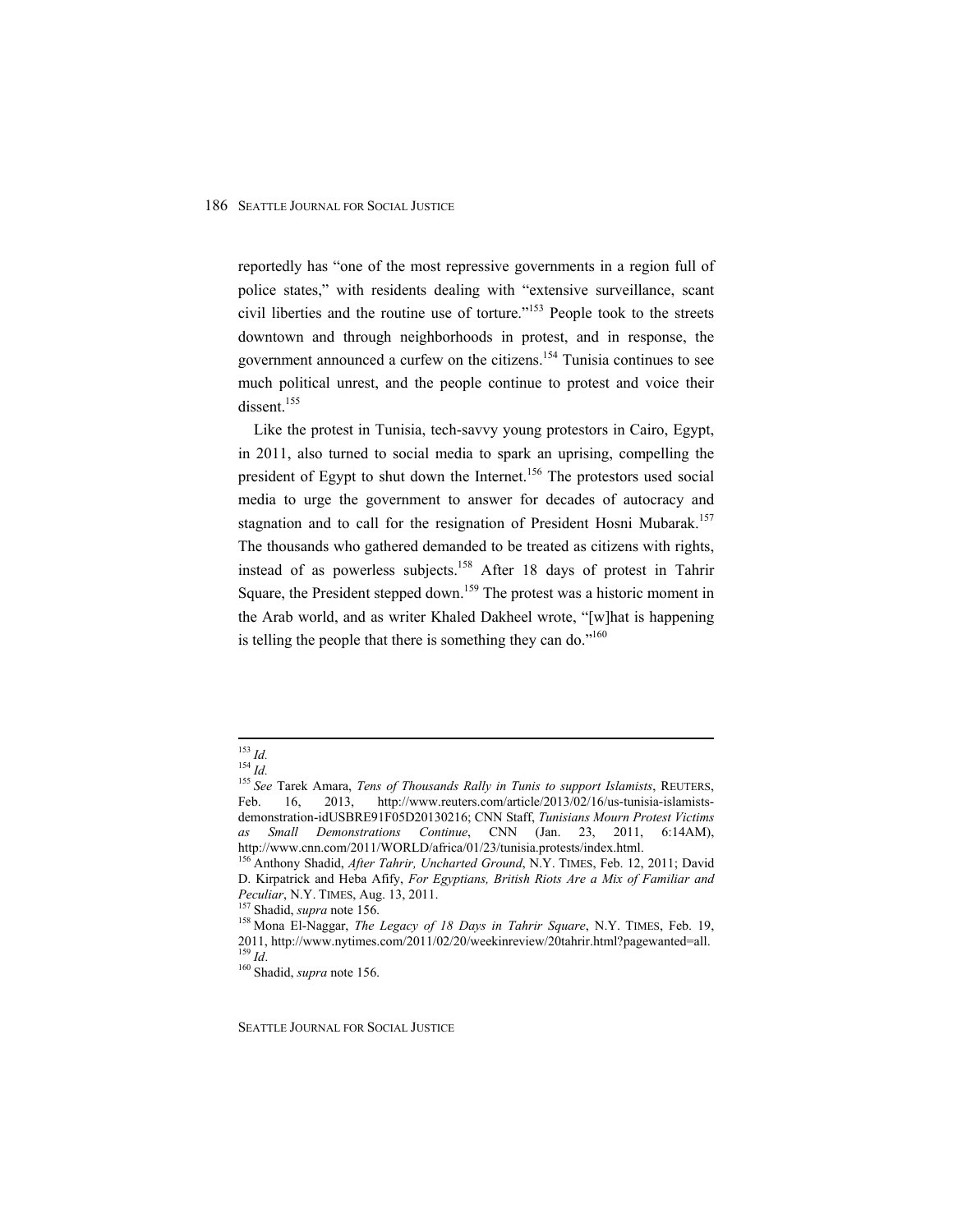## *B. Social Media Change Movements in the United States*

Recently, the United States has had its share of protests that were sparked and conducted via social media outlets, including the Occupy Wall Street movement, where organizers set out to inform the world of economic corruption in the United States, and the immigration reform debate that has been at the forefront of US politics.<sup>161</sup>

The Occupy Wall Street movement began as a Twitter suggestion for participants to march in Lower Manhattan, New York.<sup>162</sup> Protestors used "cellphones and social sites like Twitter, Facebook[,] and YouTube to spread their message around the world."<sup>163</sup> The message was a protest in response to frustrations felt as a result of the economic downtown in the United States. The protestors blamed Wall Street, banks, and corporate America "for many of the nation's ills."<sup>164</sup> Frustration was shown at dozens of encampments from New York to Oakland and around the world as the "online conversation about Occupy Wall Street movement turned global" with protestors communicating through "live Twitter updates, photos[,] and videos from the dozens of demonstrations around the world."165 On Twitter, more than 100 accounts were created with an Occupy Wall Street theme that had tens of thousands of followers.<sup>166</sup> More than 400 Facebook pages were created to focus on the many protests, "including Occupy Brazil,

 161 Jennifer Preston, *Protestors Look for Ways to Feed the Web*, N.Y. TIMES, Nov. 25, 2011, http://www.nytimes.com/2011/11/25/business/media/occupy-movement-focuseson-staying-current-on-social-networks.html; Jean-Paul Salamanca, *Immigration Reform 2013 News: Latinos Launch Social Media Campaign to Support Immigration Bill*, LATINOS POST (May 27, 2013, 11:34 AM), http://www.latinospost.com/articles/20044 /20130527/immigration-reform-2013-news-latinos-launch-social-media-campaign-

support.htm.<br><sup>162</sup> Preston, *supra* note at 161.

<sup>&</sup>lt;sup>163</sup> Id.<br><sup>164</sup> Andrew Ross Sorkin, *Occupy Wall Street: A Frenzy that Fizzled*, N.Y. TIMES, Sep. 18, 2012, http://dealbook.nytimes.com/2012/09/17/occupy-wall-street-a-frenzy-that-fizzled/. 165 Jennifer Preston, *Occupy Wall Street, and Its Global Chat*, N.Y. TIMES, Oct. 17, 2011, http://query.nytimes.com/gst/fullpage.html?res=9F05E3D61238F934A25753C1A9679D 8B63.

<sup>166</sup> Preston, *supra* note 161*.*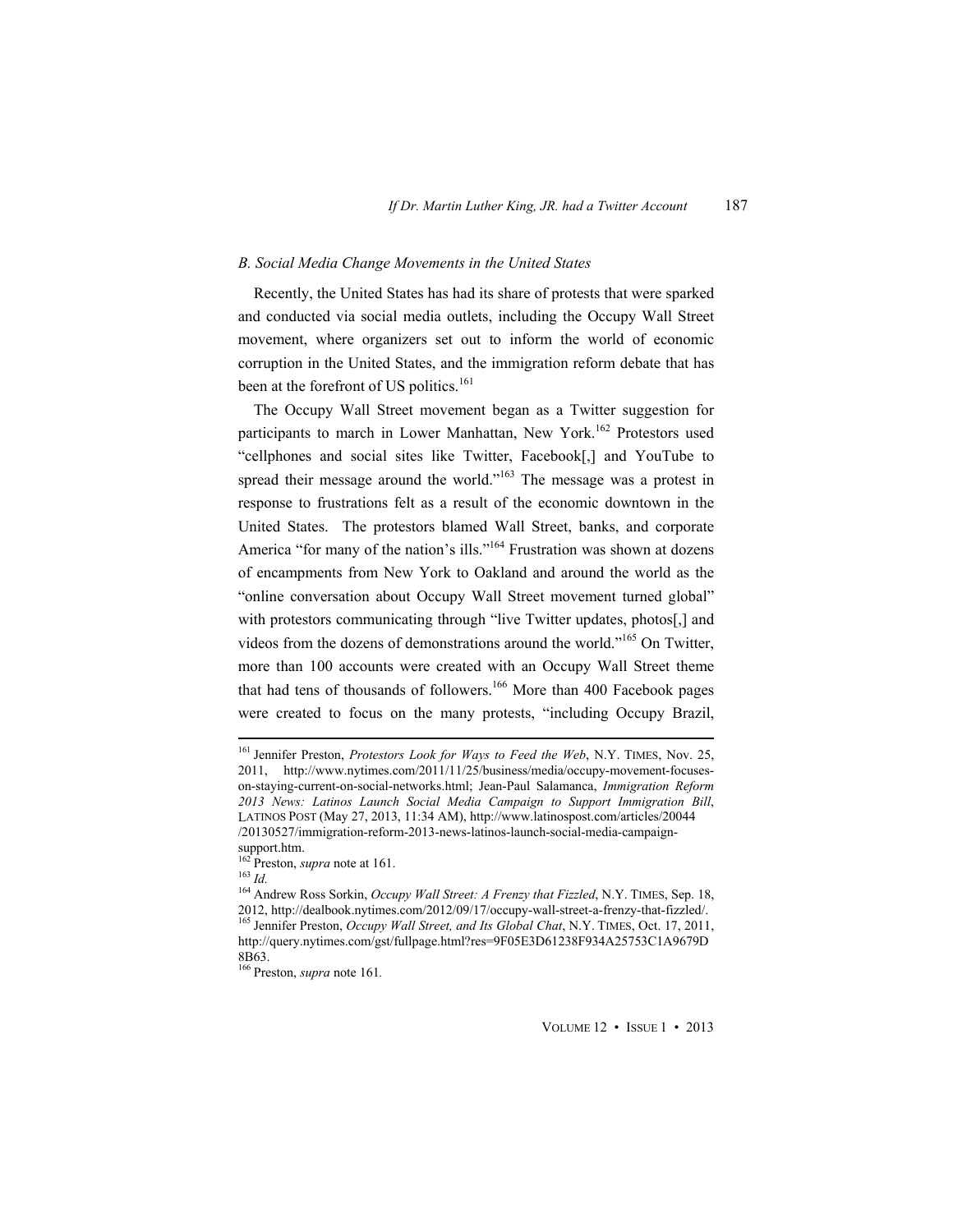Occupy Berlin, Occupy Sydney[,] and Occupy Tokyo," with 2.7 million fans around the world.<sup>167</sup> Specifically, the Occupy the London Stock Exchange Facebook page had more than 19,000 members and became a platform "for people attending a march in London to share real-time updates, photos[,] and videos."<sup>168</sup> YouTube has also been a formidable presence in the Occupy movement with 1.7 million videos created that have thus far been viewed 73 million times.<sup>169</sup>

Some critics argue the movement has now lost momentum, but looking back over the year that it took place, it did have some positive results.<sup>170</sup> Mainstreaming the chant, "[w]e are the 99 percent," the movement "created an important national conversation about economic inequality and upward mobility."<sup>171</sup> The movement's message was heard throughout the 2012 presidential election.<sup>172</sup> Additionally, the movement spurred "Bank of America and other big banks to scrap plans to charge additional fees for use of debit cards" and "brought awareness to banks' foreclosure practices."<sup>173</sup> While some protestors camping out at sites and marching down streets may have wanted to see a total transformation of the financial institutions, some change was made, the message was heard around the world, and it all began with a conversation on social media.

Another conversation currently brewing in the United States, and growing through the use of social media, surrounds the debate over immigration reform.<sup>174</sup> Labeled as part of a post-modern Civil Rights Movement, the immigration law and enforcement debate has, since the mid-

<sup>&</sup>lt;sup>167</sup> Preston, *supra* note 165; Preston, *supra* note 161.<br><sup>168</sup> Preston, *supra* note 165.<br><sup>169</sup> Preston, *supra* note 161.<br><sup>170</sup> Sorkin, *supra* note 164.<br><sup>171</sup> Id.<br><sup>171</sup> Id.<br><sup>172</sup> Id.<br><sup>173</sup> Id.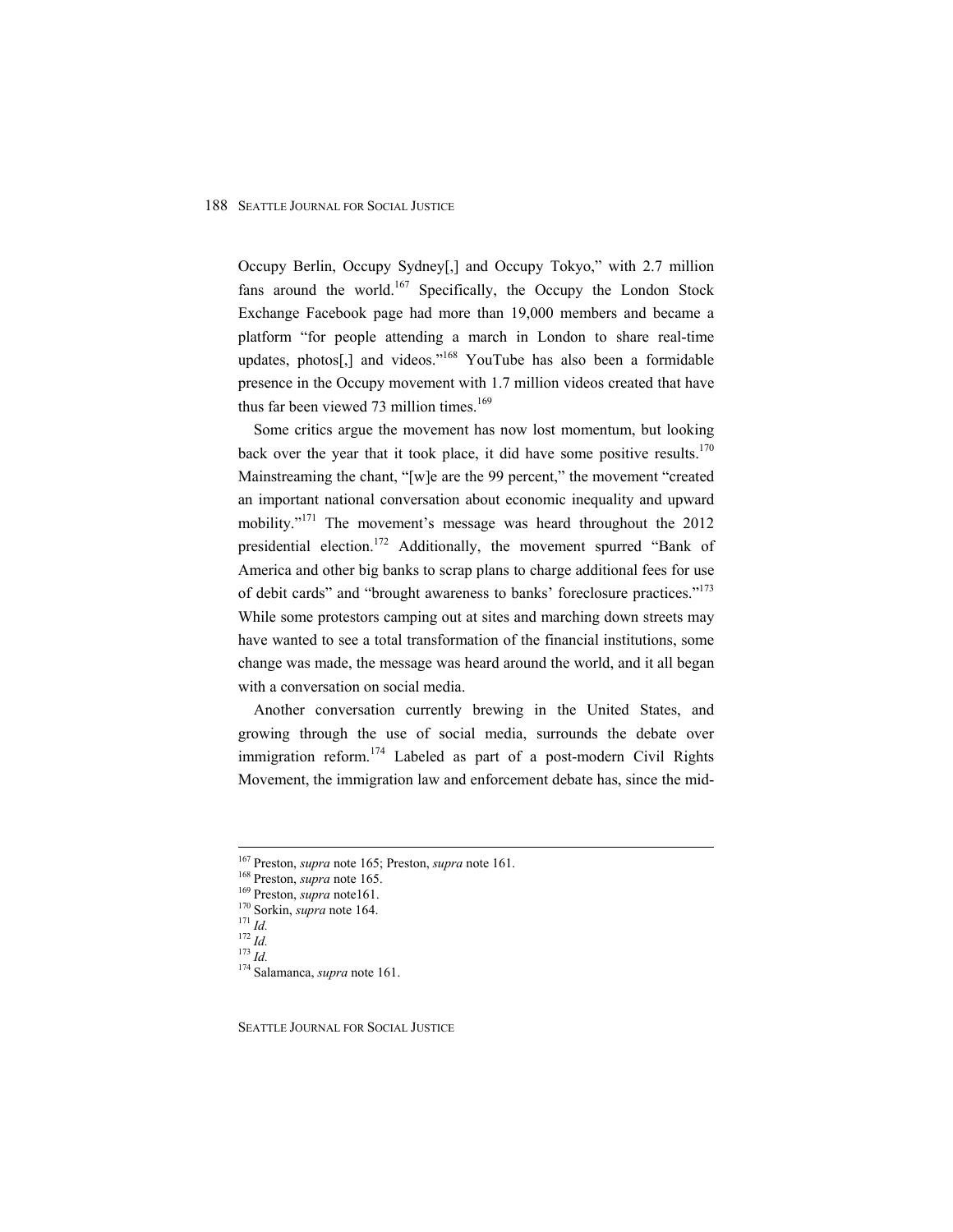1990s, been a constant political controversy.175 It is worthwhile to examine this conversation and a brief background of the debate because it bears a close resemblance to the racial justice platform of the Civil Rights Movement.<sup>176</sup> Additionally, the civil rights implications of immigration law directly affects the approximately 12 million undocumented immigrants who live in the "shadows of American life," as the outcome of the Civil Rights Movement impacted eighteen million blacks in America in 1960.<sup>177</sup> The next section discusses the immigration conversation generally and examines how social media is being used in the debate.

# *C. Social Media and Immigration Reform: A Case Study*

According to United States Representative Elton Gallegly (R-CA), "[e]very unskilled illegal immigrant who enters the United States for work drives up healthcare costs for every American. And, every illegal immigrant we turn a blind eye toward weakens the rule of law our country is founded on<sup>",178</sup>

Representative Gallegly is not the only one who has turned immigration into a criminalized and dehumanized political topic. Sentiments such as this run rampant throughout the United States. For example, Arizona's Maricopa County Sheriff Joe Arpaio boasts regularly about the number of

 <sup>175</sup> *See* Harvey Gee, *A Review of Frank Wu's Renegotiating America's Multi-colored Lines*, 5 N.Y. CITY L. REV. 203 (2002); *see also* Kevin R. Johnson, *Immigration and Civil Rights: Is the "New" Birmingham the Same as the "Old" Birmingham?*, WILLIAM & MARY BILL OF RIGHTS JOURNAL, 21 WM. & MARY BILL RTS. J. 367 (2012). 176 *See* Frank H. Wu, *Shaping the Rules for Belonging: Immigration and Affirmative* 

*Action Can Work Together*, LEGAL TIMES, Sept. 9, 1996, at 25; Phillip Rawls, Alabama Immigration Fight Recalls Civil Rights Era, Associated Press (Oct. 29, 2011), http://news.yahoo.com/alabama-immigration-fight-recalls-civil-rights-era-155058927.html.

<sup>&</sup>lt;sup>177</sup> Johnson, *supra* note 175, at 390 (quoting President George W. Bush on remarks he made on immigration policy in 2004); *Table 1: United States-Race and Hispanic Origin: 1790 to 1990*, UNITED STATES CENSUS (Sep. 13, 2002), http://www.census.gov/ population/www/documentation/twps0056/tab01.pdf. 178 Immigration, BRAINY QUOTE, http://www.brainyquote.com/quotes/keywords/

immigrant.html#Pj4Ar6kg1h5ZDgLj.99 (last visited Apr. 8, 2013).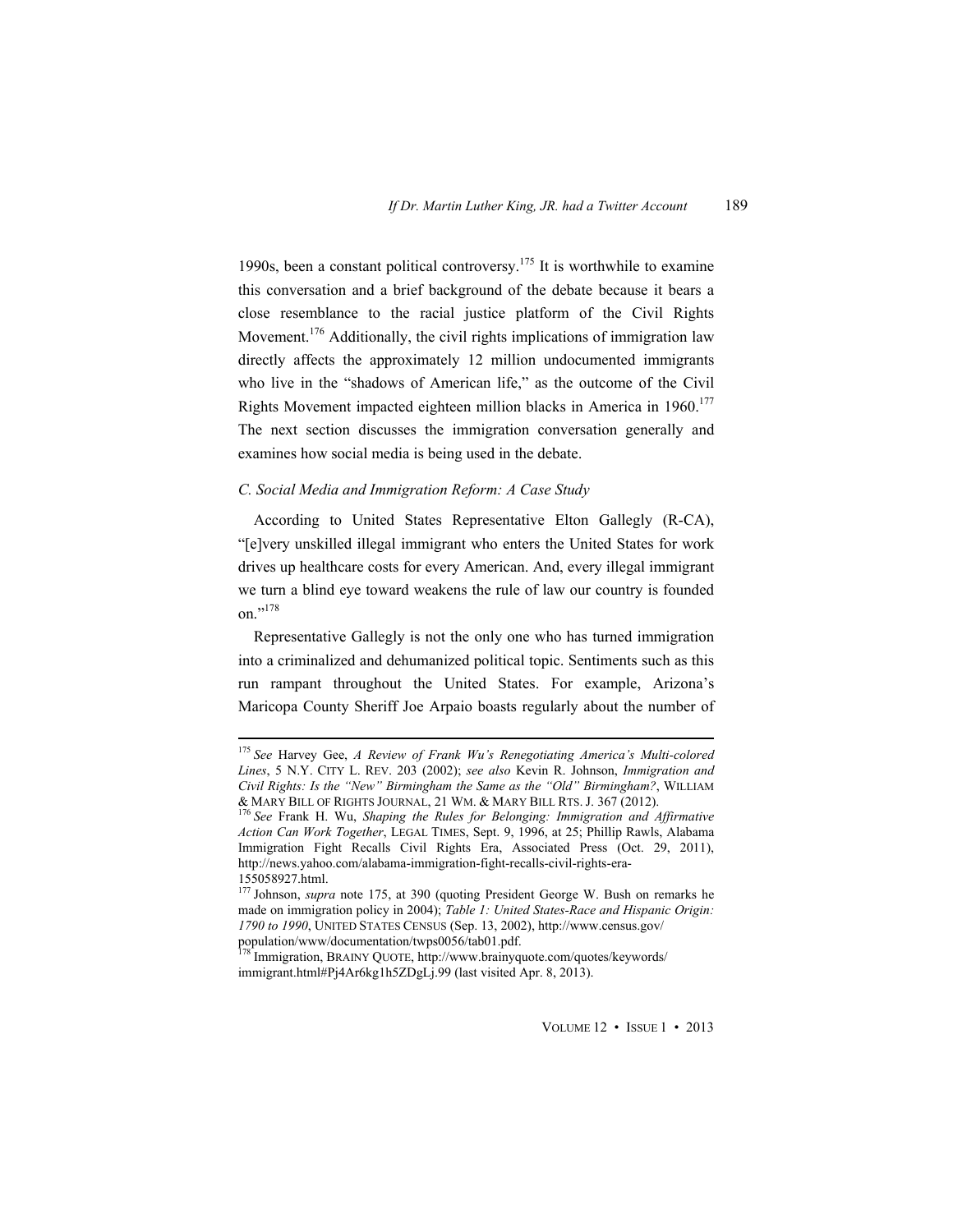"illegal aliens" his deputies have arrested, associating many arrests with drugs and human smuggling.<sup>179</sup> Alabama Congressman Mo Brooks  $(R)$ , when speaking about Alabama's new immigration law, stated, "[w]e want illegal aliens out of the state of Alabama and I want illegal aliens out of the United States of America."180

California, Arizona, and Alabama have passed some of the most discriminatory immigration laws imaginable; but many people are speaking out against these laws and others like them through the use of social media to show support of compassionate immigration reform, and the rehumanization of being an immigrant in America. $181$ 

With an estimated 12 million undocumented immigrants in the United States, it is no wonder that immigration reform is such a hot topic.<sup>182</sup> President Obama promised to work towards comprehensive immigration reform as part of his re-election, but he continues to face opposition from anti-immigrant supporters.<sup>183</sup> Perfect examples of opposition include supporters of California Proposition 187 and Arizona SB1070. Proposition 187 was written by legislators "to establish a system of required notification by and between [state, local, and federal governments] to prevent illegal aliens in the United States from receiving benefits or public services in the

 <sup>179</sup> *Press Releases*, Maricopa County Sheriff's Office, Press Releases, http://www.mcso.org/PressRelease/Default.aspx (last visited Apr. 8, 2013).

<sup>&</sup>lt;sup>180</sup> Pili Tobar, Alabama's Anti-Immigrant Law "May be Backfiring." Supporters of Mass Deportation Cheer, America's Voice Blog, Oct. 7, 2011, http://americasvoiceonline.org/blog/ap\_alabamas\_antiimmigrant\_law\_may\_be\_backfirin g-\_supporters\_of\_mass\_deport/.

<sup>181</sup> Johnson, *supra* note 175; Alex Kantrowitz, *A Social Media Push for Immigration Reform? Don't Forget Email and SMS*, MEDIA SHIFT (Feb. 1, 2013), http://www.pbs.org/mediashift/2013/02/a-social-media-push-for-immigration-reformdont-forget-email-and-sms032.

<sup>182</sup> Adam Goodman, *Comprehensive Immigration Reform and the I-word*, HUFFINGTON POST, (Dec. 7, 2012 11:12am), http://www.huffingtonpost.com/adam-goodman/illegalimmigrant-use-term\_b\_2257817.html.

<sup>183</sup> *Id.*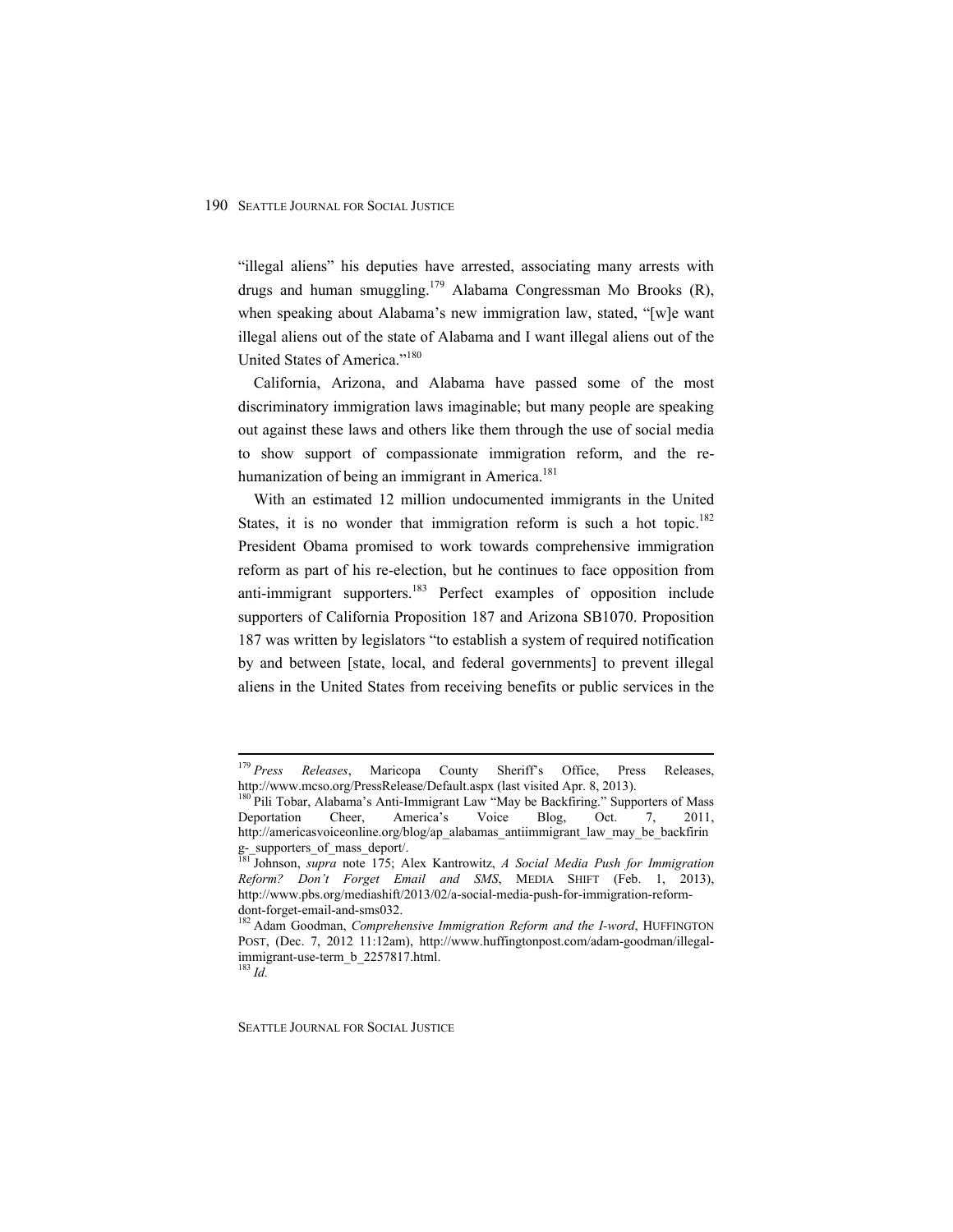State of California."<sup>184</sup> In essence, what the proposition suggests is that police, health care professionals, and teachers would be required "to verify and report the immigration status of all individuals, including children," with the result being the denial of healthcare and education for families.<sup>185</sup> The courts did not agree with the provisions of this law, and Proposition 187 was struck down as unconstitutional.<sup>186</sup>

Arizona's SB1070 was also, in part, struck down as unconstitutional.<sup>187</sup> The senate bill included provisions that would make it a state crime for an immigrant not to carry legal papers, such as a government issued identification or driver's license.<sup>188</sup> The bill would have also allowed for arrests without a warrant in some situations, and prohibit people without documentation from working in Arizona.<sup>189</sup> The United States Supreme Court held these provisions unconstitutional, but ruled that it was constitutional for officers "to make a reasonable attempt to determine the immigration status of a person stopped, detained or arrested if there's reasonable suspicion that person is in the country illegally."<sup>190</sup> Arizona Governor Jan Brewer called the ruling "a victory for the rule of law" and "a victory for the  $10^{th}$  Amendment."<sup>191</sup> But others, like President Obama, are concerned that the ruling will cause people to "live under a cloud of suspicion just because of what they look like."<sup>192</sup>

 184 ACLU, *CA's Anti-Immigrant Proposition 187 is Voided, Ending State's Five-Year Battle with ACLU*, *Rights Groups* (July 29, 1999), http://www.aclu.org/immigrantsrights/cas-anti-immigrant-proposition-187-voided-ending-states-five-year-battle-aclu-

righ.<br> $185$  *Id.* 

<sup>&</sup>lt;sup>185</sup> Id.<br><sup>186</sup> Id.<br><sup>187</sup> Alia Beard Rau, *Arizona Immigration law: Supreme Court upholds key portion of Senate Bill 1070*, THE REPUBLIC (June 25, 2011, 11:15am), http://www.azcentral.com/news/politics/articles/2012/06/03/20120603arizonaimmigratio n-law-supreme-court-opinion.html.<br> $^{188}$  *Id.* 

<sup>188</sup> *Id.* 189 *Id.* 190 *Id.* 191 *Id.* 192 *Id.*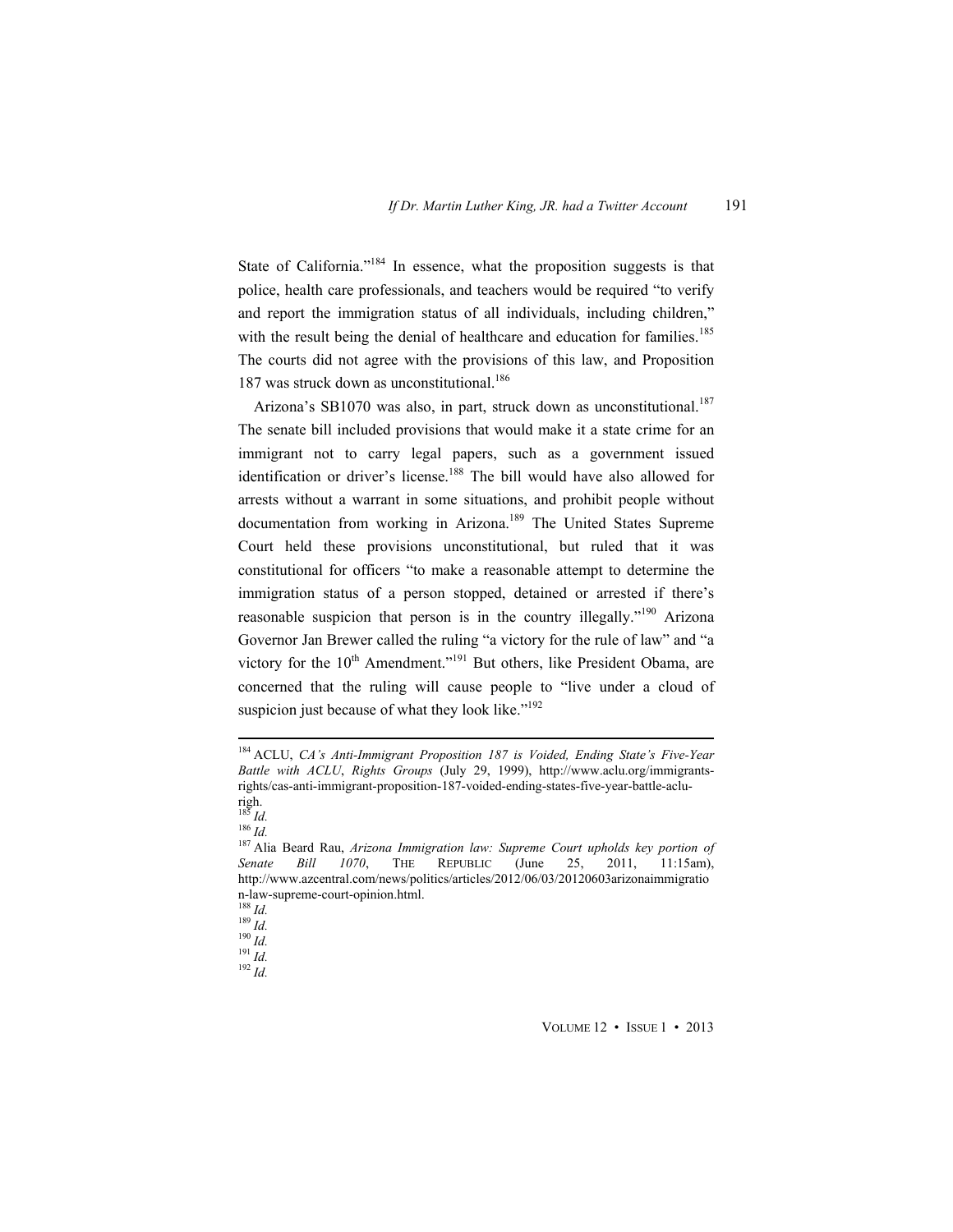With the disparity in views between the Supreme Court, legislators, and President Obama, and with millions of immigrants impacted, immigration reform is not just a topic of discussion, but a necessity for the overall health and well-being of America. Many individuals and groups have found ways to use social media in the immigration reform debate as a means of garnering the attention of politicians, lawyers, supporters, and advocacy groups and telling the stories of undocumented immigrants in America.<sup>193</sup> Here are some of their stories.

Journalist Jose Antonio Vargas has used social media to spark a conversation about immigration reform.<sup>194</sup> In the summer of 2011, Vargas went public about his status as an undocumented immigrant in an essay published by the New York Times.<sup>195</sup> At the age of 12, in hopes of giving Vargas a better life, his mother put him on a plane with a man he had never seen before to fly from the Philippines to America to live with his grandparents.<sup>196</sup> He started school, and "quickly grew to love" his new home, family, culture, and language, although he has not seen his mother since leaving her in 1993.<sup>197</sup> At 16, Vargas discovered he was in America without legal documents, and that his grandfather had gotten fake documents for him so he could attend school and get a job in America.<sup>198</sup> Vargas, with the support of teachers, school administrators, and generously donated scholarship funds, graduated college with a degree in journalism and began to write.<sup>199</sup> He had a number of prestigious journalism jobs but

 193 Juan E. Gastelum, *How Immigration Activists are Fighting Deportation Policy with Social Media*, MASHABLE (Apr. 19, 2011), http://mashable.com/2011/04/19/immigrationactivism-social-media/.

<sup>194</sup> *See* Jose Antonio Vargas, *Inside the World of the 'Illegal' Immigrant*, TIME, June 14,  $\begin{array}{c} 2012. \\ {}^{195}Id. \end{array}$ 

<sup>195</sup> *Id.* <sup>196</sup> *See* Jose Antonio Vargas, *My Life as an Undocumented Immigrant*, N.Y. TIMES, June  $^{22}_{^{197}}$ , 2011.

<sup>197</sup> *Id.* 198 *Id.* 199 *Id.*

SEATTLE JOURNAL FOR SOCIAL JUSTICE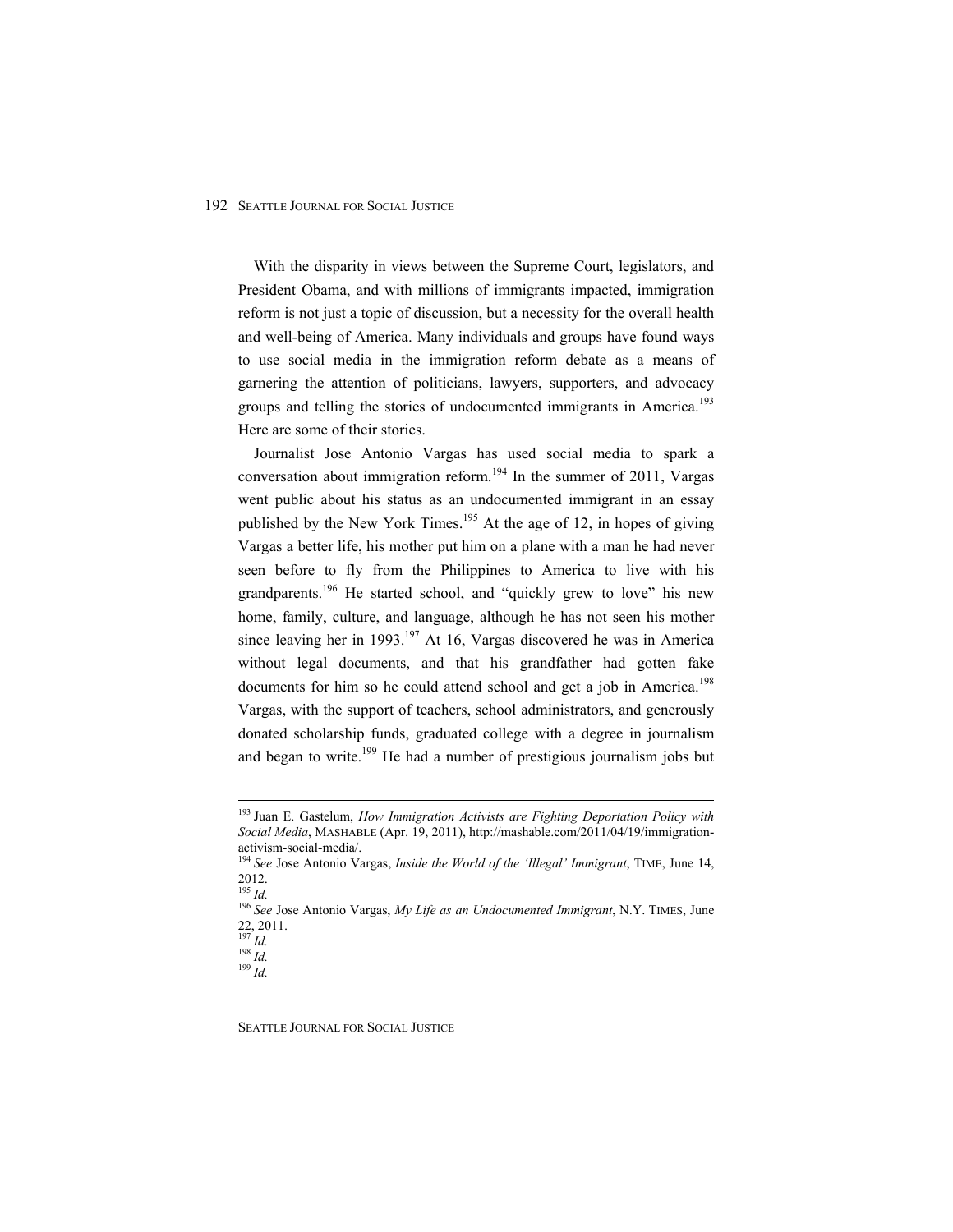was always concerned about someone finding out he was undocumented, so he decided to come out to share his story with the world.<sup>200</sup>

As a result of his courageousness in telling his story, he created a campaign called Define American "to document the lives of the undocumented and harness the support of [allies] around this very controversial and misunderstood issue."<sup>201</sup> The website, DefineAmerican.org, does just that – it harnesses the power of social media to allow people to document their lives. On the website, participants can share their story by typing it in, posting it on Facebook or Twitter, or uploading videos.<sup>202</sup> As of June 2012, Vargas writes that  $2,000$ undocumented Americans have contacted him and revealed their status, either in person or online through e-mail, Facebook, and Twitter.<sup>203</sup> As of fall 2012, Vargas had more than 23,000 Twitter followers and has gained celebrity support from reporter Stephen Colbert, Senator Robert Menendez (D-NJ), Senator Harry Reid (D-NV), director Chris Weitz, and Craigslist founder Craig Newmark, each of whom have recorded videos.<sup>204</sup> In February 2013, as "the first out undocumented journalist," Vargas testified before the Senate Judiciary Committee hearing on immigration.<sup>205</sup> Vargas continues to challenge the status quo and is using social media to bring new voices into the immigration conversation because, as the website states, "[o]ur immigration system is broken," and requires a bigger and more effective conversation to find a solution.<sup>206</sup>

<sup>&</sup>lt;sup>200</sup> *Id.* <sup>201</sup> Vargas, *supra* note 194.<br><sup>202</sup> DEFINE AMERICAN, http://www.defineamerican.com/stories (last visited Apr. 8, 2013).<br><sup>203</sup> Vargas, *supra* note 196.

<sup>&</sup>lt;sup>204</sup> Jose Vargas Twitter page, https://twitter.com/search?q=jose%20vargas&src=typd (last visited Apr. 8, 2013); PSFK, *YouTube Campaign to Start a Social Media Conversation about Immigration Reform*, http://www.psfk.com/2011/11/youtube-campaign-to-start-asocial-media-conversation-about-immigration-reform.html.

<sup>205</sup> Monica Novoa, *Jose's Testimony*, DEFINE AMERICAN BLOG (Feb. 13, 2013), http://www.defineamerican.com/blog/post/joses-testimony.<br><sup>206</sup> DEFINE AMERICAN, http://www.defineamerican.com/page/about/about-define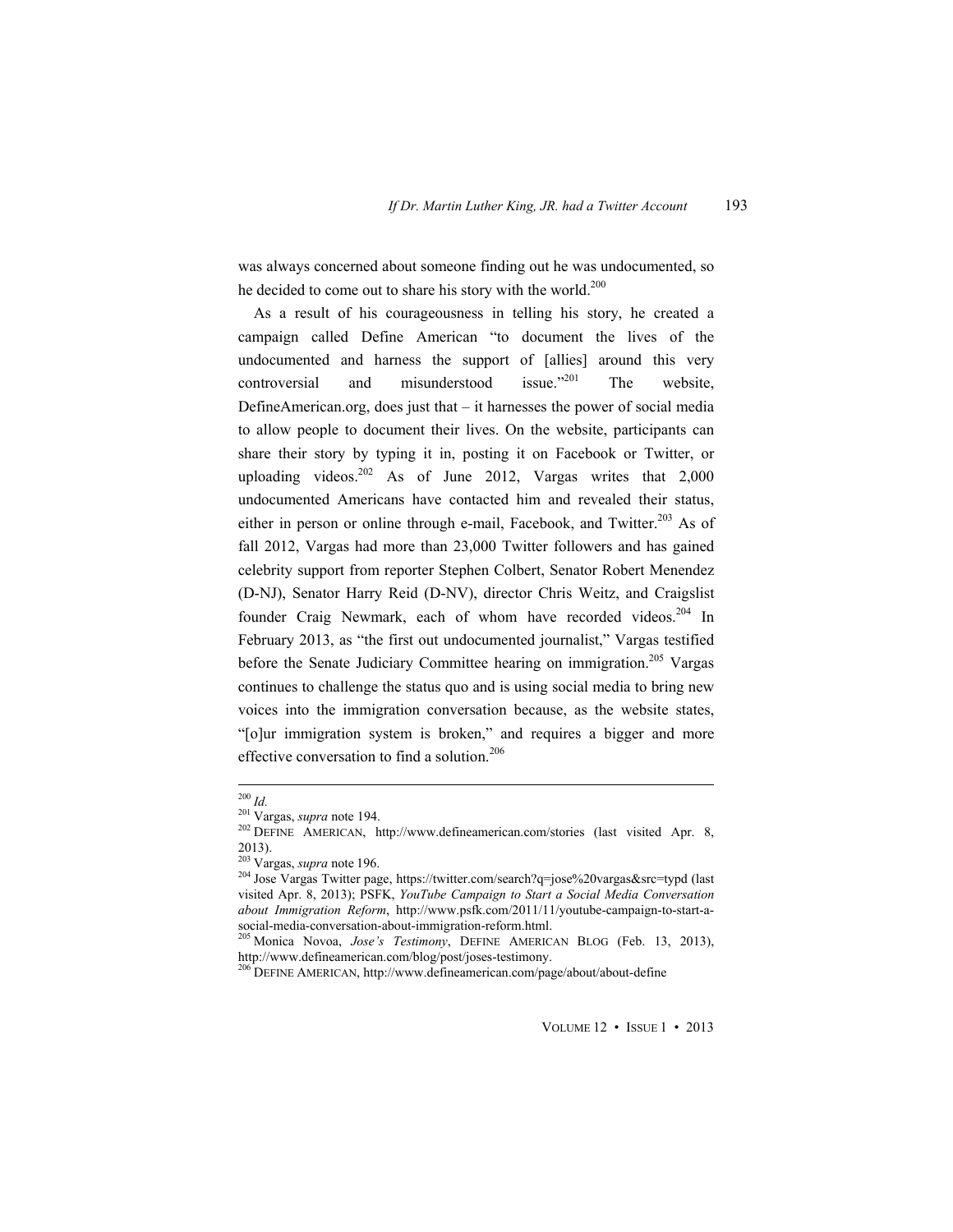In another case, a single Tweet had a life-altering effect on a young man.<sup>207</sup> Walter Lara, brought to America without papers by his parents from Argentina when he was three, was two weeks away from being deported when he began a flurry of social media action by tweeting three words, "I'm being deported."<sup>208</sup> His longtime friend created a Facebook group called "Keep Walter's Dream Alive," and shared her contact information and link to her Twitter account.<sup>209</sup> The next day she had over 400 e-mails, people she had never met, pledging their support, including a non-profit who posted Lara's story on its website, resulting in the group growing to more than  $2,000$  members and 300 Twitter followers.<sup>210</sup> With the help of these followers and several non-profits, Senator Bill Nelson (D-FL) wrote a letter of support.<sup>211</sup> Calls flooded into the Department of Homeland Security, and three days before Lara was scheduled to be deported, he received a yearlong deferment that has since been renewed.<sup>212</sup>

On the other side of the immigration reform debate, anti-immigration supporters are also using social media to garner support to further antiimmigrant sentiments.

Sheriff Arpaio is one example. Sheriff Arpaio has been sheriff of Maricopa County since 1993 and prides himself as being "America's Toughest Sheriff" with between 7,500 to 10,000 inmates in his jail system, chain gangs for "free labor to the community," and the cheapest jail meals in the United States at 15 to 40 cents a meal.<sup>213</sup> As for immigration, the Maricopa County Sheriff's Office reportedly "focuses a lot of resources to fight illegal immigration" with deputies and officers "trained to investigate

american (last visited Apr. 8, 2013).<br><sup>207</sup> Gastelum, *supra* note 193.

<sup>208</sup> *Id.* 209 *Id.* 209 *Id.* 209 *Id.* 200 *Id.* 200 *Id.* 211 *Id.* 211 *Id.* 212 *Id.* 212 *Id.* 213 *MARICOPA COUNTY SHERIFF OFFICE, http://www.mcso.org/About/Sheriff.aspx (last* visited Apr. 8, 2013).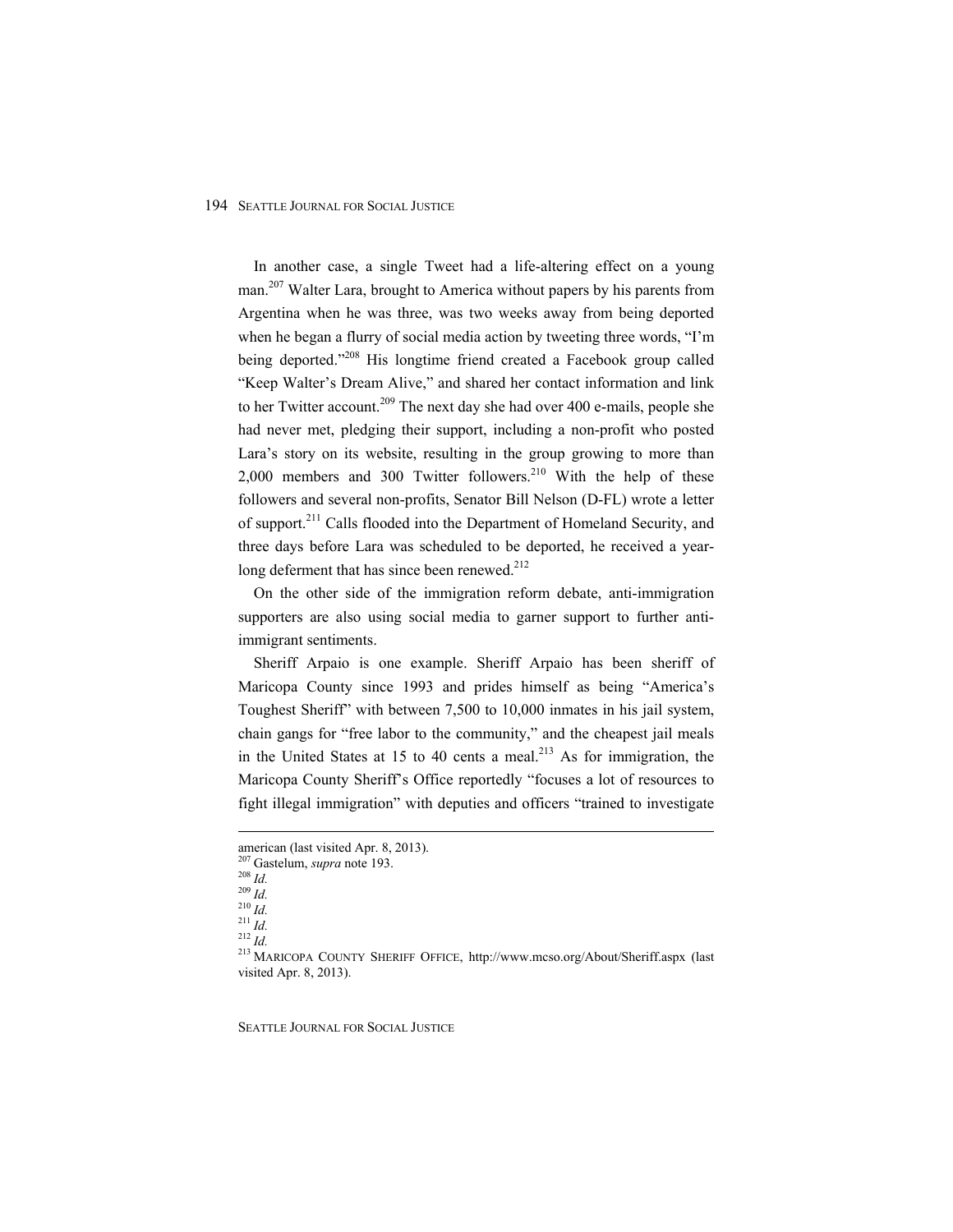all detainees to determine their immigration status" and to either charge them "with the crime of illegal entry into the U.S. or [be deported]."<sup>214</sup>

Sheriff Arpaio also boasts more than 54,500 Twitter followers and 417,000 Facebook likes.<sup>215</sup> In numerous Tweets, Sheriff Arpaio refers to people as "illegal aliens" or "illegals."216 In one Tweet, he states, "[a]nother juvenile was found amongst a load of illegal aliens being smuggled into the U.S."<sup>217</sup> His supporters may applaud his candidness, but imbedded in this comment, and many others, is a dehumanizing and degrading attitude towards immigrants, an attitude he is proud to post for thousands to see.

Anti-immigrant supporters also use YouTube as a medium to broadcast their message. One video uses humor to show why the narrator, and people like him, should not be criticized for believing that immigrants should assimilate and become legal or leave.<sup>218</sup> The video, with over  $164,000$ views, is full of stereotypes like Latinos being ignorant and doing all they can to escape Mexico.<sup>219</sup> The problem is that posting a video like this that uses humor masks the racism behind the message. It is likely to appeal and reaffirm what some people believe and may influence others that these beliefs and stereotypes are true. Thousands of people have seen and have access to this message.

Numerous other videos focus on immigrants taking jobs away from citizens. For example, the Coalition for the Future American Worker posted a video titled "How to Put Americans Back to Work in 30 Seconds."220 This

<sup>&</sup>lt;sup>214</sup> *Id.* 215 *Id.* 215 *Id.* 215 *Id.* 215 *Id.* 215 *Id.* 215 *Id.* 215 *Id.* 215 *Id.* 215 *Id.* 2014); Joe Arpaio Facebook page, https://www.facebook.com/sheriffjoearpaio (last visited Feb.

<sup>24, 2014).&</sup>lt;br><sup>216</sup> Joe Arpaio Twitter page, http://twitter.com/realsheriffjoe (last visited Feb. 24, 2014). 217 *Id.* 218 Steven Crowder, *Illegal Aliens!*, http://www.youtube.com/watch?v=F4WZC8K71a4

<sup>&</sup>amp;feature=bf\_prev&list=PL5E9D9666002A8A6E (last visited Feb. 24, 2014).<br><sup>219</sup> Id.

<sup>&</sup>lt;sup>220</sup> American Workers, *How to Put Americans Back to Work in 30 Sec.*, http://www.youtube.com/watch?v=yDkg5bGqNwk (last visited Feb. 24, 2014).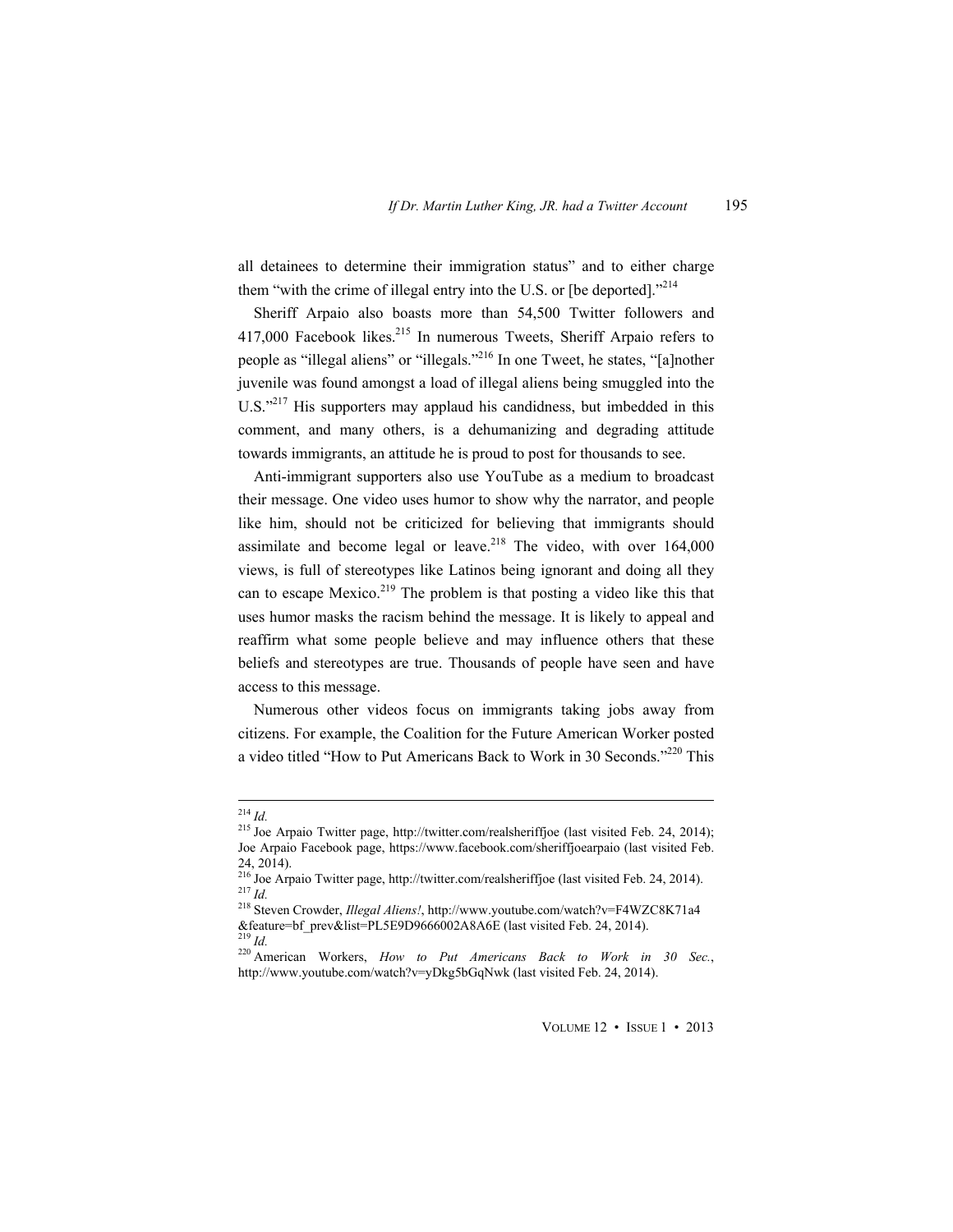30-second video states in just a few sentences that the way to put Americans back to work is by telling President Obama to better enforce immigration laws so more Americans can have jobs.<sup>221</sup> Another video is a school project that blatantly states that "illegal immigrants" are stealing from America by not paying taxes, sending the money back home, and draining resources from schools, health care, and the economy.<sup>222</sup> It continues on by describing how many American workers, who play by the rules, pay taxes, and contribute to the community, are displaced by immigrants.<sup>223</sup> The closing thought, depicted in large red letters, is "[s]top the illegal alien invasion."<sup>224</sup>

Yet another video, approved by Ron Paul for his 2008 presidential campaign, not only plays to stereotypes, but also is outright racist.<sup>225</sup> It depicts a black and white photo of the Statue of Liberty and a group of people (suggested to be immigrants), and states that Lady Liberty welcomed immigrants who came here legally and led productive lives, but now "illegal immigrants" violate borders and overwhelm hospitals, schools, and social services.<sup>226</sup> The answer Ron Paul gives for immigration reform, as shown in the video, is to physically secure borders, give no amnesty, provide no welfare to "illegal aliens," end birthright citizenship, and provide no student visas from "terrorist nations."<sup>227</sup> All of this is spoken over a backdrop of pictures depicting Latino men swimming through a body of water (presumably across the border), being patted down by police, and fleeing through a field.<sup>228</sup> One of the problems with these "Take Our Jobs" campaigns "is that few, if any, U.S. citizens will actually want to train for

226 *Id.* 227 *Id.* 228 *Id.*

 <sup>221</sup> *Id.* <sup>222</sup> *Anti Illegal Immigration Commercial-School Project*, http://www.youtube.com/watch ?v=DQLPA\_xaME (last visited Feb. 24, 2014).<br> $^{223}$   $^{121}$ 

<sup>223</sup> *Id.* <sup>224</sup> *Id.* 225 Ron Paul 2008 Campaign, *Ron Paul TV Ad: Immigration*, http://www.youtube.com/ watch?v=2T-iJKwskH4 (last visited Feb. 24, 2014).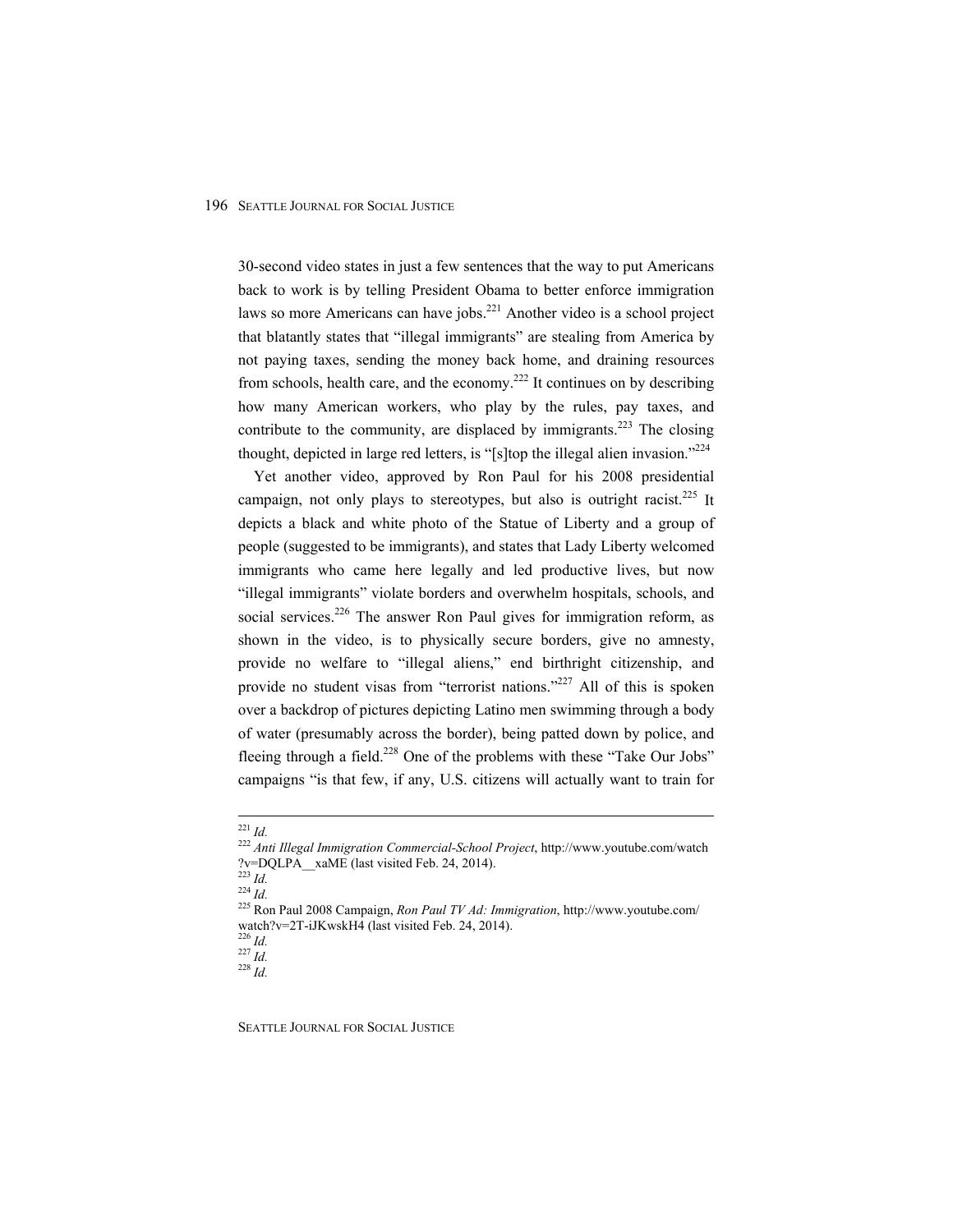[such a] grueling career, thus conveying a valuable lesson on our reliance on undocumented workers."<sup>229</sup>

It is obvious by the number of Sheriff Arpaio supporters, and by the numerous videos available on YouTube, that the anti-immigrant sentiment is alive in America. All it takes is for someone to search and click to find these hate messages. Considering the ease of searching and sharing messages, it leads to the question of whether social media is actually having a positive impact on the immigration reform debate.

In many instances, there is no doubt that social media is playing a part in the immigration reform debate, and with the emerging technologies of computers, laptops, tablets, and mobile devices, more people have access to social media than ever before. But, the advent of new technologies also poses a problem because it is just that – new.

The Internet, through social media specifically, has become a platform for all sorts of causes from issues that affect one family to problems that impact an entire country. So much of our lives are moving to the Internet, but the law and tensions surrounding this dynamic have yet to be fully developed. Technology is evolving so quickly, and people are finding new ways to use the Internet, so there is no precedent as of yet; there is no model to follow. For example, posting a video on YouTube allows for a broader reach to an audience that was unreachable in the past simply because there was no quick and easy access. A young man like Walter Lara, just two weeks away from deportation, in the past had no means to quickly amass support, including that of a Senator, to procure deferment. Someone like Jose Vargas may have gotten his story published in a newspaper, but would likely not have begun a conversation now joined by thousands. Likewise, Sheriff Arpaio's comments would not be so accessible with him having a

 229 Steven W. Bender, *Compassionate Immigration Reform*, 38 FORDHAM URB. L.J. 107, 127 (2010).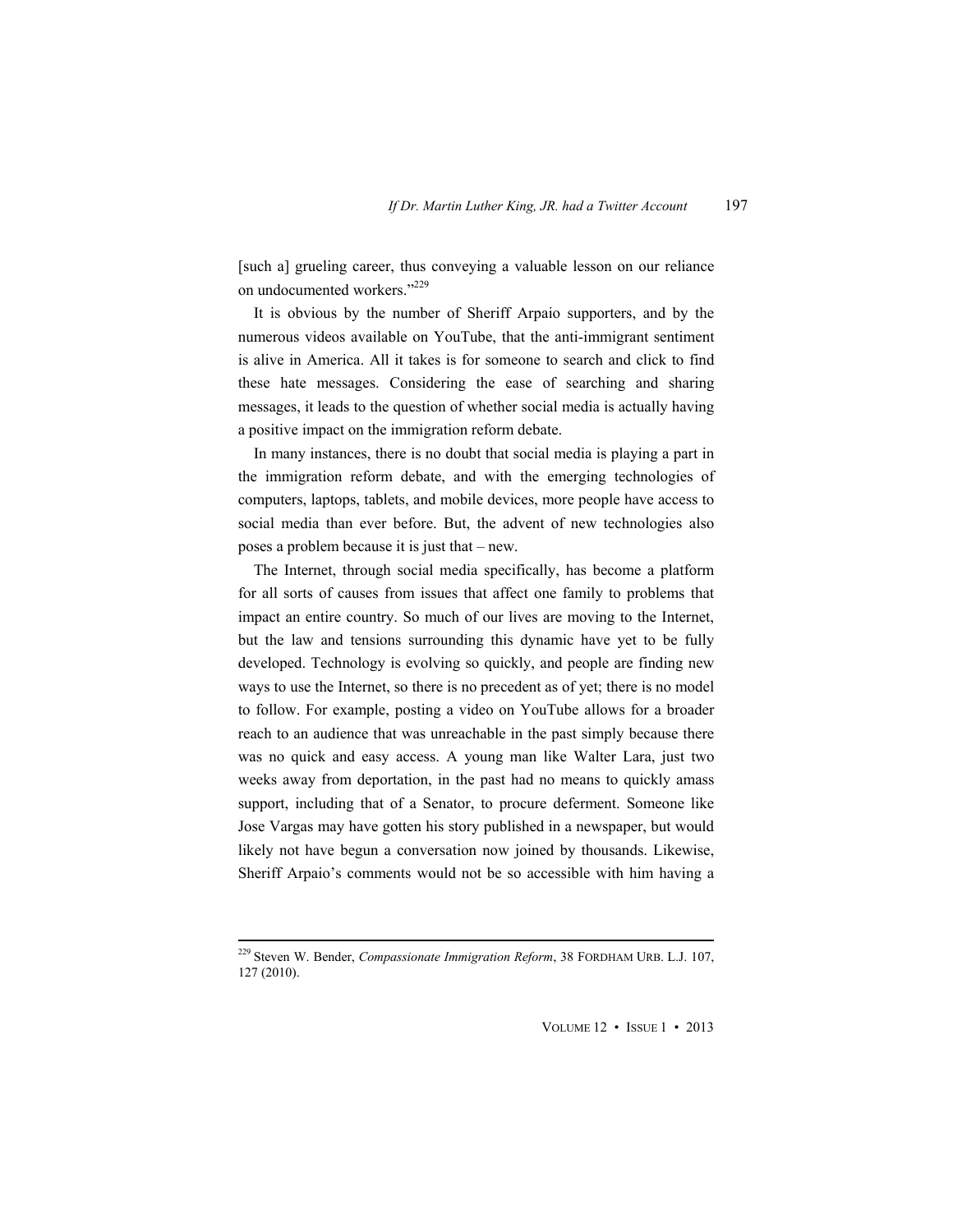platform to regularly voice his anti-immigrant thoughts and for others to chime in.

People are using social media creatively to reach their goals. A younger audience base is being reached outside of the traditional news media audience. I believe this shift in audience will actually have a positive impact on the immigration reform debate because more people with, hopefully, more tolerant views can be actively involved in the conversation instead of just having a discussion with a handful of people around a dinner table. Now, people can contribute to the conversation no matter where they stand or where they are located.

Each of the aforementioned movements, both internationally and in the United States, used social media in some way to aggregate individuals with a shared interest to create a community, mobilize the community, and share information about the movements' progress. It is evident that social media can be used to bring people together in a collective action, but how does this compare to the strategies used during the Civil Rights Movement to get people involved in creating social change? Can the two even be compared?

# V. COLLECTIVE ACTION THEN AND NOW: A COMPARATIVE **DISCUSSION**

Upon examining the strategies used to amass collective action in both the Civil Rights Movement and recent movements, there are similarities and variances that give insight into how individuals and organizations can act to further a social justice cause. To illustrate this comparison, it is necessary to look at the social causes themselves and the strategies used in both eras.

# *A. Social Causes*

One of the central issues to the comparison of the mid-20th century civil rights causes and those of today is the scale and scope of the causes of the respective eras.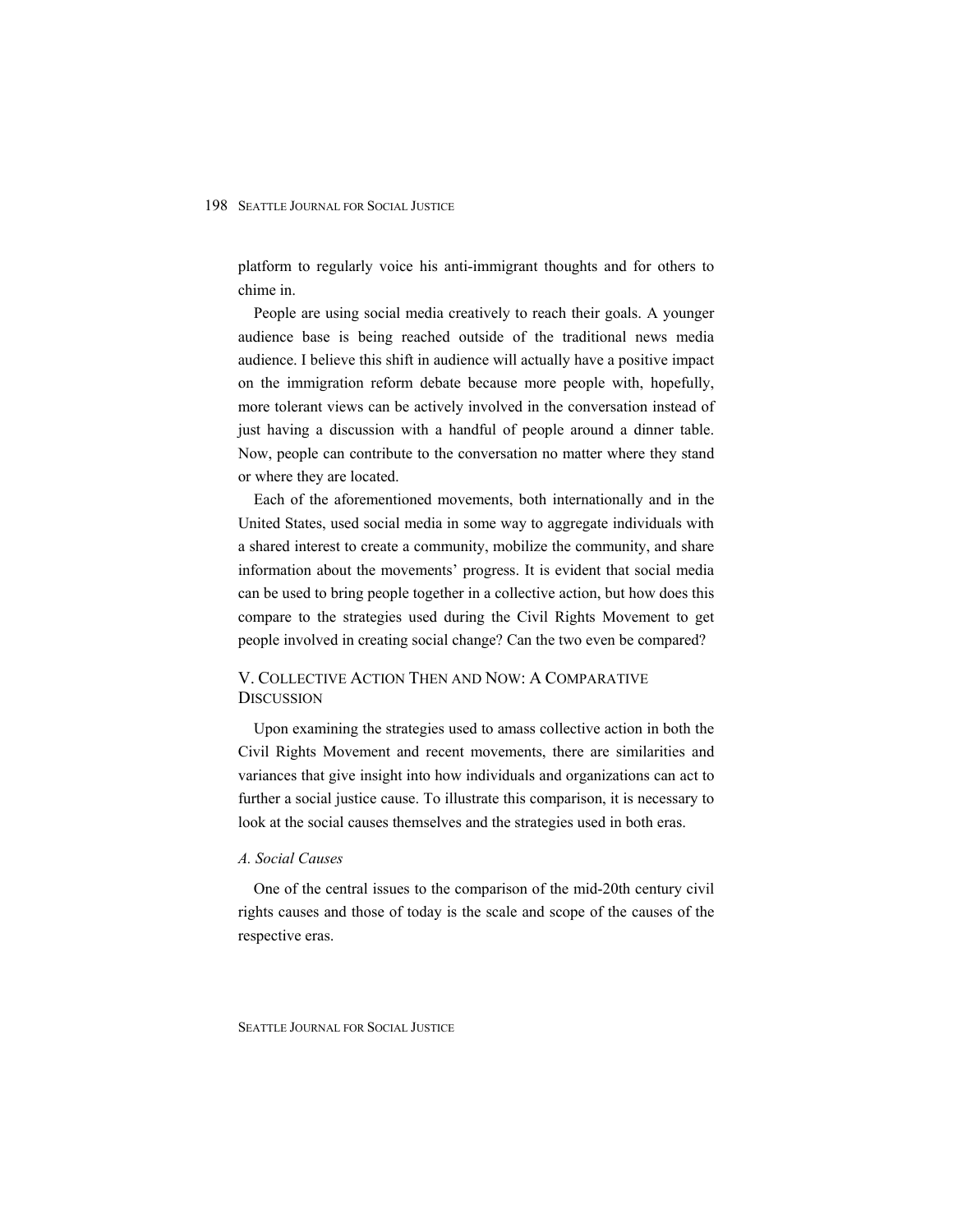The Civil Rights Movement was made up of innovative protests like the bus boycotts and student sit-ins that required precision and dedication to be successful. Activism was fueled by centuries of racism and discrimination towards blacks in America. Leaders like Dr. King and Mrs. Parks took a stand against these wrongs and spurred social change. Hundreds of thousands marched in Washington in 1963 to promote this shift in societal thinking. Because of the efforts of civil rights' leaders and participants, laws were passed on local, state, and national levels and the perception of race in America began to evolve.

The social causes impacted by recent movements are, for the participants, just as important as those of the Civil Rights Movement. Yet, some argue that the new tools of social media have reinvented social activism by upending political authority and popular will, "making it easier for the powerless to collaborate, coordinate, and give voice to their concerns.<sup>2230</sup> Another argument for the effectiveness of social media is that "a Facebook friend is the same as a real friend and that signing up for a donor registry in Silicon Valley today is activism in the same sense as sitting at a segregated lunch counter."231 This is evidenced in the changes being made in movements like those in Russia, Tunisia, and Egypt or those like the Occupy Wall Street and Define American movements.

Others argue "fifty years after one of the most extraordinary episodes of social upheaval in American history, we seem to have forgotten what activism is."232 Social networks may be effective at increasing participation by lessening the burden on participants, but they are made up of weak ties and do not involve much financial or personal risk, which, as some argue, is the only way to motivate someone to act without having a personal connection with another person involved. $233$  Unlike the Civil Rights

<sup>230</sup> *Id.* <sup>231</sup> *Id.* <sup>232</sup> *Id.* <sup>233</sup> *Id.*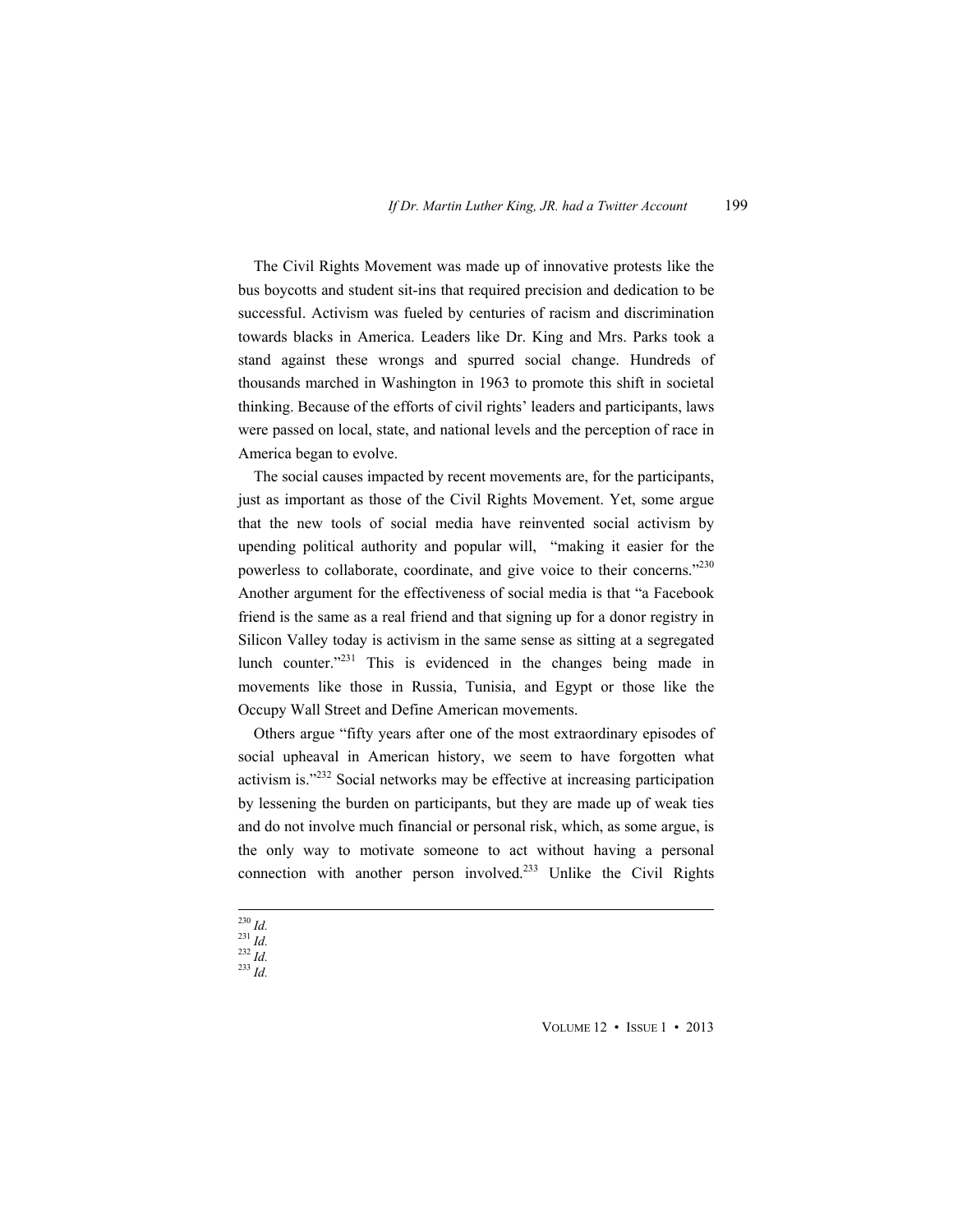Movement, social media activism does not require participants to "confront socially entrenched norms and practices" and put their lives on the line.<sup>234</sup>

While there are differences between the eras, there are similarities. To examine this, it is helpful to look at the strategies each utilized.

#### *B. Strategies*

For collective action to work there has to be a collective; to amass a collective there must be communication. Historian Robert Darnton wrote, "[t]he marvels of communication technology in the present have produced a false consciousness about the past – even a sense that communication has no history . . . before the days of television and the Internet."<sup>235</sup>

Leaders of the Civil Rights Movement utilized technology available at the time to strategically communicate and organize participants. As shown, the Baton Rouge bus boycott used radio announcements, support from a newly formed coalition, and church mass meetings to disseminate information. In Montgomery, leaders created leaflets that were dispersed throughout the community, used the support of various organizations, and conducted mass meetings to gain enthusiasm and support for the yearlong boycott. Students in Greensboro and Nashville spread the word of the sit-ins through leaflets, by word of mouth, and with hundreds of telephone calls.

Today, social media has become the tool of choice for many movements. A Tweet, a post, or a video that goes viral can be seen by millions, like the Occupy Wall Street movement that spread to movements around the world. Jose Vargas's Define American movement has gained momentum and collected thousands of stories and hundreds of thousands of followers. Social media can be a powerful strategic tool if harnessed effectively, especially with the technological access currently available. Post, re-post, Tweet and re-Tweet, who knows where a message will land and what it might spark. But, columnist Malcolm Gladwell states, "Twitter is a way of

 <sup>234</sup> *Id.* <sup>235</sup> *Id.*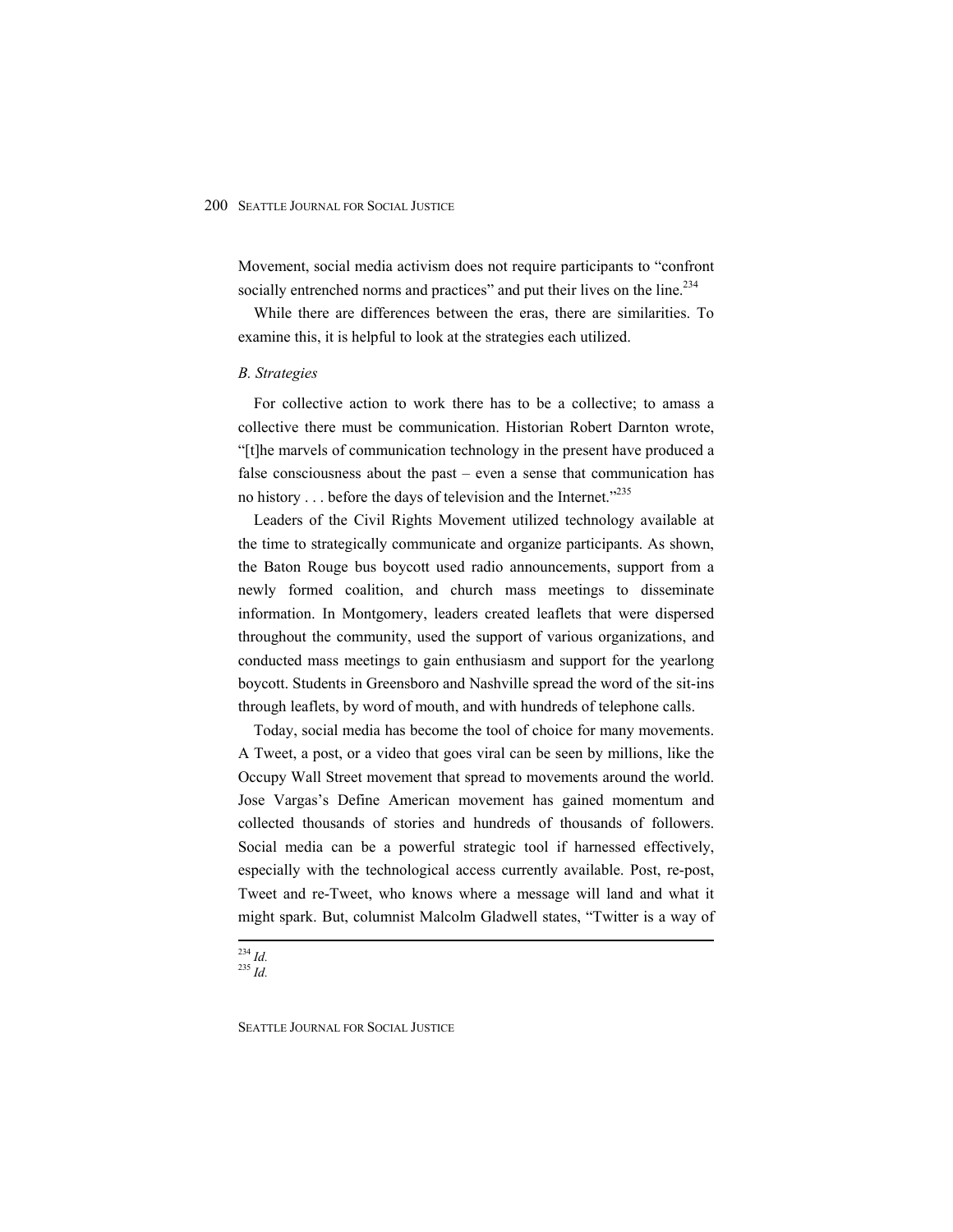following . . . people you may never have met," and that "Facebook activism succeeds not by motivating people to make a real sacrifice but by motivating them to do the things that people do when they are not motivated enough to make a real sacrifice."<sup>236</sup> People who want change will find a way to make their voices heard and work collectively to make those in power listen. But often times change needs to begin with a conversation, like the Occupy Wall Street and Define American movements, and if nothing else, social media is beginning the conversation that could lead to important social change.

As this conversation continues, legal issues will undoubtedly arise. The next section examines the major legal implications related to social media use and looks at the lawyer's role in this evolving dynamic.

# VI. SOCIAL MEDIA'S LEGAL IMPLICATIONS AND THE LAWYER'S ROLE

The Internet has created a virtual landscape "where hundreds of millions of people are conversing, networking, and logging the details of their lives," and the law continues to evolve as technology continues to develop.<sup>237</sup> Issues that are significantly impacted by the technological advances of social media use include First Amendment rights, discovery issues, privacy, and the lawyer's role in these developments.

Social media is thus far proving to be a useful tool for sharing a message, and this is what the First Amendment right to freedom of speech is all about. Whether you agree with another's message, everyone should and does have a voice. For example, the undocumented immigrant who in the past may have been afraid to speak out, can now turn to organizations like Define American or to Dream Activist, a non-profit, "migrant youth-led,

 <sup>236</sup> *Id.* 237 Ken Strutin, *Social Media and the Vanishing Points of Ethical and Constitutional Boundaries*, 31 PACE L. REV. 228, 229 (2011).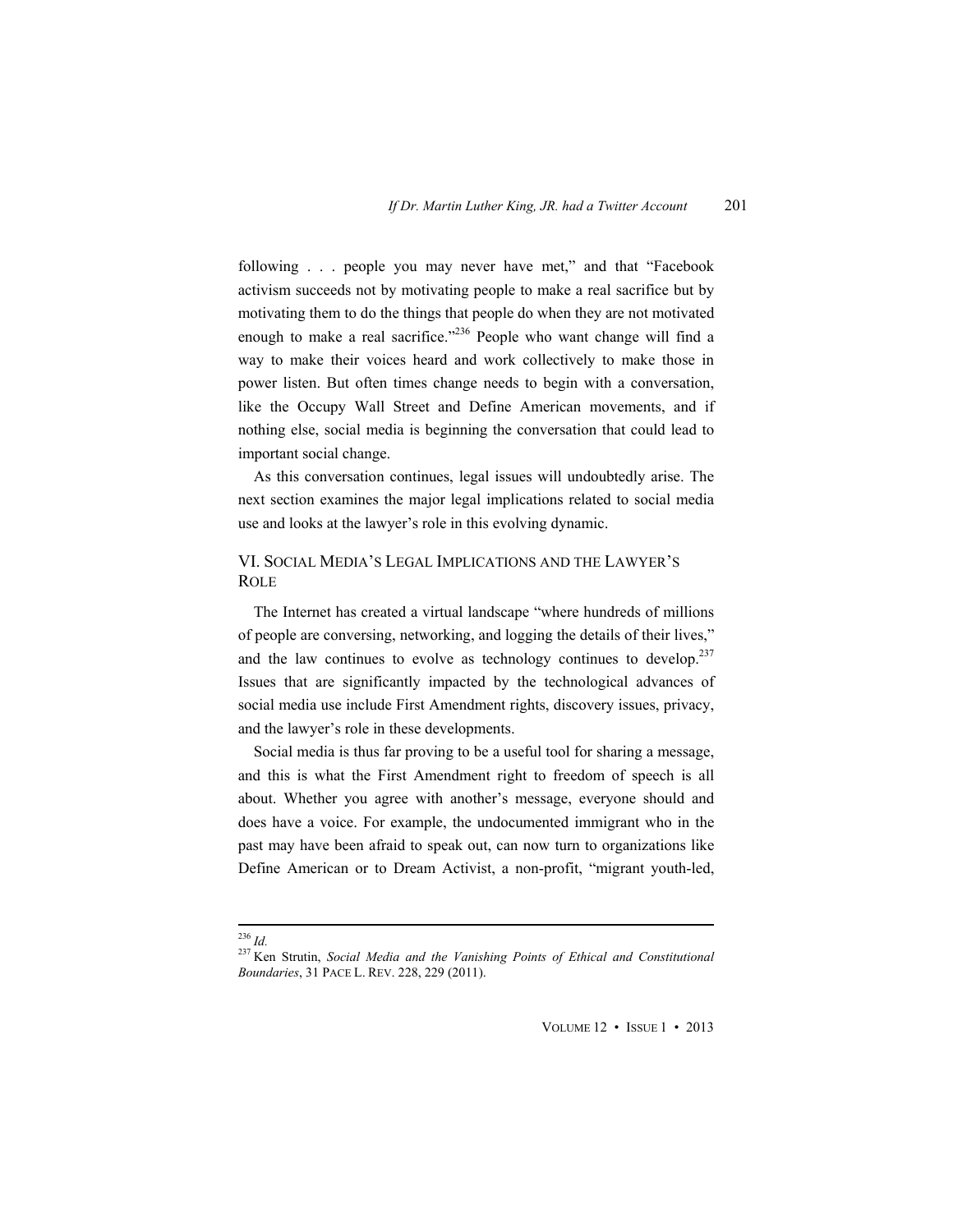social media hub" that is working "to mend the broken immigration system" to tell their stories and become part of a welcoming community.<sup>238</sup>

However, some critics argue that social media use may not be as useful as some believe, especially when issues arise concerning discovery. Although social media sites provide users with a sense of intimacy and community, they also create a potentially permanent record of personal information that could speak to one's private life and state of mind during litigation. A "variety of social media and mobile applications can be used in novel ways for documentary purposes to evidence location, time and dates of registered users."239 Courts have not yet consistently set precedent as to discovery into personal social media accounts, so it is unclear how this issue will be resolved.

Additionally, social media is being used as a tool for assessing immigration applicants and for investigating immigration issues, an issue that reaches into the realm of privacy. The US Citizenship and Immigration Services (USCIS) released a report titled, "Social Networking Sites and Their Importance to FDNS."<sup>240</sup> FDNS is the Fraud Detection and National Security, an arm of USCIS charged with uncovering fraud in immigration cases.<sup>241</sup> In a controversial internal memo written by USCIS, the basics of how social networking sites work are outlined, including how these sites provide "an excellent vantage point for FDNS to observe the daily life of beneficiaries and petitioners who are suspected of fraudulent activities."<sup>242</sup>

<sup>&</sup>lt;sup>238</sup> DREAM ACTIVIST: UNDOCUMENTED STUDENTS ACTION  $\&$  RESOURCE NETWORK, http://www.dreamactivist.org/deferred-action/ (last visited Apr. 8, 2013).

<sup>239</sup> Ann Cun, *Why Social Media Matters in Immigration Cases*, CM Guru: An Immigration Practice Management Resource (Sept. 19, 2012), http://www.lawlogix.com/case-management-guru/case-preparation/why-social-mediamatters-immigration-cases/.

<sup>240</sup> U.S. Department of Homeland Security, *Social Networking Sites and Their Importance to FDNS*, *available at* https://www.eff.org/files/filenode/social\_network/DHS  $\frac{\text{CustomsImmigration}}{241}$  Cun, *supra* note 239.

<sup>&</sup>lt;sup>242</sup> U.S. Department of Homeland Security, *supra* note 240.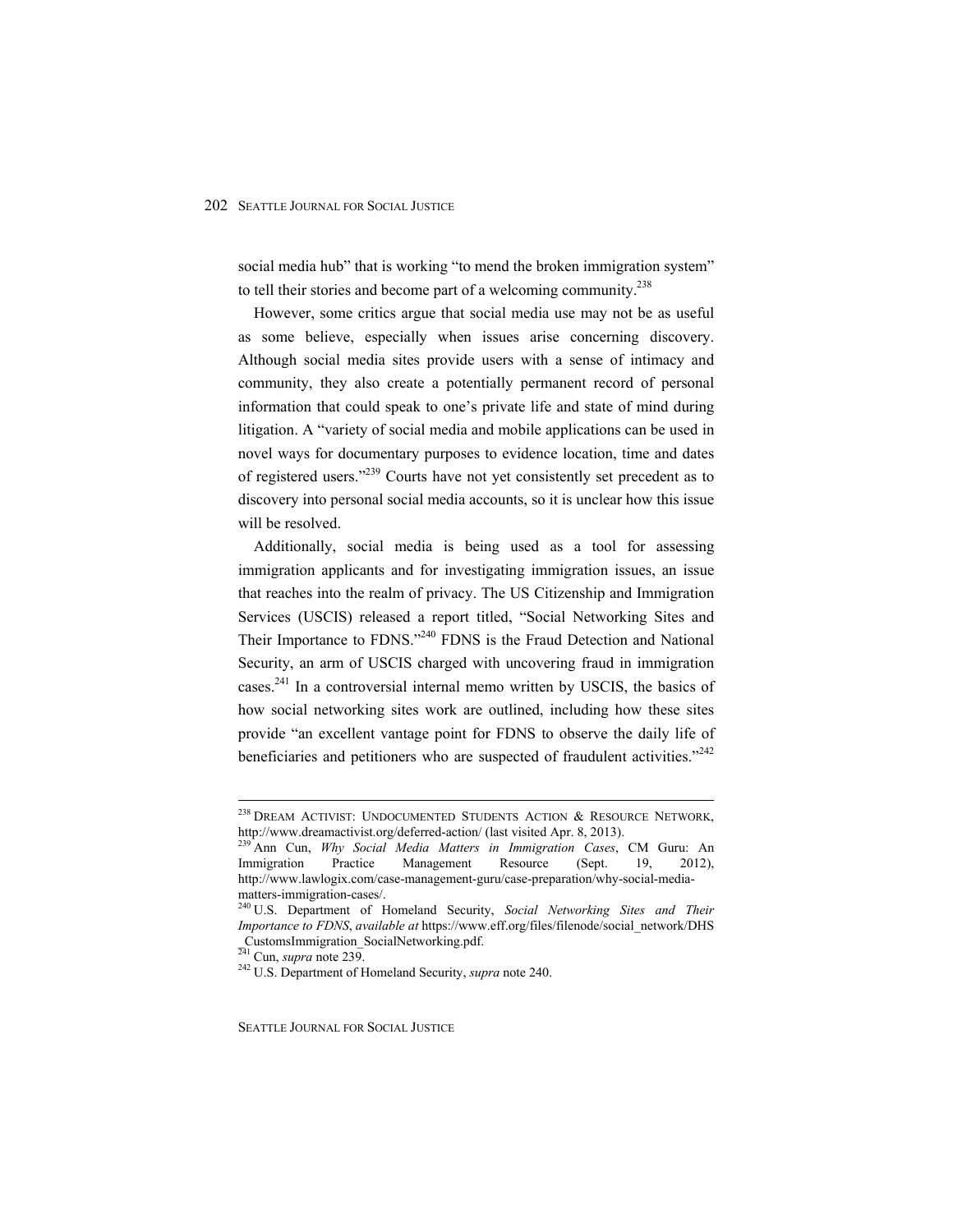Legal representatives warn that "where USCIS officers may be apt to use information obtained from the Internet or social media sites to rebut claims or assertions made on immigration filings, clients should ultimately be aware their web personas should be consistent with the data provided in all immigration documents."<sup>243</sup>

With the shift towards the use of social media to further social causes, lawyers too will play a role in the conversation. In a 2010 study, the American Bar Association (ABA) Legal Technology Research Center found that "56 percent of lawyers say that they maintain a presence on an online social network. In 2008, that number was only 15 percent."<sup>244</sup> This is a 250 percent increase in only two years. Lawyers use Twitter, for example, to "post quick news items such as breaking developments in case law, reports of other law-related events such as trials or hearings, or to broadcast viewpoints or observations on emerging issues or events."245

However, even though lawyers are using social media more and more, social media use poses some ethical concerns and risks.<sup>246</sup> The professional rules as they now stand are considered "flexible and fluid so as to be applicable even when there are changes to the technology used."<sup>247</sup> The problem is that the rules "do not expressly set forth certain conduct solely related to the use of Social Media. Rather, the Rules have been written broadly to encompass all conduct governing lawyers even when lawyers choose to use Social Media in their daily practice."<sup>248</sup>

<sup>&</sup>lt;sup>243</sup> Cun, *supra* note 239.<br><sup>244</sup> Merri A. Baldwin, *What's a Little Tweet Among "Friends": Ethical and Liability Risks Posed by Lawyers' Use of Social Media*, AMERICAN LAW INSTITUTE – AMERICAN BAR ASSOCIATION CONTINUING LEGAL EDUCATION, ST037 ALI-ABA 443, 446; Margaret M. DiBianca, Ethical Risks Arising From Lawyers' Use of (And Refusal to Use) Social Media, DELAWARE LAW REVIEW, 12 DEL. L.REV. 179.<br><sup>245</sup> Baldwin, *supra* note 244, at 446.<br><sup>246</sup> See Baldwin, *supra* note 244.<br><sup>247</sup> Linda D. Schwartz, *Social Media – Friend or Foe?*, MARYLAND BAR JOURNAL, 44-

APR Md. J.J. 12, 15 (2011). <sup>248</sup> *Id.*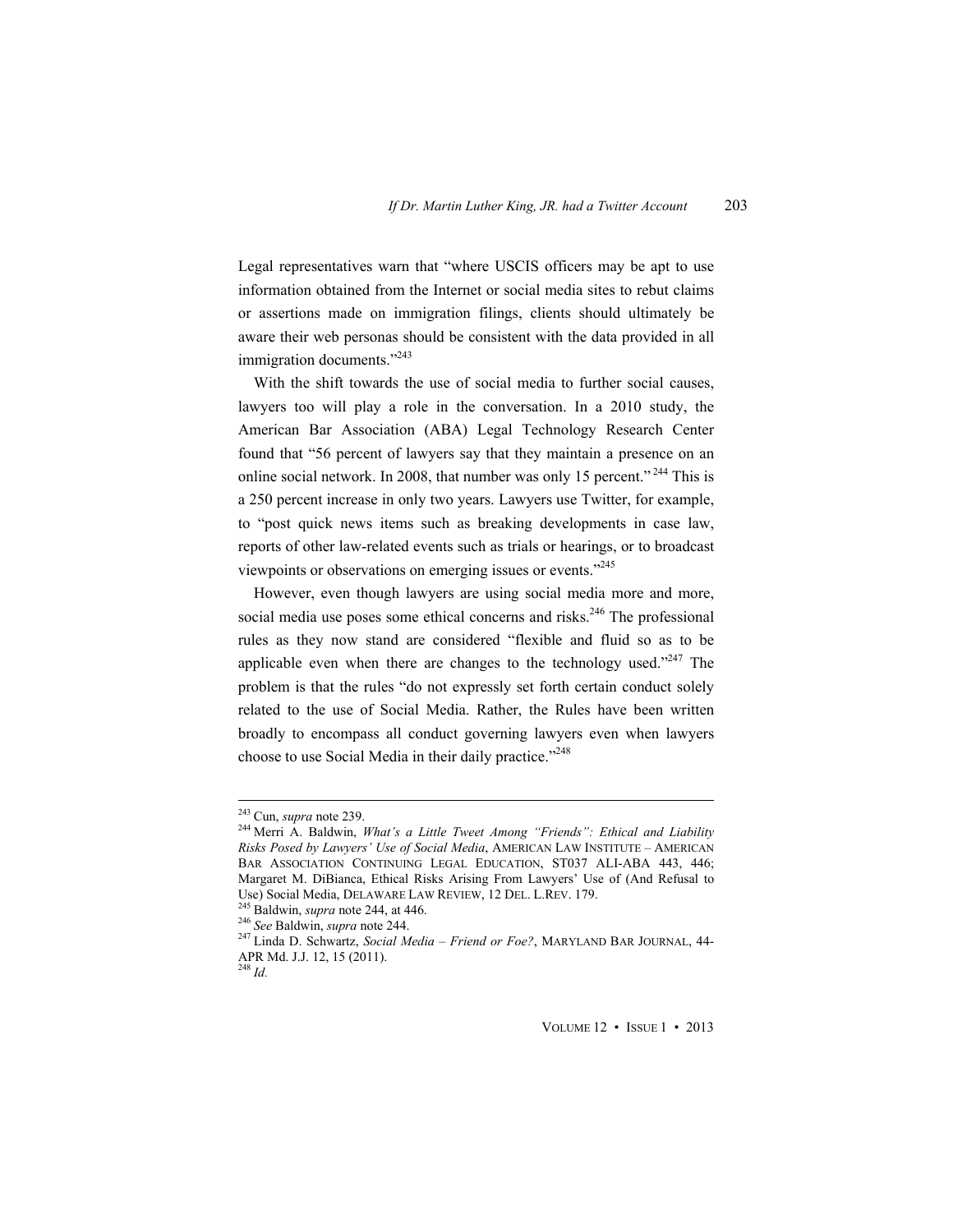The ABA Commission on Ethics 20/20 is "examining whether to provide formal guidance and/or to recommend changes to the ABA Model Rules of Professional Conduct to address lawyers' use of social media."<sup>249</sup> In August 2012, the ABA amended the Model Rules to address one aspect of technology that is potentially relevant to social media use.<sup>250</sup> Comment 8 of Rule 1.1 on maintaining competence now states that lawyers must "maintain the requisite knowledge and skill" and "should keep abreast of changes in the law and its practice, *including the benefits and risks associated with relevant technology*" by "engag[ing] in continuing study and education and comply[ing] with all continuing legal education requirements to which the lawyer is subject. $251$  (emphasis added). To ensure compliance with this rule and future amendments, "lawyers need to understand the features employed by the specific social media applications they use and their functionality, and monitor their own specific uses of those features  $\ldots$  [using] common sense and good judgment.<sup>2252</sup> It is also necessary for lawyers to understand the legal implications of social media use so that they can advise clients appropriately and understand how and when to use social media to best serve the needs of and advocate for clients.

Lawyers have already faced disciplinary action from statements made in social media posts.<sup>253</sup> Sean Conway, a Florida attorney, was "reprimanded and fined in April 2009 for a blog post that called a judge an "Evil, Unfair Witch" and described her as "seemingly mentally ill."<sup>254</sup> An Illinois public defender lost her job after posting "thinly veiled" confidential client

 249 Stephen Kasten, *Professional Ethics and Social Media*, BOSTON BAR JOURNAL, 55- SUM B. B.J. 40, 40 (2011).

 $^{250}$  American Bar Association Commission on Ethics 20/20 Report to the House of Delegates, Resolution at 3, *available at* http://www.americanbar.org/content/dam/aba/a dministrative/ethics\_2020/20120808\_revised\_resolution\_105a\_as\_amended.authcheckda m.pdf.

<sup>&</sup>lt;sup>251</sup> MODEL CODE OF PROF'L CONDUCT R. 1.1 comment 8 (2012).<br><sup>252</sup> Baldwin, *supra* note 244, at 453.<br><sup>253</sup> *Id.* at 450.<br>*Id.* at 453.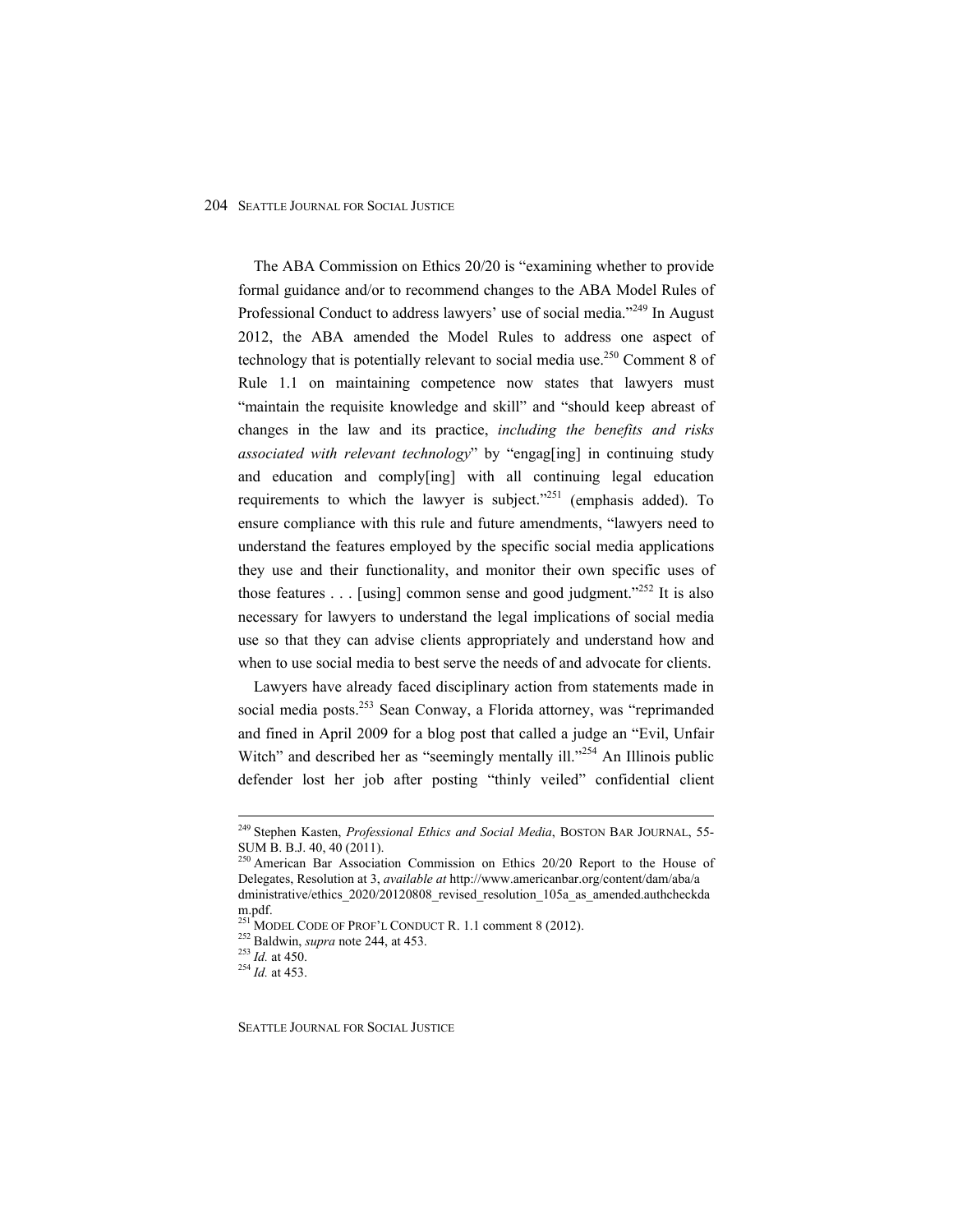information on a blog and referring "to a judge presiding over one of her cases as 'Judge Clueless.'"<sup>255</sup>

Although lawyers must be cautious of their conduct online, they can still play a significant role in the social media-social justice conversation. One way lawyers can join the conversation is by doing pro bono work. Pro bono legal representation and social media made a difference in Alonso Chehade's case.<sup>256</sup> Chehade was facing deportation when he contacted Walter Lara's friend to find out what she had done to save Lara from deportment.<sup>257</sup> Chehade then launched his own campaign in Seattle, and with the help of pro-bono legal representation and some of the same nonprofits that helped Lara, Chehade got 5,000 supporters to send letters to local Congressmen through a link on his Facebook page.<sup>258</sup> Senator Maria Cantwell intervened on Chehade's behalf, and his deportation has been delayed indefinitely.<sup>259</sup> Chehade has now "dedicated his efforts to unifying online supporters across various platforms" to gain public sympathy for others in his situation.<sup>260</sup>

Another way lawyers can join the conversation is by staying abreast of emerging issues by subscribing to e-newsletters, joining blogs, following a cause on Twitter, or starting a blog or Twitter page that is relevant to a social cause. It is easy to "follow" or "friend" someone who is an advocate of what the lawyer believes in. This is a simple way to get in on the conversation. Who knows where the conversation will lead.

 <sup>255</sup> *Id.* at 448; Sharon D. Nelson & John W. Simek, *Lawyers "Step in it" Through Social Media Incompetence*, VERMONT BAR JOURNAL, 36-SUM Vt. B.J. 38.<br><sup>256</sup> Gastelum, *supra* note 193.<br><sup>257</sup> *Id.* <sup>258</sup> *Id.* <sup>258</sup> *Id.* <sup>259</sup> *Id.* <sup>259</sup> *Id.*